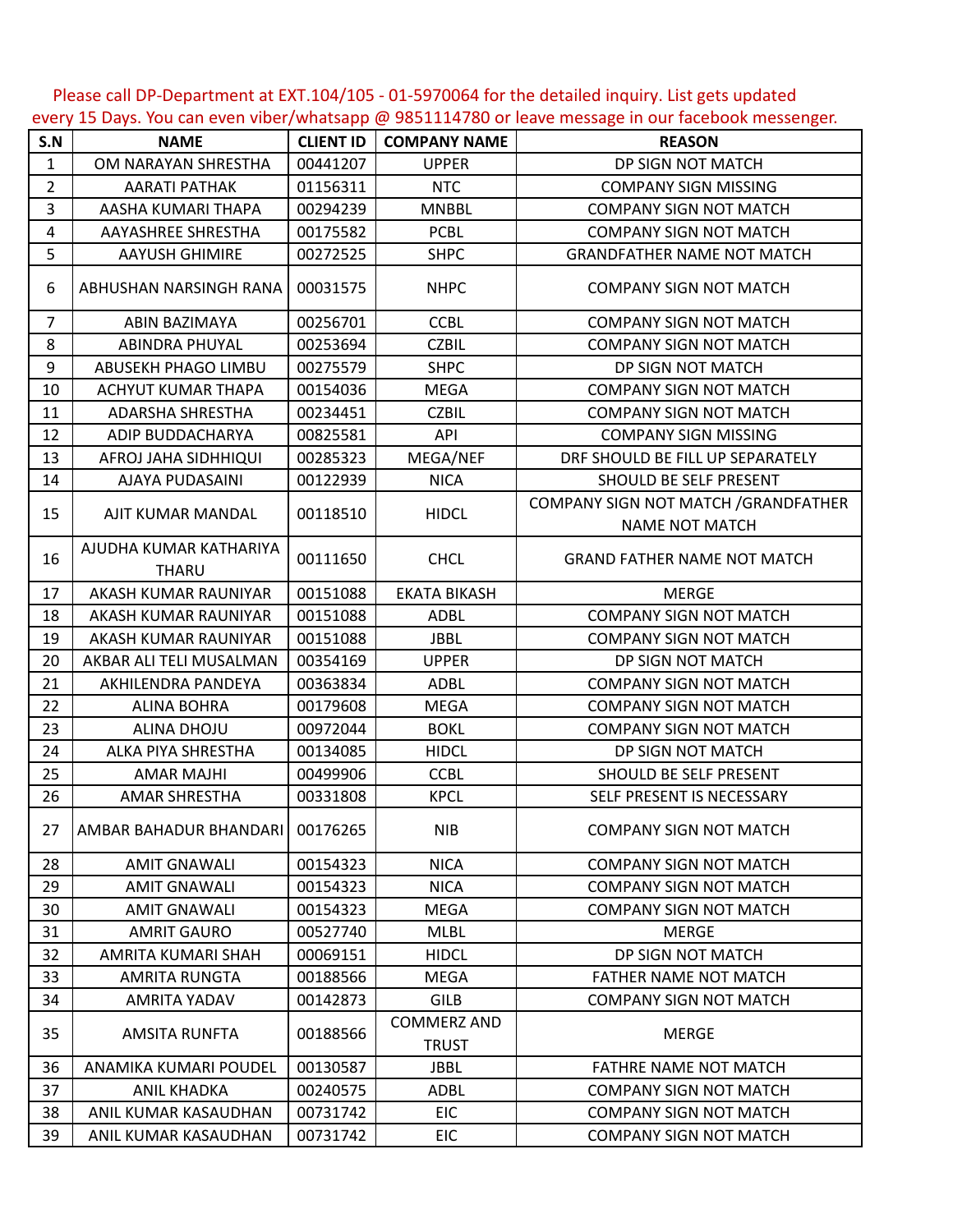| 40 | ANIL KUMAR POKHAREL         | 00196731 | <b>SRIJANA FINANCE</b> | <b>MERGE</b>                      |
|----|-----------------------------|----------|------------------------|-----------------------------------|
|    |                             |          |                        | NAME DIFFERENT IN DEMAT AND SHARE |
| 41 | <b>ANITA BASNET</b>         | 00457601 | <b>CZBIL</b>           | <b>CERTIFICATE</b>                |
|    |                             |          |                        | NAME DIFFERENT IN DEMAT AND SHARE |
| 42 | ANITA KUMARI GHIMIRE        | 00159661 | <b>SRBL</b>            | <b>CERTIFICATE</b>                |
| 43 | <b>ANITA PAUDEL</b>         | 00079664 | <b>VIBOR</b>           | MERGE AND COMPANY SIGN NOT MATCH  |
| 44 | <b>ANITA SHRESTHA</b>       | 01048637 | <b>SSHL</b>            | <b>GRANDFATHER NAME NOT MATCH</b> |
| 45 | ANITA TAMANG                | 00601273 | <b>KABEL</b>           | <b>MERGE</b>                      |
| 46 | <b>ANJU JOSHI</b>           | 00091181 | <b>NICA</b>            | <b>COMPANY SIGN NOT MATCH</b>     |
| 47 | ANJU KUMARI KATUWAL         | 00246577 | <b>HIDCL</b>           | <b>COMPANY SIGN NOT MATCH</b>     |
| 48 | <b>ANSHU RAI</b>            | 00285931 | <b>PMHPL</b>           | <b>COMPANY SIGN NOT MATCH</b>     |
| 49 | <b>ANSHU SHRESTHA</b>       | 00038036 | <b>ALICL</b>           | <b>COMPANY SIGN NOT MATCH</b>     |
| 50 | ANU DAHAL                   | 00009842 | API                    | <b>COMPANY SIGN NOT MATCH</b>     |
| 51 | ANU KUMARI PAWE             | 00529315 | LBL                    | <b>COMPANY SIGN NOT MATCH</b>     |
| 52 | ANUGYA ADHIKARI             | 00140779 | <b>HIDCL</b>           | DP SIGN NOT MATCH                 |
| 53 | ANUSHA ADHIKARI             | 00131576 | <b>HIDCL</b>           | DP SIGN NOT MATCH                 |
| 54 | ARCHANA AGRAWAL             | 00089461 | LBBL                   | <b>COMPANY SIGN NOT MATCH</b>     |
| 55 | ARCHANA AGRAWAL             | 00089461 | TINAU                  | <b>MERGE</b>                      |
| 56 | ARCHANA RAJBHANDARI         | 00113833 | <b>NCCB</b>            | <b>ISIN MISTAKE</b>               |
|    |                             |          |                        | NAME DIFFERENT IN DEMAT AND SHARE |
| 57 | ARIN MAN KARMACHARYA        | 00105921 | <b>CCBL</b>            | <b>CERTIFICATE</b>                |
| 58 | ARJUN KUMAR CHUSAL          | 00069225 | <b>HIDCL</b>           | <b>GRANDFATHER NAME NOT MATCH</b> |
| 59 | <b>ARYAN MURARKA</b>        | 00315239 | <b>NIB</b>             | DP SIGN NOT MATCH                 |
| 60 | <b>ASHA NEUPANE</b>         | 00211201 | SADBL                  | <b>COMPANY SIGN NOT MATCH</b>     |
| 61 | <b>ASHESS SHAKYA</b>        | 00215958 | <b>FEWA BIKASH</b>     | <b>MERGE</b>                      |
| 62 | ASHIM BAJRACHARYA           | 00309928 | <b>GBIME</b>           | <b>COMPANY SIGN NOT MATCH</b>     |
| 63 | <b>ASHOK AGRAWAL</b>        | 00065560 | HGI                    | <b>COMPANY SIGN NOT MATCH</b>     |
| 64 | <b>ASHU SHRESTHA</b>        | 00109658 | <b>HIDCL</b>           | <b>COMPANY SIGN MISSING</b>       |
| 65 | ASMITA THAPA                | 00944810 | <b>MHNL</b>            | <b>COMPANY SIGN MISSING</b>       |
| 66 | <b>ATMARAM PANT</b>         | 00440879 | <b>ADBL</b>            | DP SIGN NOT MATCH                 |
| 67 | <b>AVISH ACHARYA</b>        | 00022636 | <b>CCBL</b>            | <b>COMPANY SIGN NOT MATCH</b>     |
| 68 | <b>AVISHEK SHARMA</b>       | 00284898 | <b>CBL</b>             | <b>COMPANY SIGN NOT MATCH</b>     |
| 69 | <b>AYUSH PHUYAL</b>         | 00128263 | <b>PMHPL</b>           | DP SIGN NOT MATCH                 |
| 70 | <b>BABITA JOSHI</b>         | 00184027 | <b>ADBL</b>            | DP SIGN NOT MATCH                 |
| 71 | <b>BABURAM PARAJULI</b>     | 00044409 | HIMALAYA               | <b>MERGE</b>                      |
|    |                             |          | <b>FINANCE</b>         |                                   |
| 72 | <b>BABURAM PARAJULI</b>     | 00044409 | SURYADARSHAN           | <b>NOT LISTED YET</b>             |
| 73 | <b>BAL CHANDRA SHRESTHA</b> | 00960955 | <b>UPPER</b>           | <b>COMPANY SIGN NOT MATCH</b>     |
| 74 | <b>BAL KRISHNA SHRESTHA</b> | 00034348 | <b>NABIL</b>           | <b>COMPANY SIGN NOT MATCH</b>     |
| 75 | <b>BAL KUMARI POKHAREL</b>  | 00207797 | <b>RHPC</b>            | DP SIGN NOT MATCH                 |
| 76 | <b>BALRAM BHANDARI</b>      | 00343919 | <b>ADBL</b>            | <b>COMPANY SIGN NOT MATCH</b>     |
| 77 | <b>BANDANA RANA</b>         | 00072046 | EBL                    | <b>FATHER NAME NOT MATCH</b>      |
| 78 | <b>BARSHA KC</b>            | 00096857 | <b>HIDCL</b>           | <b>COMPANY SIGN NOT MATCH</b>     |
| 79 | <b>BASANT KUMAR KARN</b>    |          | <b>UPPER</b>           | <b>COMPANY SIGN NOT MATCH</b>     |
|    | <b>KAYASTHA</b>             | 00231543 |                        |                                   |
| 80 | <b>BASANTA SUBEDI</b>       | 00694608 | <b>MEGA</b>            | DP SIGN NOT MATCH                 |
| 81 | <b>BASHUDEV KARKI</b>       | 00308636 | <b>UPPER</b>           | <b>COMPANY SIGN MISSING</b>       |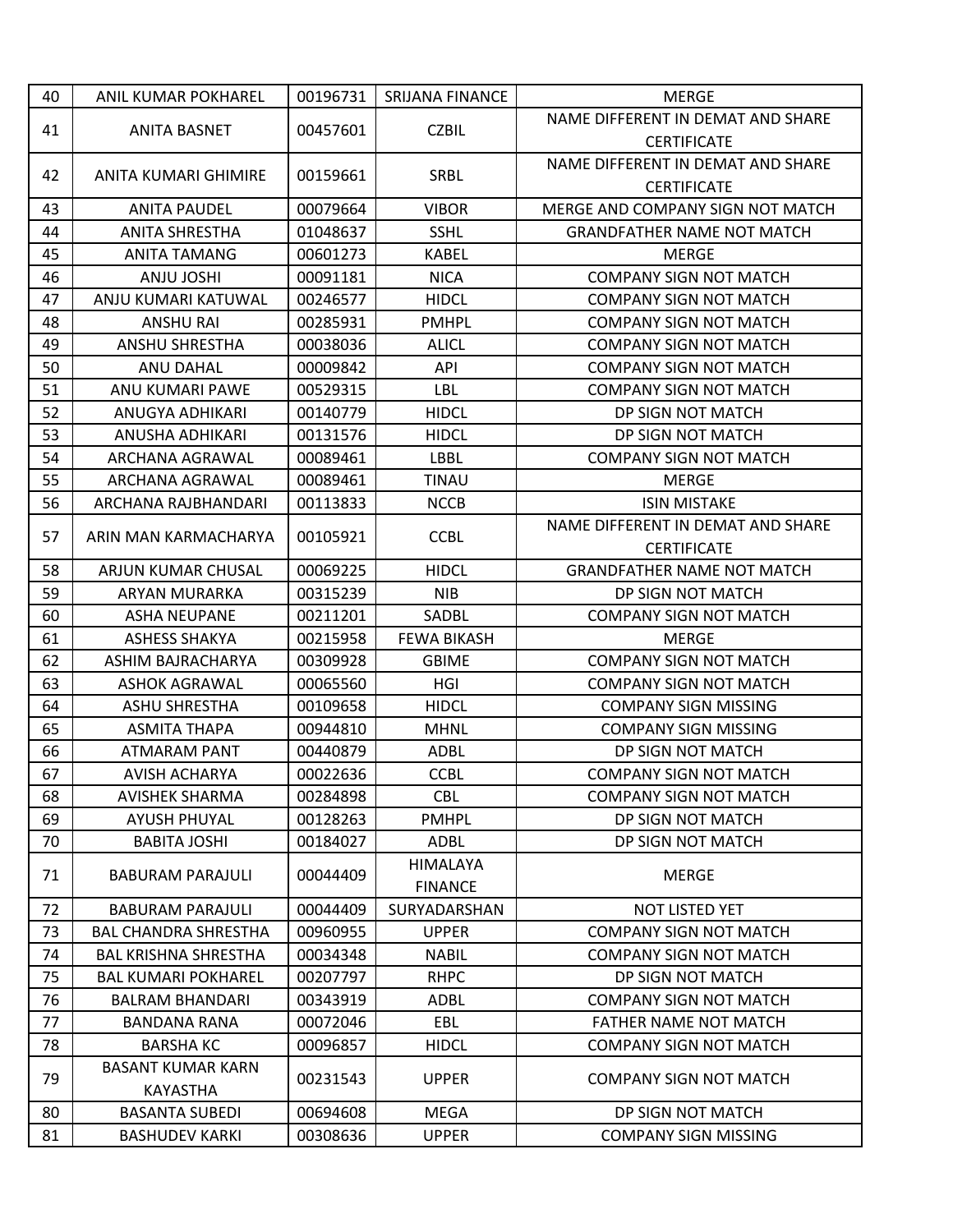| 82  | <b>BASU DEV KARKI</b>                       | 00308636  | <b>CZBIL</b>                       | <b>INVALID DEMAT</b>                                    |
|-----|---------------------------------------------|-----------|------------------------------------|---------------------------------------------------------|
| 83  | <b>BED PRAKASH SHREEVASTAV</b>              | 00177518  | <b>NBB</b>                         | <b>COMPANY SIGN NOT MATCH</b>                           |
| 84  | <b>BEDMAYA KHANAL</b>                       | 00520200  | <b>HIDCL</b>                       | FATHER NAME NOT MATCH                                   |
| 85  | <b>BEDRAJ PHUNGYANG LIMBU</b>               | 00395778  | <b>UPPER</b>                       | <b>COMPANY SIGN MISSING</b>                             |
| 86  | <b>BELA KUMARI AGRAWAL</b>                  | 00378800  | <b>MEGA</b>                        | <b>COMPANY SIGN NOT MATCH</b>                           |
| 87  | <b>BHADRA BIR SUNAR</b>                     | 00246391  | ADBL                               | <b>COMPANY SIGN NOT MATCH</b>                           |
| 88  | <b>BHAGAWATI ARAYAL</b>                     | 00112981  | <b>HIDCL</b>                       | <b>COMPANY SIGN NOT MATCH</b>                           |
| 89  | <b>BHAIRAD THAPA CHHETRI</b>                | 00218676  | ADBL                               | NAME DIFFERENT IN DEMAT AND SHARE<br><b>CERTIFICATE</b> |
| 90  | <b>BHAKTA BAHADUR THAPA</b>                 | 00346531  | <b>UPPER</b>                       | DP SIGN NOT MATCH                                       |
| 91  | <b>BHAKTA BAHADUR THAPA</b><br><b>MAGAR</b> | 00466861  | <b>NARAYANI</b>                    | <b>MERGE</b>                                            |
| 92  | <b>BHAKTA BAHADUR THAPA</b><br><b>MAGAR</b> | 00466861  | NARAYANI                           | <b>MERGE</b>                                            |
| 93  | <b>BHAKTI PRASAD LIMBU</b>                  | 00329687  | <b>MHNL</b>                        | DP SIGN NOT MATCH                                       |
| 94  | BHANUHARI BHANDARI                          | 00332719  | <b>UPPER</b>                       | <b>COMPANY SIGN NOT MATCH</b>                           |
| 95  | BHARAT KUMAR KHANAL                         | 00866956  | <b>PASHUPATI</b>                   | <b>MERGE</b>                                            |
| 96  | <b>BHARAT KUMAR MISHRA</b>                  | 01284344  | ARUN/RAIRANG                       | DRF SHOULD BE FILL UP SEPARATELY                        |
| 97  | <b>BHARAT KUMAR SHRESTHA</b>                | 00315355  | <b>AKPL</b>                        | <b>COMPANY SIGN NOT MATCH</b>                           |
| 98  | <b>BHARAT PD TIBREWAL</b>                   | 00066701  | <b>NLGPO</b>                       | DRF FORM MISSING                                        |
| 99  | <b>BHASKAR DEV PALIKHE</b>                  | 00262027  | <b>HIDCL</b>                       | INPERSONAL VERIFICATION INCOMPLETE                      |
| 100 | <b>BHASKAR DEV PALIKHE</b>                  | 00262027  | <b>MNBBL</b>                       | DP SIGN MISSING                                         |
| 101 | <b>BHASKAR DEV PALIKHE</b>                  | 00262027  | MADHYAMANCHA<br>L                  | <b>MERGE</b>                                            |
| 102 | <b>BHAWANA KOIRALA</b>                      | 00936533  | <b>RAIRANG</b>                     | DP SIGN NOT MATCH                                       |
| 103 | <b>BHAWANI DEVI PAUDEL</b><br><b>GAUTAM</b> | 00333522  | <b>UMHL</b>                        | <b>COMPANY SIGN NOT MATCH</b>                           |
| 104 | <b>BHAWANI LIMBU</b>                        | 00048344  | <b>CCBL</b>                        | <b>COMPANY SIGN MISSING</b>                             |
| 105 | <b>BHAWARI SURANA</b>                       | 00119909  | <b>KRBL</b>                        | <b>COMPANY SIGN NOT MATCH</b>                           |
| 106 | <b>BHAWARI SURANA</b>                       | 00119909  | <b>SUPREM</b>                      | <b>MERGE</b>                                            |
| 107 | <b>BHAWARI SURANA</b>                       | 001199909 | <b>CORBL</b>                       | NAME NOT MATCH                                          |
| 108 | <b>BHIM BAHADUR BASNET</b>                  | 00380345  | <b>UPPER</b>                       | DP SIGN NOT MATCH                                       |
| 109 | <b>BHIM BAHADUR RAWAL</b>                   | 00076148  | <b>HIDCL</b>                       | <b>COMPANY SIGN NOT MATCH</b>                           |
| 110 | <b>BHIM BAHADUR SHRESTHA</b>                | 00517107  | <b>UPPER</b>                       | <b>COMPANY SIGN NOT MATCH</b>                           |
| 111 | <b>BHIM MAYA THAPA</b>                      | 00209659  | <b>UPPER</b>                       | <b>COMPANY SIGN MISSING</b>                             |
| 112 | <b>BHIM PRASAD BARAL</b>                    | 00238608  | <b>LICN</b>                        | <b>COMPANY SIGN NOT MATCH</b>                           |
| 113 | <b>BHIMSEN BAHADUR BANIYA</b>               | 00198116  | <b>SYFLPO</b>                      | <b>MERGE</b>                                            |
| 114 | <b>BHOJ KUMARI MANANDHAR</b>                | 00621401  | <b>LICN</b>                        | <b>COMPANY SIGN NOT MATCH</b>                           |
| 115 | BHUBANESHWORI SANGAMI<br><b>NEOAK</b>       | 00027955  | <b>UPPER</b>                       | NAME DIFFERENT IN DEMAT AND SHARE<br><b>CERTIFICATE</b> |
| 116 | <b>BHULLUR KOHAR</b>                        | 00415206  | ADBL                               | SHOULD BE SELF PRESENT (THUMB PRINT)                    |
| 117 | <b>BHUWAN KUMAR KOIRALA</b>                 | 01162849  | <b>INTERNATIONAL</b><br><b>DEV</b> | <b>MERGE</b>                                            |
| 118 | <b>BIBEKNANDA PANDEY</b>                    | 00397606  | <b>ADBL</b>                        | DP SIGN NOT MATCH                                       |
| 119 | <b>BIDHUTI TAMRAKAR</b>                     | 00028049  | <b>BOKL</b>                        | SHOULD BE SELF PRESENT                                  |
| 120 | <b>BIJAY KUMAR SHRESTHA</b>                 | 00287962  | ADBL                               | <b>COMPANY SIGN NOT MATCH</b>                           |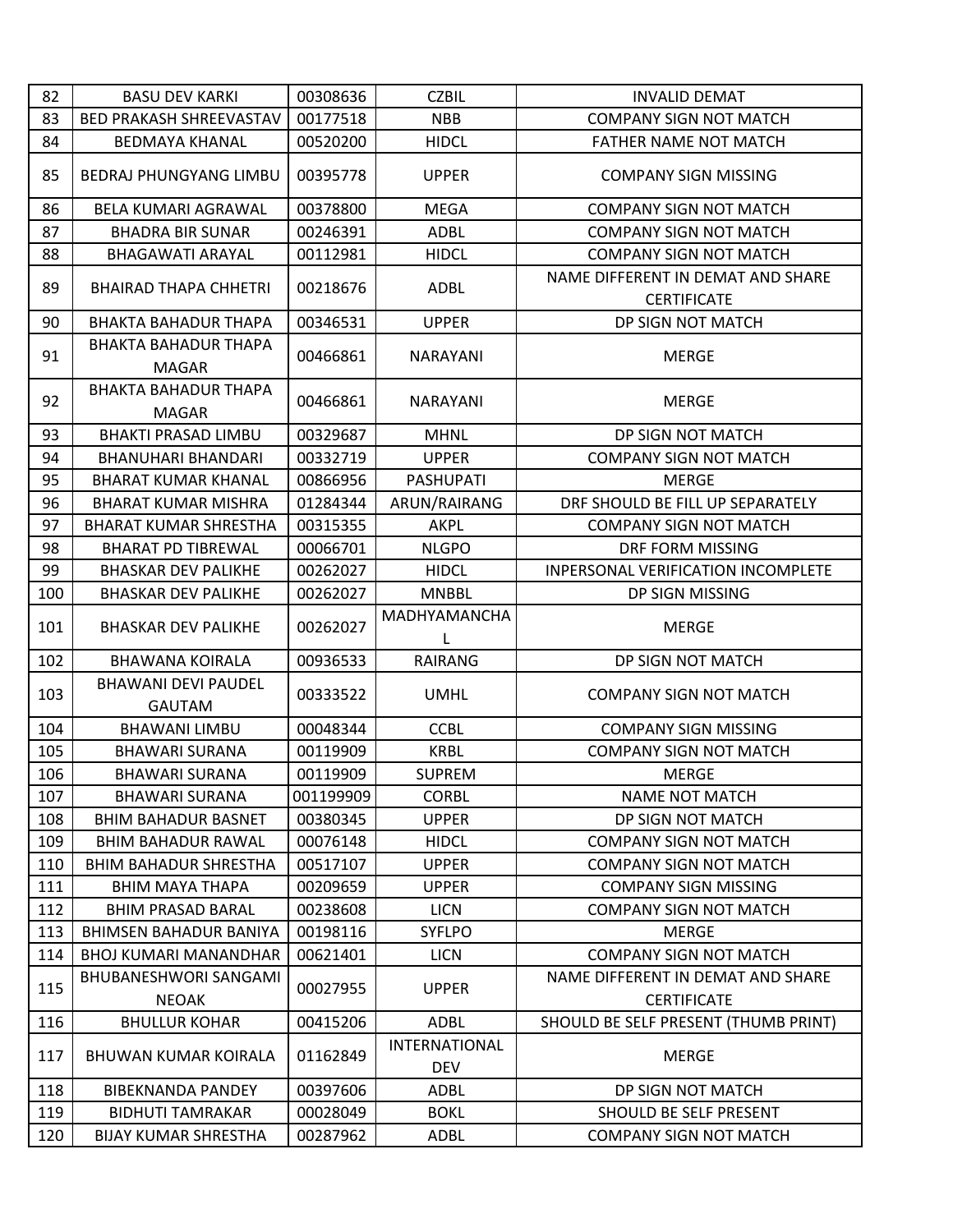| 121 | <b>BIJAYA GURUNG</b>                       | 00079928 | <b>FEWA</b>                        | <b>MERGE</b>                                            |
|-----|--------------------------------------------|----------|------------------------------------|---------------------------------------------------------|
| 122 | <b>BIJAYA RAM BASNET</b>                   | 00005502 | <b>HURJA</b>                       | <b>COMPANY SIGN MISSING</b>                             |
| 123 | <b>BIJAYA SHARMA</b>                       | 00293313 | <b>PCBL</b>                        | <b>COMPANY SIGN NOT MATCH</b>                           |
| 124 | <b>BIJAYA SHARMA</b>                       | 00293313 | <b>CITY DEV. BANK</b>              | <b>MERGE</b>                                            |
| 125 | <b>BIKASH CHHETRI</b>                      | 00211419 | ADBL                               | <b>GRANDFATHER NAME &amp; CO SIGN NOT MATCH</b>         |
| 126 | <b>BIKASH KUMAR SHAH</b>                   | 00069147 | <b>NIB</b>                         | <b>NAME NOT MATCH</b>                                   |
| 127 | <b>BIKASH SHRESTHA</b>                     | 00065478 | <b>CCBL</b>                        | DP SIGN NOT MATCH                                       |
| 128 | <b>BIKASH SHRESTHA</b>                     | 00065478 | <b>HIDCL</b>                       | DP SIGN NOT MATCH                                       |
| 129 | <b>BIMAL KHANAL</b>                        | 00371328 | <b>UPPER</b>                       | DP SIGN NOT MATCH                                       |
| 130 | <b>BIMAL KUMAR BEGWANI</b>                 | 00268559 | <b>NICA</b>                        | <b>COMPANY SIGN MISSING</b>                             |
| 131 | <b>BIMALA DHOJU</b>                        | 00250465 | <b>NEPAL AAWAS</b>                 | <b>MERGE</b>                                            |
| 132 | <b>BIMALA DHOJU</b>                        | 00250465 | <b>NABIL MUTUAL</b><br><b>FUND</b> | <b>MATURE</b>                                           |
| 133 | <b>BIMALA DHOJU</b>                        | 00250465 | KATHMANDU<br><b>FINANCE</b>        | <b>MERGE</b>                                            |
| 134 | <b>BIMALA DHOJU</b>                        | 00250466 | LAXMI MUTUAL<br><b>FUND</b>        | <b>MATURE</b>                                           |
| 135 | <b>BIMALA DHOJU</b>                        | 00250465 | SAPDBL                             | <b>KITTA MISTAKE</b>                                    |
| 136 | <b>BIMALA REGMI POKHREL</b>                | 00080800 | PRIN                               | <b>SHOULD BE SELF PRESENT</b>                           |
| 137 | <b>BINA KHADKA</b>                         | 00040351 | <b>NICA</b>                        | <b>COMPANY SIGN NOT MATCH</b>                           |
| 138 | <b>BINAYAK CHHETRI</b>                     | 00027936 | <b>HIDCL</b>                       | <b>COMPANY SIGN NOT MATCH</b>                           |
| 139 | <b>BINISH SHRESTHA</b>                     | 00266631 | <b>MEGA</b>                        | <b>COMPANY SIGN NOT MATCH</b>                           |
| 140 | <b>BINISHA BAJRACHARYA</b>                 | 00195436 | <b>NBB</b>                         | DP SIGN NOT MATCH                                       |
| 141 | <b>BINIT BEGWANI</b>                       | 00239561 | <b>LBBL</b>                        | CERTIFICATE SHOULD BE CHANGE                            |
| 142 | <b>BINIT BIKRAM SIJAPATI</b>               | 00000348 | <b>MEGA</b>                        | <b>COMPANY SIGN NOT MATCH</b>                           |
| 143 | <b>BINITA CHALISE</b>                      | 00199202 | <b>PCBL</b>                        | <b>COMPANY SIGN NOT MATCH</b>                           |
| 144 | <b>BINITA KUMARI YADAV</b>                 | 00106108 | <b>HIDCL</b>                       | DP SIGN NOT MATCH                                       |
| 145 | <b>BINITA RAI</b>                          | 00182551 | <b>SHPC</b>                        | <b>COMPANY SIGN NOT MATCH</b>                           |
| 146 | <b>BINITA SHRESTHA</b>                     | 00224177 | SRBL                               | NAME DIFFERENT IN DEMAT AND SHARE<br><b>CERTIFICATE</b> |
| 147 | <b>BINOD PANDIT</b>                        | 01255298 | <b>NTC</b>                         | <b>COMPANY SIGN NOT MATCH</b>                           |
| 148 | <b>BINU GURUNG</b>                         | 00310283 | <b>HIDCL</b>                       | <b>COMPANY SIGN NOT MATCH</b>                           |
| 149 | <b>BIPANA MAHATA</b>                       | 01409204 | <b>PMHPL</b>                       | DP SIGN NOT MATCH                                       |
| 150 | <b>BIR BAHADUR RAI</b>                     | 00344591 | <b>CHCL/UPPER</b>                  | DRF SHOULD BE FILL UP SEPARATELY                        |
| 151 | <b>BIRAT BADE</b>                          | 00170041 | OHL                                | NAME DIFFERENT IN DEMAT AND SHARE<br><b>CERTIFICATE</b> |
| 152 | <b>BIRAT BADE</b>                          | 00170041 | OHL                                | <b>LAST NAME NOT MATCH</b>                              |
| 153 | <b>BIRENDRA BAHADUR</b><br><b>SHRESTHA</b> | 00038152 | <b>HIDCL</b>                       | <b>COMPANY SIGN NOT MATCH</b>                           |
| 154 | BIRENDRA PRASAD RANTHI                     | 00328909 | ADBL                               | <b>COMPANY SIGN NOT MATCH</b>                           |
| 155 | <b>BIRENDRA TAMRAKAR</b>                   | 00152520 | <b>SAHAS URJA</b>                  | <b>G.F NAME NOT MATCH</b>                               |
| 156 | <b>BISHAKHA AGRAWAL</b>                    | 00046482 | <b>RARA</b>                        | <b>MERGE</b>                                            |
| 157 | <b>BISHAL SHRESTHA</b>                     | 00252819 | <b>MEGA</b>                        | <b>COMPANY SIGN NOT MATCH</b>                           |
| 158 | <b>BISHNU KUMARI RAI</b>                   | 00307779 | <b>DORDI</b>                       | <b>NOT LISTED YET</b>                                   |
| 159 | <b>BISHNU MAYA BARAL</b>                   | 00654921 | <b>ADBL</b>                        | GF NAME NOT MATCH AND COMPANY SIGN<br><b>NOT MATCH</b>  |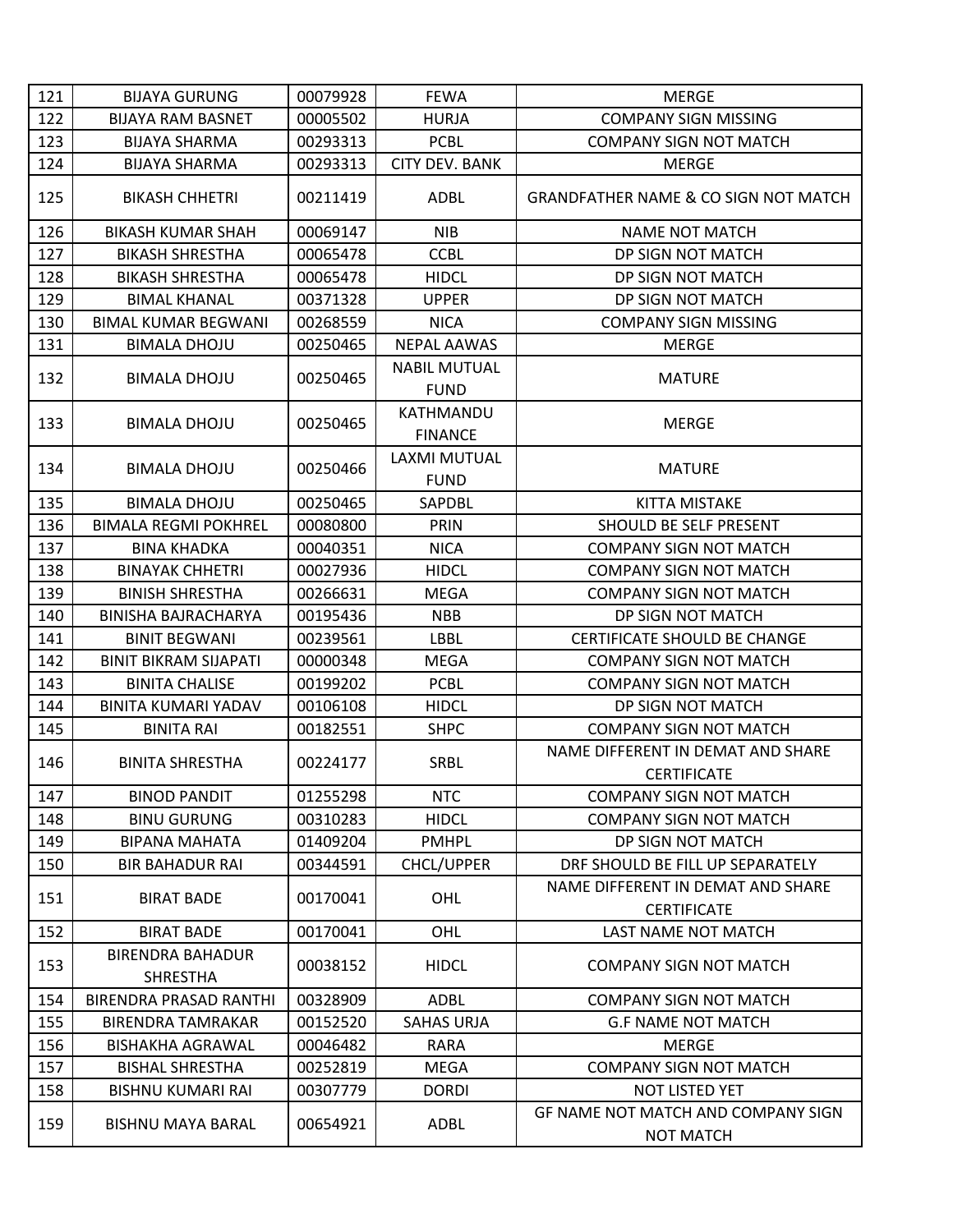| 160 | <b>BISHNU MAYA BHANDARI</b>                | 00492058 | ADBL                   | <b>COMPANY SIGN NOT MATCH</b> |
|-----|--------------------------------------------|----------|------------------------|-------------------------------|
| 161 | <b>BISHNU MAYA UPRETI</b>                  | 00168995 | <b>HIDCL</b>           | <b>COMPANY SIGN NOT MATCH</b> |
| 162 | <b>BISHNU MAYA UPRETI</b>                  | 00168995 | <b>NIB</b>             | <b>COMPANY SIGN NOT MATCH</b> |
| 163 | <b>BISHNU PRASAD NEUPANE</b>               | 00506781 | <b>HIDCL</b>           | PHOTO COPY SIGN               |
| 164 | <b>BISHNU PRASAD REGMI</b>                 | 00485363 | <b>GBBL</b>            | <b>COMPANY SIGN NOT MATCH</b> |
| 165 | <b>BISHNU PRASAD SHRESTHA</b>              | 00339596 | <b>UPPER</b>           | DP SIGN NOT MATCH             |
| 166 | <b>BUDDHA RAJ LIMBU</b>                    | 00295325 | <b>MEGA</b>            | <b>COMPANY SIGN NOT MATCH</b> |
| 167 | <b>BUDDHI MAN LIMBU</b>                    | 00213089 | SHUVAM                 | NOT LISTED YET                |
| 168 | <b>BUDDHI MAN LIMBU</b>                    | 00213089 | <b>HIMAL FINANCE</b>   | <b>MERGE</b>                  |
| 169 | CHANDAN MAHARJAN                           | 00005234 | <b>MEGA</b>            | <b>COMPANY SIGN NOT MATCH</b> |
| 170 | <b>CHANDI PRASAD PANDEY</b>                | 00526620 | ADBL                   | <b>COMPANY SIGN NOT MATCH</b> |
| 171 | CHANDRA BAHADUR<br><b>BAILKOTI</b>         | 00359697 | <b>UPPER</b>           | <b>COMPANY SIGN MISSING</b>   |
| 172 | CHANDRA BAHADUR PRADAN                     | 00213101 | <b>KEBL</b>            | <b>MERGE</b>                  |
| 173 | <b>CHANDRA HAMAL</b>                       | 00066490 | <b>CITY DEV. BANK</b>  | <b>MERGE</b>                  |
| 174 | CHANDRA KUMAR KHADKA                       | 00233346 | SPDL                   | <b>COMPANY SIGN MISSING</b>   |
| 175 | CHANDRA MANI MISHRA                        | 00860783 | <b>RAIRANG</b>         | <b>COMPANY SIGN MISSING</b>   |
| 176 | CHANDRA PRAKASH SHARMA                     | 00291238 | ADBL                   | <b>COMPANY SIGN MISSING</b>   |
| 177 | CHANMAYA THAPA MAGAR                       | 00291447 | <b>MNBBL</b>           | <b>COMPANY SIGN NOT MATCH</b> |
| 178 | CHET BAHADUR BISTA                         | 00315720 | ADBL                   | NO DP AND COMPANY SIGN        |
| 179 | <b>CHHATRA BAHADUR</b><br><b>GURUNG</b>    | 01122383 | <b>PMHPL</b>           | <b>COMPANY SIGN NOT MATCH</b> |
|     |                                            |          |                        |                               |
| 180 | CHINI MAYA KARKI                           | 00897672 | <b>SSHL</b>            | <b>COMPANY SIGN NOT MATCH</b> |
| 181 | <b>CHIRAG RUNGTA</b>                       | 00156048 | <b>LUMBINI FINANCE</b> | <b>MERGE</b>                  |
| 182 | <b>CHIRAG RUNGTA</b>                       | 00156048 | <b>LICN</b>            | <b>COMPANY SIGN NOT MATCH</b> |
| 183 | <b>CHULALUNG SERVICE PVT</b><br><b>LTD</b> | 00254265 | <b>CCBL</b>            | <b>COMPANY SIGN NOT MATCH</b> |
| 184 | CHURNA BAHADUR KARKI                       | 00531468 | <b>UPPER</b>           | <b>COMPANY SIGN NOT MATCH</b> |
| 185 | DAL MAYA TAMANG<br><b>CHAUHAN</b>          | 00286671 | <b>SHPC</b>            | <b>COMPANY SIGN NOT MATCH</b> |
| 186 | DAMBAR BAHADUR<br><b>SHRESTHA</b>          | 00506646 | ADBL                   | <b>FATHER NAME NOT MATCH</b>  |
| 187 | DAMODAR GYAWALI                            | 00077221 | <b>NBB</b>             | <b>COMPANY SIGN NOT MATCH</b> |
| 188 | DAN KESHARI SHAKYA                         | 00107456 | <b>GBIME</b>           | <b>COMPANY SIGN NOT MATCH</b> |
| 189 | DANSHI RAM MARASINI                        | 00530937 | <b>DORDI</b>           | <b>NOT LISTED YET</b>         |
| 190 | DAYA LAXMI CHULYAJU                        | 00250471 | <b>KSBBL</b>           | <b>COMPANY SIGN NOT MATCH</b> |
| 191 | DAYANIDHI KHANAL                           | 01235300 | <b>ADBL</b>            | <b>COMPANY SIGN MISSING</b>   |
| 192 | <b>DEEP TAMRAKAR</b>                       | 00093326 | <b>HIDCL</b>           | <b>COMPANY SIGN NOT MATCH</b> |
| 193 | <b>DEEPAK BHANDARI</b>                     | 00092113 | <b>HIDCL</b>           | <b>COMPANY SIGN NOT MATCH</b> |
| 194 | <b>DEEPAK BUDHATHOKI</b>                   | 00350179 | <b>UPPER</b>           | DP SIGN NOT MATCH             |
| 195 | DEEPAK KHADKA                              | 00568815 | <b>UPPER</b>           | DP SIGN NOT MATCH             |
| 196 | <b>DEEPAK SHRESTHA</b>                     | 00486483 | <b>SSHL</b>            | FATHER NAME NOT MATCH         |
| 197 | DEOKI NANDA AGRAWAL                        | 00066091 | KASTHAPMADAM           | <b>MERGE</b>                  |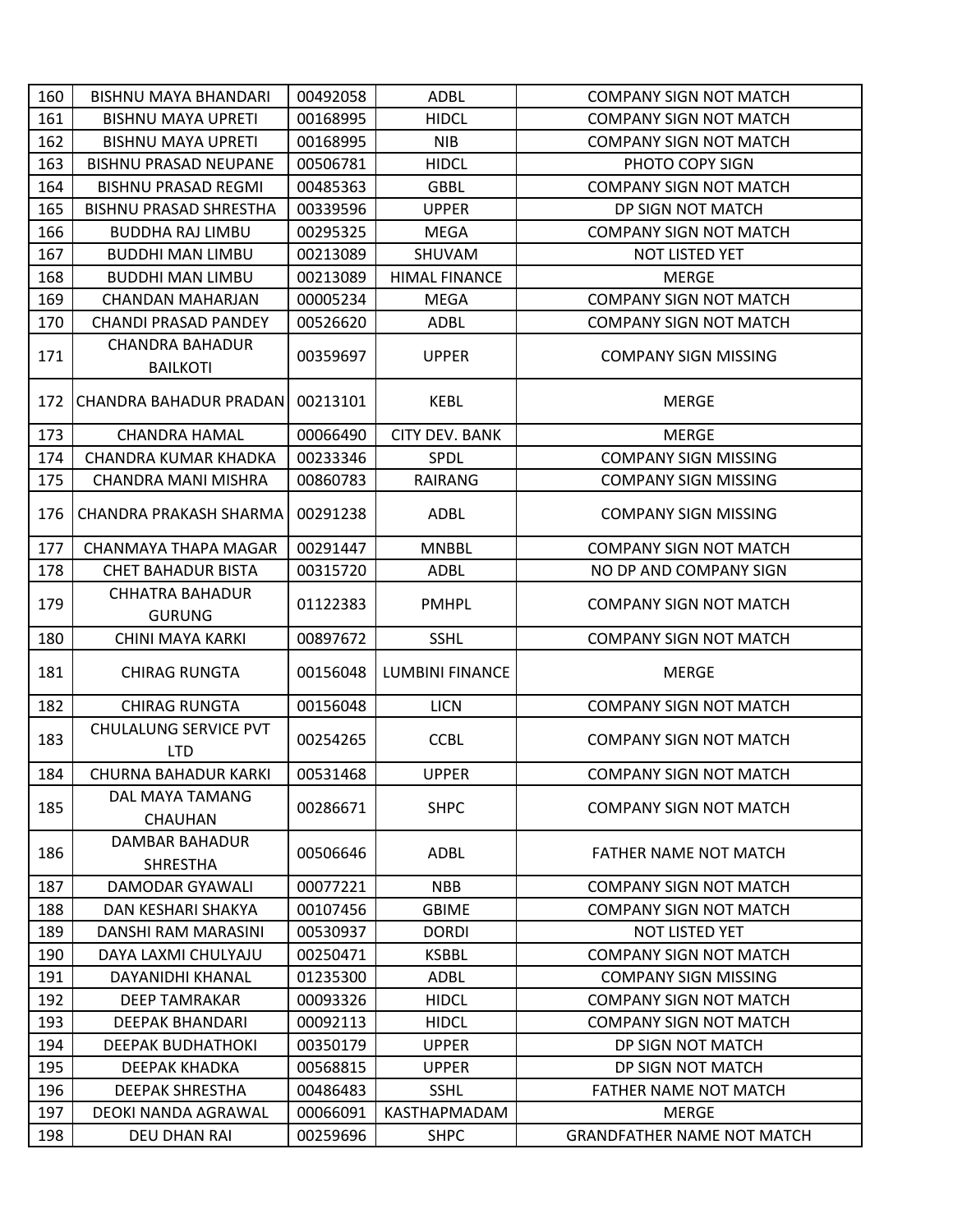| 199 | DEV NARAYAN SAHA            | 00549264 | <b>UPPER</b>                       | DP SIGN NOT MATCH                      |
|-----|-----------------------------|----------|------------------------------------|----------------------------------------|
| 200 | DEVI KUMARI RANABHAT        | 00387127 | <b>CZBIL</b>                       | <b>GRAND FATHER NAME NOT MATCH</b>     |
| 201 | DEVI KUMARI SHAHI           | 00276646 | <b>ADBL</b>                        | <b>GRAND FATHER NAME NOT MATCH</b>     |
| 202 | <b>DEVIKA BHANDARI</b>      | 00227106 | <b>MEGA</b>                        | <b>GRAND FATHER NAME NOT MATCH</b>     |
| 203 | DEVISARA RANA               | 00197828 | <b>MNBBL</b>                       | <b>GRAND FATHER NAME NOT MATCH</b>     |
| 204 | <b>DHAL BDR THAPA</b>       | 00379667 | <b>UPPER</b>                       | DP SIGN NOT MATCH                      |
| 205 | DHAN BAHADUR TAMANG         | 00603971 | <b>NTC</b>                         | <b>COMPANY SIGN MISSING</b>            |
| 206 | DHAN BAHADUR THAPA          | 00317084 | <b>JBNL</b>                        | COMPANY SIGN NOT MATCH / MERGE         |
| 207 | <b>DHAN KUMARI SHRESTHA</b> | 01071597 | <b>SSHL</b>                        | <b>COMPANY SIGN NOT MATCH</b>          |
| 208 | DHAN MAYA NEPAL             | 00434191 | <b>PMHPL</b>                       | DP SIGN NOT MATCH                      |
| 209 | <b>DHAN PATI BASNET</b>     | 00341801 | <b>UPPER</b>                       | DP SIGN MISSING                        |
| 210 | DHANISARA THAPA             | 00289649 | <b>MNBBL</b>                       | <b>COMPANY SIGN NOT MATCH</b>          |
|     |                             |          | <b>COMMERZ AND</b>                 |                                        |
| 211 | DHASIYA KUMAR RUNGTA        | 00284505 | <b>TRUST</b>                       | <b>MERGE</b>                           |
| 212 | <b>DHATA DEVI MISHRA</b>    | 00257840 | SAPDBL                             | <b>COMPANY SIGN NOT MATCH</b>          |
| 213 | DHRUBA BAHADUR SHAH         | 00306606 | <b>UPPER</b>                       | DP SIGN NOT MATCH                      |
| 214 | DHRUBA RAJ BARAL            | 00182150 | <b>GDBL</b>                        | <b>COMPANY SIGN NOT MATCH</b>          |
| 215 | DHRUBA RAJ THULUNG          | 00190841 | <b>MEGA</b>                        | <b>COMPANY SIGN NOT MATCH</b>          |
| 216 | DIK BAHADUR RAI             | 00364082 | <b>UPPER</b>                       | FATHER NAME NOT MATCH                  |
| 217 | DIL BAHADUR BASNET          | 00288172 | ADBL                               | <b>GRANDFATHER NAME NOT MATCH</b>      |
| 218 | DIL BAHADUR KAMI            | 00532987 | <b>UPPER</b>                       | <b>GRAND FATHER NAME NOT MATCH</b>     |
| 219 | DIL KUMARI SHRESTHA         | 00034878 | <b>UPPER</b>                       | <b>COMPANY SIGN NOT MATCH</b>          |
| 220 | DIL MAYA SARKI              | 01032764 | <b>SSHL</b>                        | FATHER/GRANDFATHER NAME NOT MATCH      |
| 221 | DILIP KUMAR BASHYAL         | 00281333 | <b>TRH</b>                         | DIFFRENT FORM IS NEEDED FOR AGRADHIKAR |
|     |                             |          |                                    | <b>SHARE</b>                           |
| 222 | DILIP KUMAR CHANDRA         | 01389421 | <b>UPPER</b>                       | DP SIGN MISSING                        |
| 223 | <b>DILLI RAM POKHREL</b>    | 00194107 | <b>HDL</b>                         | NAME DIFFERENT IN DEMAT AND SHARE      |
|     |                             |          |                                    | <b>CERTIFICATE</b>                     |
| 224 | <b>DINESH BOGATI</b>        | 00092244 | <b>ADBL</b>                        | <b>COMPANY SIGN NOT MATCH</b>          |
| 225 | DINESH KUMAR CHAUDHARI      | 00053620 | <b>ADBL</b>                        | DP SIGN NOT MATCH                      |
|     |                             |          |                                    |                                        |
| 226 | DINESH KUMAR CHOUDHARY      | 00053620 | <b>GILB</b>                        | <b>NEED TO TAX PAY</b>                 |
|     |                             |          |                                    |                                        |
| 227 | <b>DIPA KHANAL</b>          | 00273552 | <b>ADBL</b>                        | <b>FATHER NAME NOT MATCH</b>           |
| 228 | DIPA MASKEY                 | 00240518 | <b>MEGA</b>                        | <b>COMPANY SIGN NOT MATCH</b>          |
| 229 | DIPAK KUMAR CHAND           | 00344230 | <b>UPPER</b>                       | <b>COMPANY SIGN NOT MATCH</b>          |
| 230 | DIPAK KUMAR SAH             | 00043160 | JFL                                | <b>COMPANY SIGN NOT MATCH</b>          |
| 231 | DIPENDRA KUMAR SHRESTHA     | 00192251 | ADBL                               | <b>COMPANY SIGN NOT MATCH</b>          |
| 232 | DIPIKA DAHAL                | 00492501 | <b>NTC</b>                         | <b>COMPANY SIGN NOT MATCH</b>          |
| 233 | DISXHYA PAUDEL              | 00117764 | <b>PMHPL</b>                       | DP SIGN NOT MATCH                      |
| 234 | <b>DIVYA RUNGTA</b>         | 00540392 | <b>LUMBINI FINANCE</b>             | <b>MERGE</b>                           |
| 235 | DIVYA RUNGTA                | 00540392 | <b>COMMERZ AND</b><br><b>TRUST</b> | MERGE                                  |
| 236 | DORNA RAJ GHIMIRE           | 00149919 | <b>HIDCL</b>                       | <b>COMPANY SIGN NOT MATCH</b>          |
| 237 | DRISTI BOUDHACHARYA         | 00824991 | API                                | <b>COMPANY SIGN MISSING</b>            |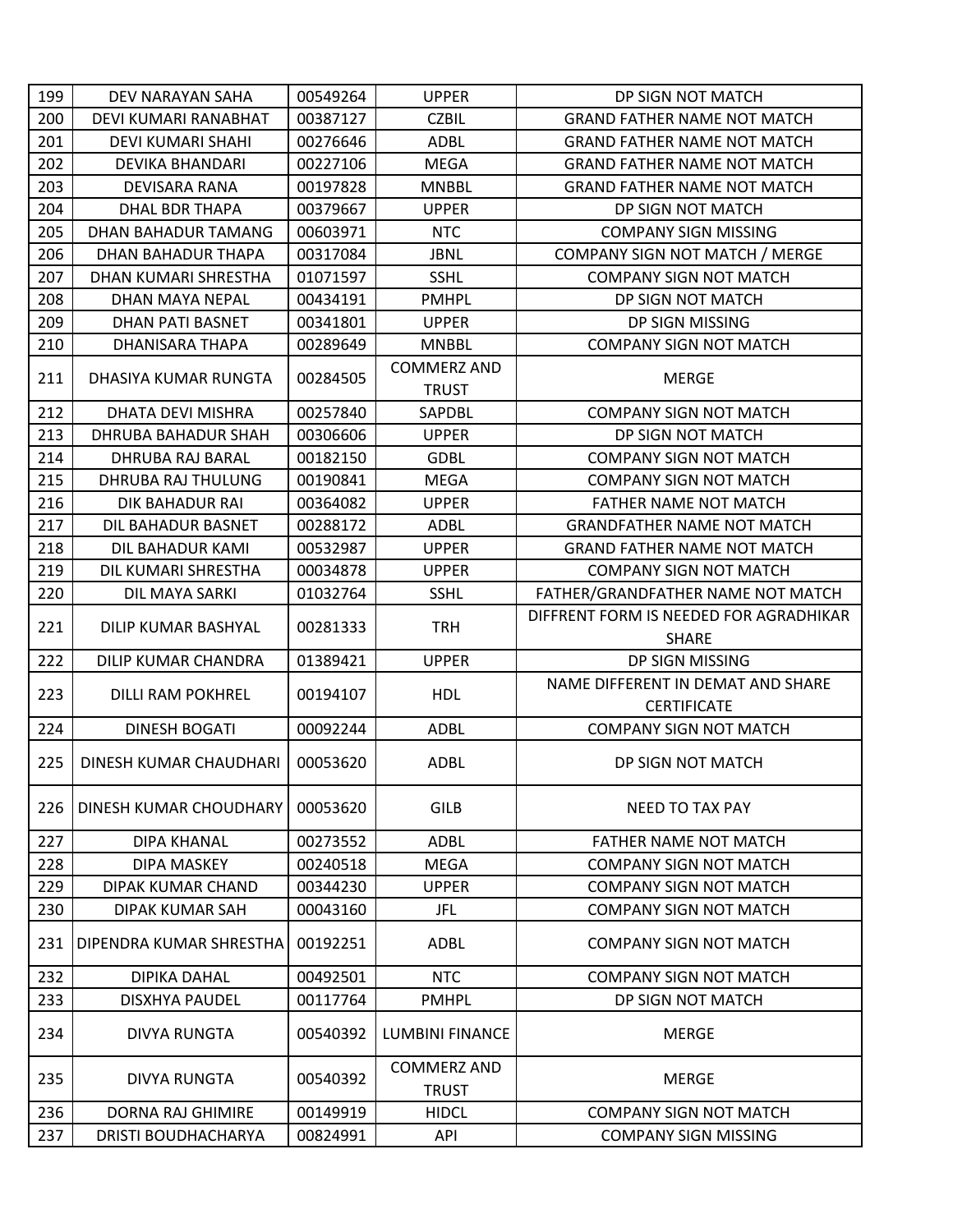| 238 | DRONA BHANDARI                | 00524467 | <b>UPPER</b>  | <b>COMPANY SIGN MISSING</b>                             |
|-----|-------------------------------|----------|---------------|---------------------------------------------------------|
| 239 | <b>DUNDI RAJ THAPA</b>        | 00175721 | <b>GBIME</b>  | <b>COMPANY SIGN NOT MATCH</b>                           |
| 240 | <b>DURGA BHATTARAI</b>        | 00024097 | <b>MBL</b>    | <b>COMPANY SIGN NOT MATCH</b>                           |
| 241 | DURGA DEVI BHANDARI           | 00381617 | <b>HIDCL</b>  | <b>COMPANY SIGN NOT MATCH</b>                           |
| 242 | DURGA DEVI CHAPAGAIN          | 00373684 | <b>UPPER</b>  | DP SIGN NOT MATCH                                       |
| 243 | DURGA DEVI NEUPANE            | 00269567 | <b>SHPC</b>   | <b>COMPANY SIGN NOT MATCH</b>                           |
| 244 | DURGA PRASAD GHIMIRE          | 00253531 | <b>HIDCL</b>  | <b>COMPANY SIGN NOT MATCH</b>                           |
| 245 | <b>DURGA SUBEDI</b>           | 00404842 | <b>UMHL</b>   | <b>COMPANY SIGN NOT MATCH</b>                           |
| 246 | DURGA TIMALSINA               | 01033432 | <b>SSHL</b>   | <b>GRANDFATHER NAME NOT MATCH</b>                       |
| 247 | DWARKA PRASAD KHETAN          | 00076061 | <b>LBLP</b>   | DRF SHOULD BE FILL UP SEPARATELY                        |
| 248 | <b>EKDEV BHATTARAI</b>        | 00490519 | <b>WOMI</b>   | <b>COMPANY SIGN NOT MATCH</b>                           |
| 249 | EKTA AGRAWAL                  | 00203429 | <b>CCBL</b>   | <b>COMPANY SIGN NOT MATCH</b>                           |
| 250 | EKTA BAHADUR RANA             | 00165770 | <b>NEF</b>    | <b>MATURE</b>                                           |
| 251 | <b>ELISHA SHRESTHA</b>        | 00822272 | <b>HIDCL</b>  | <b>FATHER NAME NOT MATCH</b>                            |
| 252 | ESHIKA SHRESTHA               | 00520502 | <b>HIDCL</b>  | <b>COMPANY SIGN NOT MATCH</b>                           |
|     | <b>FALAK RAHAMAN</b>          |          |               |                                                         |
| 253 | <b>MUSALMAN</b>               | 00871015 | ADBL          | <b>INVALID CERTIFICATE</b>                              |
| 254 | <b>GAG BAHADUR SORALI</b>     | 00269679 | <b>SHPC</b>   | <b>GRANDFATHER NAME NOT MATCH</b>                       |
| 255 | <b>GAGAN BAHADUR CHHETRI</b>  | 01018441 | <b>ADBL</b>   | <b>INVALID CERTIFICATE</b>                              |
| 256 | <b>GANESH BAHADUR BARUWAL</b> | 00318001 | ADBL          | <b>COMPANY SIGN NOT MATCH</b>                           |
| 257 | <b>GANESH BAHADUR SHAHI</b>   | 00741480 | <b>UPPER</b>  | <b>COMPANY SIGN NOT MATCH</b>                           |
| 258 | <b>GANESH BAHADUR THAPA</b>   | 00494781 | <b>SSHL</b>   | DP SIGN NOT MATCH                                       |
| 259 | <b>GANESH PRASAD ARYAL</b>    | 00532345 | PASCHIMANCHAL | <b>NOT LISTED YET</b>                                   |
| 260 | <b>GANESH PRASAD RIJAL</b>    | 01195851 | <b>HIDCL</b>  | <b>COMPANY SIGN NOT MATCH</b>                           |
| 261 | <b>GANESH PRASAD SHRESTHA</b> | 00541795 | <b>UPPER</b>  | DP SIGN MISSING                                         |
| 262 | <b>GANESH PRASAD</b>          | 00350850 | KAKREBIHAR    | <b>MERGE</b>                                            |
|     | <b>UPADHYAYA</b>              |          |               |                                                         |
| 263 | <b>GANESH PRASAD</b>          | 00350850 | <b>UPPER</b>  | <b>COMPANY SIGN NOT MATCH</b>                           |
|     | <b>UPADHYAYA</b>              |          |               |                                                         |
| 264 | <b>GANGA BHANDARI</b>         | 00755740 | <b>HIDCL</b>  | <b>COMPANY SIGN NOT MATCH</b>                           |
| 265 | <b>GANGA DEVI KANDEL</b>      | 00538672 | <b>UPPER</b>  | DP SIGN MISSING                                         |
| 266 | <b>GANGA DEVI NEUPANE</b>     | 00315891 | <b>SHPC</b>   | NAME DIFFERENT IN DEMAT AND SHARE<br><b>CERTIFICATE</b> |
| 267 | <b>GANGA DEVI SHRESTHA</b>    | 00304102 | SRBL          | <b>SHOULD BE SELF PRESENT</b>                           |
| 268 | <b>GANGA DEVI SHRESTHA</b>    | 00304102 | <b>NICA</b>   | SHOULD BE SELF PRESENT                                  |
| 269 | <b>GAURAV AGRAWAL</b>         | 00412171 | <b>LICN</b>   | <b>COMPANY SIGN NOT MATCH</b>                           |
| 270 | <b>GAURI</b>                  | 00391072 | <b>UPPER</b>  | DP SIGN NOT MATCH                                       |
| 271 | <b>GAYATRA MISHRA</b>         | 00855570 | ARUN/RAIRANG  | DRF SHOULD BE FILL UP SEPARATELY                        |
| 272 | GAYATRI ADHIKARI GAUTAM       | 00146713 | <b>BOKL</b>   | NAME DIFFERENT IN DEMAT AND SHARE<br><b>CERTIFICATE</b> |
| 273 | <b>GAYATRI KUMARI DEVI</b>    | 00223914 | <b>NCCB</b>   | NAME DIFFERENT IN DEMAT AND SHARE<br><b>CERTIFICATE</b> |
| 274 | <b>GAYATRI POKHREL</b>        | 00175242 | ADBL          | FATHER NAME IS NOT UPDATE INSYSTEM                      |
| 275 | <b>GHANENDRA PANDAK LIMBU</b> | 00092073 | <b>GBIME</b>  | <b>COMPANY SIGN NOT MATCH</b>                           |
| 276 | <b>GHANSHYAM BHANDARI</b>     | 00247002 | <b>ADBL</b>   | <b>GRANDFATHER NAME NOT MATCH</b>                       |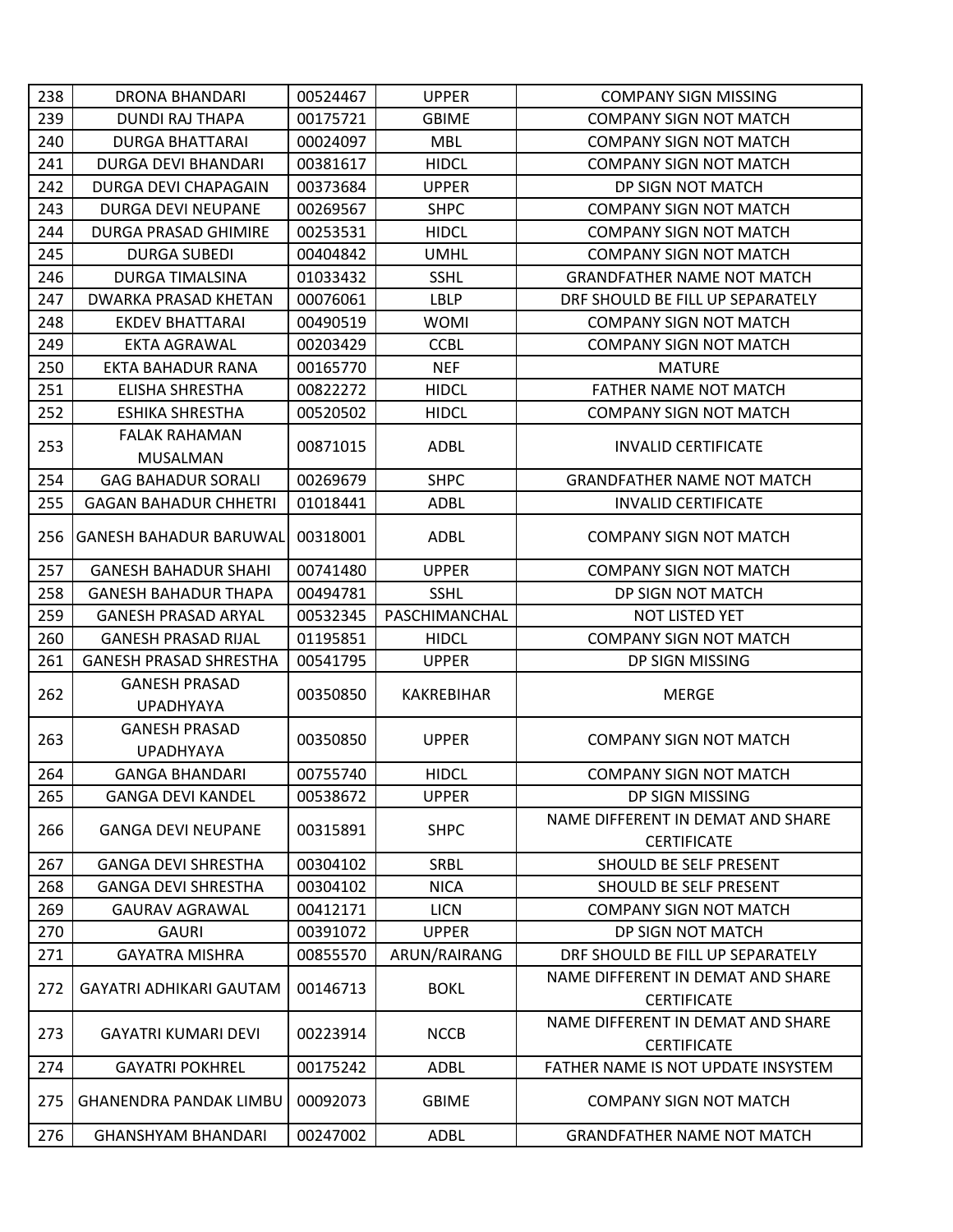| 277        | <b>GITA DEVI NEUPANE</b>                           | 00104645             | OHL                         | MIDDLE NAME NOT MATCH                         |
|------------|----------------------------------------------------|----------------------|-----------------------------|-----------------------------------------------|
| 278        | <b>GITA JAMKATEL</b>                               | 00773289             | <b>HIDCL</b>                | FATHER/GRANDFATHER NAME NOT MATCH             |
| 279        | <b>GITA KHANAL</b>                                 | 01257151             | <b>GBIME</b>                | <b>COMPANY SIGN NOT MATCH</b>                 |
| 280        | <b>GITA KUMARI KARKI POKHREL</b>                   | 00162746             | <b>CCBL</b>                 | COMPANY SIGN NOT MATCH / GRANDFATHER          |
|            |                                                    |                      |                             | <b>NAME NOT MATCH</b>                         |
| 281        | <b>GOBINDA PRASAD NEUPANE</b>                      | 00341337             | <b>UPPER</b>                | <b>COMPANY SIGN NOT MATCH</b>                 |
| 282        | <b>GOKUL BAHADUR BHUJEL</b>                        | 00473140             | <b>SSHL</b>                 | FATHER/GRANDFATHER NAME NOT MATCH             |
| 283        | <b>GOKUL GC</b>                                    | 00660057             | <b>MEGA</b>                 | <b>COMPANY SIGN NOT MATCH</b>                 |
| 284        | <b>GOVIND MAN</b><br>KARMACHARYA                   | 00221936             | <b>NEF</b>                  | <b>MAUTERS</b>                                |
| 285        | <b>GOVINDA ADHIKARI</b>                            |                      | <b>ADBL</b>                 | NO DEMAT NUMBER                               |
| 286        | <b>GOVINDA ADHIKARI</b>                            | 00175958             | <b>GORKHALI RUBBER</b>      | NOT LISTED YET                                |
| 287        | GOVINDA BAHADUR BOHARA                             | 01006953             | <b>SSHL</b>                 | <b>GRANDFATHER NAME NOT MATCH</b>             |
| 288        | <b>GOVINDA BAHADUR GHIMIRE</b>                     | 00283383             | <b>DORDI KHOLA</b>          | NOT LISTED YET                                |
| 289        | <b>GOVINDA BAHADUR SINGH</b>                       | 00362260             | <b>GAURIDHANKAR</b>         | <b>MERGE</b>                                  |
| 290        | <b>GOVINDA BAHADUR SINGH</b>                       | 00362260             | <b>KSBBL</b>                | <b>COMPANY SIGN NOT MATCH</b>                 |
| 291        | <b>GRI RAJ BOHARA</b>                              | 01034489             | <b>SSHL</b>                 | <b>GRANDFATHER NAME NOT MATCH</b>             |
| 292        | <b>GUMA POUDEL</b>                                 | 00171516             | <b>UMHL</b>                 | <b>NAME NOT MATCH</b>                         |
| 293        | <b>GUMADEVI POUDEL</b>                             | 00409285             | <b>CCBL</b>                 | <b>COMPANY SIGN NOT MATCH</b>                 |
| 294        | <b>GUNARAJ PAUDEL</b>                              | 00134047             | <b>UPPER</b>                | <b>COMPANY SIGN MISSING</b>                   |
| 295        | <b>GUNISARA RANA</b>                               | 00197832             | <b>MNBBL</b>                | <b>GRANDFATHER NAME NOT MATCH</b>             |
| 296        | <b>GYAN BAHADUR SHRESTHA</b>                       | 00145494             | <b>TRIVENI</b>              | <b>MERGE</b>                                  |
| 297        | <b>GYAN MAYA PRAJAPATI</b>                         | 00304541             | <b>NMB</b>                  | <b>COMPANY SIGN NOT MATCH</b>                 |
| 298        | <b>GYANU MAYA THAPA</b>                            | 00288719             | <b>MNBBL</b>                | <b>GRAND FATHER NAME NOT MATCH</b>            |
| 299        | <b>GYATRI SHAH</b>                                 | 00103734             | <b>HIDCL</b>                | <b>COMPANY SIGN NOT MATCH</b>                 |
| 300        | HANSRAJ CHORADIYA                                  | 00712265             | <b>NICA</b>                 | <b>COMPANY SIGN NOT MATCH</b>                 |
| 301        | HARI BAHADUR NEUPANE                               | 00279005             | <b>UPPER</b>                | <b>COMPANY SIGN MISSING</b>                   |
| 302        | HARI BAHADUR SHRESTHA                              | 00738898             | <b>MEGA</b>                 | <b>COMPANY SIGN NOT MATCH</b>                 |
| 303        | <b>HARI BAHADUR SHRESTHA</b>                       | 00738898<br>00235461 | <b>EKTA</b><br><b>HIDCL</b> | <b>MERGE</b><br><b>COMPANY SIGN NOT MATCH</b> |
| 304<br>305 | <b>HARI BAHADUR THAPA</b><br>HARI KRISHNA UPADHAYA | 00453225             | <b>NADEP</b>                | ALREADY BEEN DEMTRALIZED                      |
| 306        | HARI KUMAR BOHARA                                  | 00928241             | <b>GBIME</b>                | <b>COMPANY SIGN NOT MATCH</b>                 |
| 307        | <b>HARI MATA ARYAL</b>                             | 00195149             | <b>MNBBL</b>                | <b>COMPANY SIGN NOT MATCH</b>                 |
| 308        | HARI PRASAD GHIMIRE                                | 00520969             | ADBL                        | <b>COMPANY SIGN MISSING</b>                   |
| 309        | <b>HARISH CHATAUT</b>                              | 00184031             | <b>ADBL</b>                 | <b>COMPANY SIGN NOT MATCH</b>                 |
| 310        | <b>HARSHIT RATHI</b>                               | 00260963             | <b>GBIME</b>                | <b>COMPANY SIGN NOT MATCH</b>                 |
| 311        | HARSHVARDHAN CHAND                                 | 01136041             | OHL                         | <b>COMPANY SIGN MISSING</b>                   |
| 312        | HIM LAL PANTHA                                     | 00164266             | CHAUTARA                    | <b>MERGE</b>                                  |
| 313        | HIMA DEVI DHUNGEL                                  | 00266040             | <b>HIDCL</b>                | <b>COMPANY SIGN NOT MATCH</b>                 |
| 314        | <b>HIMA POUDEL</b>                                 | 00236241             | <b>PCBL</b>                 | <b>COMPANY SIGN NOT MATCH</b>                 |
| 315        | HIMANSU CHUDAL                                     | 00103341             | <b>HIDCL</b>                | FATHER NAME NOT MATCH                         |
| 316        | HIRANANDA PRASAD SAHA                              | 00150994             | <b>TRIVENI</b>              | <b>MERGE</b>                                  |
| 317        | HIRANANDA PRASAD SAHA                              | 00150994             | <b>EKTA</b>                 | <b>MERGE</b>                                  |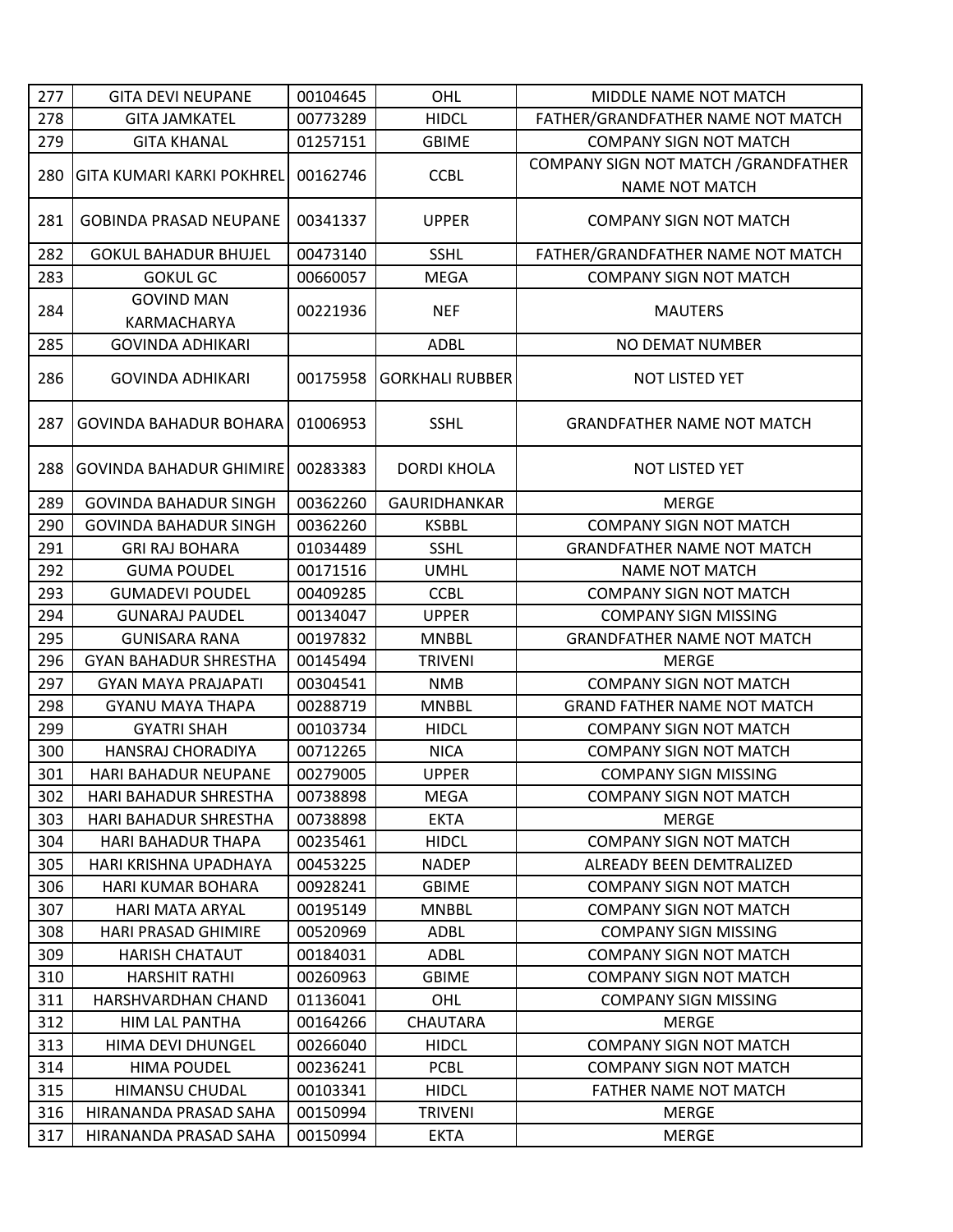| 318 | <b>HOM KUMAR NEMBANG</b>     | 00279419 | <b>SHPC</b>         | DP SIGN NOT MATCH                  |
|-----|------------------------------|----------|---------------------|------------------------------------|
| 319 | <b>HOM NATH CHALISE</b>      | 00149427 | <b>ADBL</b>         | DP SIGN NOT MATCH                  |
| 320 | <b>HOM NATH GAUTAM</b>       | 00559758 | ADBL                | <b>INVALID CERTIFICATE</b>         |
| 321 | HOMNATH BHATTARAI            | 00207744 | <b>CZBIL</b>        | <b>COMPANY SIGN NOT MATCH</b>      |
| 322 | <b>HOMNATH POKHREL</b>       | 00230588 | <b>HIDCL</b>        | <b>COMPANY SIGN MISSING</b>        |
| 323 | INDRA BAHADUR KHADKA         | 00469609 | <b>UPPER</b>        | DP SIGN NOT MATCH                  |
| 324 | <b>INDRA KUMARI DEVKOTA</b>  | 00066068 | <b>MNBBL</b>        | <b>GRANDFATHER NAME NOT MATCH</b>  |
| 325 | <b>INDRA KUMARI RAI</b>      | 00158391 | <b>UPPER</b>        | <b>COMPANY SIGN NOT MATCH</b>      |
| 326 | <b>INDUKA SHRESTHA</b>       | 00094499 | <b>HIDCL</b>        | <b>COMPANY SIGN NOT MATCH</b>      |
| 327 | IRIS PRASAD SAPKOTA          | 00231182 | <b>NBB</b>          | <b>COMPANY SIGN NOT MATCH</b>      |
| 328 | <b>ISHWORI PRASAD SUBEDI</b> | 00326439 | <b>UPPER</b>        | DP AND COMPANY SIGN MISSING        |
| 329 | <b>JADGISHWOR KAFLE</b>      | 00216795 | <b>JYOTI</b>        | NO DRF FORM                        |
| 330 | JAGADISH DAGA                | 00533197 | <b>AGRO</b>         | <b>MERGE</b>                       |
| 331 | <b>JAGADISH HATHI</b>        | 00448390 | <b>HIDCL</b>        | DP SIGN MISSING                    |
| 332 | JAGADISH PRASAD BARAI        | 00287413 | <b>ADBL</b>         | <b>COMPANY SIGN NOT MATCH</b>      |
| 333 | <b>JAGDISH DAGA</b>          | 00533197 | <b>NBB</b>          | <b>COMPANY SIGN NOT MATCH</b>      |
| 334 | <b>JAGDISH DAGA</b>          | 00533197 | <b>SBI</b>          | <b>MINOR TO MAJOR</b>              |
| 335 | <b>JAHAN SINGH KARKI</b>     | 00402218 | <b>CZBIL</b>        | <b>GRAND FATHER NAME NOT MATCH</b> |
| 336 | <b>JAISARA ALE</b>           | 00369971 | <b>MNBBL</b>        | FATHER NAME NOT MATCH              |
| 337 | <b>JAMUNA KRISHNA</b>        | 00075976 | <b>NADEPP</b>       | <b>COMPANY SIGN NOT MATCH</b>      |
|     | TAMARAKAR                    |          |                     |                                    |
| 338 | JANAKI KAYASTHA              | 00268130 | ADBL                | <b>COMPANY SIGN NOT MATCH</b>      |
| 339 | JANAKI OLI BASNET            | 00292461 | <b>BHARGAV</b>      | <b>MERGE</b>                       |
| 340 | <b>JANARDAN NEPAL</b>        | 00179587 | <b>UPPER</b>        | <b>FATHER NAME NOT MATCH</b>       |
| 341 | <b>JAY KANT GOIT</b>         | 00302031 | ADBL                | <b>CERTIFICATE IS IN SUSPEND</b>   |
| 342 | JAYA PRAKASH PANDEY          | 00335568 | <b>UPPER</b>        | <b>COMPANY SIGN NOT MATCH</b>      |
| 343 | JAYANTI RANA                 | 00197847 | <b>MNBBL</b>        | <b>COMPANY SIGN NOT MATCH</b>      |
| 344 | JAYARAM CHHATKULI            | 00105727 | ADBL                | DP SIGN NOT MATCH                  |
| 345 | JEEBAN BHANDARI              | 00539243 | <b>GBBL</b>         | <b>COMPANY SIGN NOT MATCH</b>      |
| 346 | JEEWAN KUMAR SHERCHAN        | 00118301 | <b>CCBL</b>         | <b>COMPANY SIGN NOT MATCH</b>      |
| 347 | <b>JEMS THEBE LIMBU</b>      | 00032241 | <b>PMHPL</b>        | <b>INVALID DEMAT</b>               |
| 348 | <b>JENISH DAHAL</b>          | 00169950 | <b>ADBL</b>         | <b>GRANDFATHER NAME NOT MATCH</b>  |
| 349 | <b>JENISH DAHAL</b>          | 00169950 | <b>ALICL</b>        | <b>GRANDFATHER NAME NOT MATCH</b>  |
| 350 | <b>JENISH DAHAL</b>          | 00169950 | ADBL                | DP SIGN NOT MATCH                  |
| 351 | JENISHA TAMARAKAR            | 00026940 | <b>HIDCL</b>        | <b>INVALID DEMAT</b>               |
| 352 | JETHI CHAULAGAIN             | 00311399 | <b>PCBL</b>         | <b>COMPANY SIGN NOT MATCH</b>      |
| 353 | <b>JHAMAK LAL SHARMA</b>     | 00215029 | <b>KEBL</b>         | <b>MERGE</b>                       |
| 354 | <b>JHAMAK LAL SHARMA</b>     | 00215029 | <b>UPPER</b>        | <b>COMPANY SIGN NOT MATCH</b>      |
| 355 | JHUMA BHATTARAI              | 00103320 | SAJHA               | <b>COMPANY SIGN NOT MATCH</b>      |
| 356 | <b>JIBKALA PARAJULI</b>      | 01143148 | <b>SHINE</b>        | <b>COMPANY SIGN NOT MATCH</b>      |
| 357 | JIBNATH ARYAL                | 00112975 | <b>SHINE</b>        | <b>COMPANY SIGN NOT MATCH</b>      |
| 358 | <b>JITENDRA PRASAD</b>       | 00822517 | <b>HIDCL</b>        | <b>COMPANY SIGN MISSING</b>        |
| 359 | JITENDRA PRASAD              | 00822517 | MEGA                | <b>COMPANY SIGN MISSING</b>        |
| 360 | <b>JITENDRA PRASAD</b>       | 00822517 | API                 | <b>COMPANY SIGN MISSING</b>        |
| 361 | JITESH KARMACHARYA           | 00558171 | <b>GBIME</b>        | <b>COMPANY SIGN NOT MATCH</b>      |
| 362 | JOKHU RAM CHAUDHARY          | 00213532 | <b>ADBL</b>         | <b>COMPANY SIGN NOT MATCH</b>      |
| 363 | JOKHU RAM CHAUDHARY          | 00213532 | <b>UNIQUE NEPAL</b> | NOT LISTED YET                     |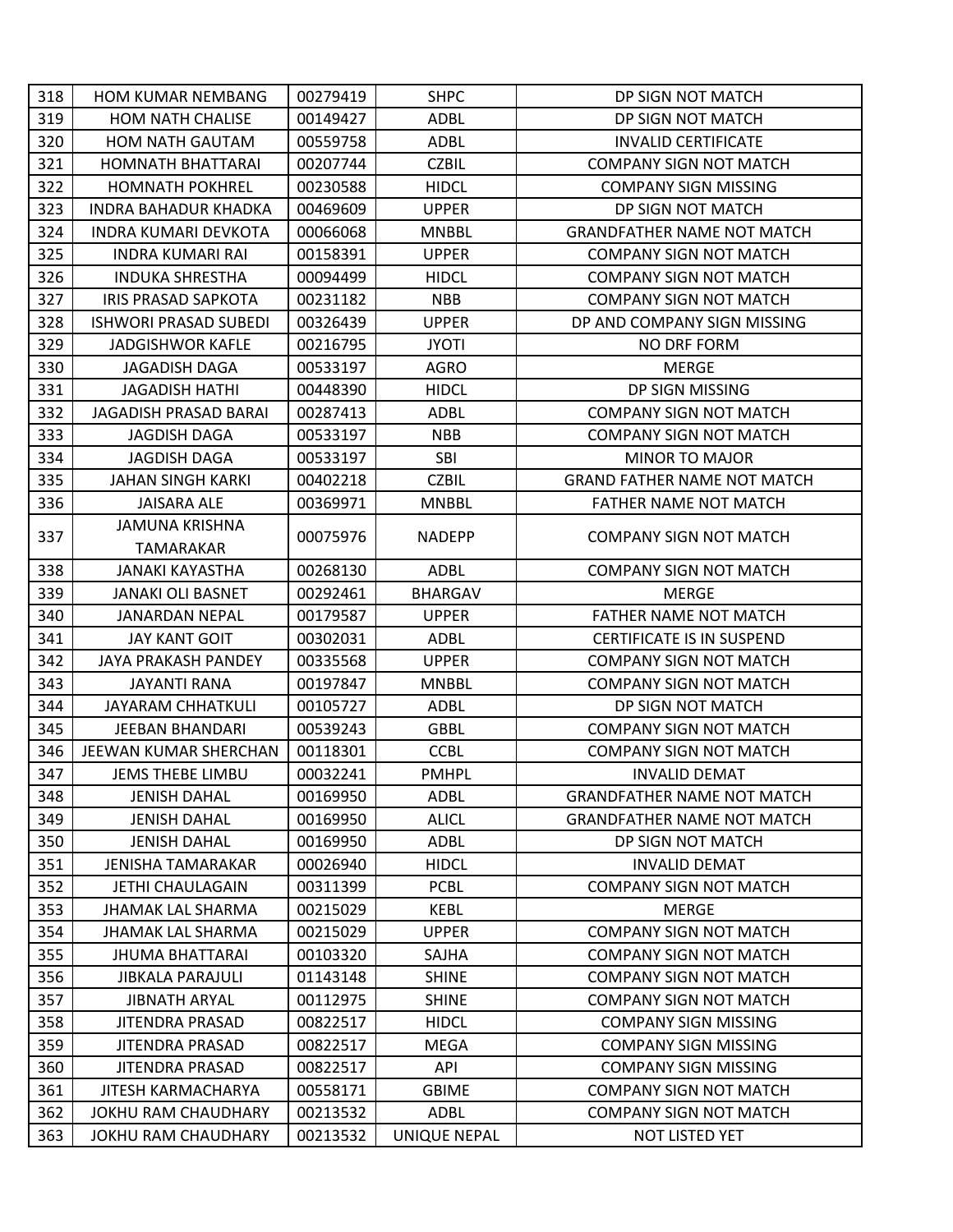| 364 | <b>JUKTA BAHADUR UCHAI</b><br><b>THAKURI</b> | 00469573 | <b>HIDCL</b>                       | <b>COMPANY SIGN NOT MATCH</b>                           |
|-----|----------------------------------------------|----------|------------------------------------|---------------------------------------------------------|
| 365 | <b>JUNU TARA CHHETRI KHADKA</b>              | 00223173 | ADBL                               | <b>COMPANY SIGN NOT MATCH</b>                           |
| 366 | <b>JWALA KUMARI KOIRALA</b>                  | 00183948 | <b>CNDBL</b>                       | <b>MERGE</b>                                            |
| 367 | <b>JWALA KUMARI KOIRALA</b>                  | 00183948 | <b>JBBL</b>                        | DP SIGN NOT MATCH                                       |
| 368 | <b>JWALA KUMARI KOIRALA</b>                  | 00183948 | <b>ADBL</b>                        | DP SIGN NOT MATCH                                       |
| 369 | <b>JWALA KUMARI KOIRALA</b>                  | 00183948 | <b>PLIC</b>                        | DP SIGN NOT MATCH                                       |
| 370 | <b>JWALA KUMARI KOIRALA</b>                  | 00183948 | LBL                                | <b>NO DRF FORM</b>                                      |
| 371 | <b>JYOT DURA</b>                             | 00338554 | <b>UPPER</b>                       | <b>COMPANY SIGN NOT MATCH</b>                           |
| 372 | <b>JYOTI PUJARA</b>                          | 00435934 | HIDCL/WOMI/API/<br><b>MAHILA</b>   | DRF SHOULD BE FILL UP SEPARATELY                        |
| 373 | <b>JYOTI RUNGTA</b>                          | 00164418 | <b>COMMERZ AND</b><br><b>TRUST</b> | <b>MERGE</b>                                            |
| 374 | <b>JYOTI RUNGTA</b>                          | 00164418 | <b>HIDCL</b>                       | INCOMPLETE PERSONAL VERIFICATION FORM                   |
| 375 | <b>JYOTI SHARMA</b>                          | 00692216 | <b>NIB</b>                         | <b>COMPANY SIGN MISSING</b>                             |
| 376 | <b>KABITA MISHRA</b>                         | 01284141 | <b>RAIRANG</b>                     | <b>COMPANY SIGN MISSING</b>                             |
| 377 | <b>KABITA PANTHI</b>                         | 00879720 | <b>SRBL</b>                        | <b>COMPANY SIGN NOT MATCH</b>                           |
| 378 | <b>KABITA SHRESTHA</b>                       | 00394453 | <b>CLEAN VILLAGE</b>               | <b>MERGE</b>                                            |
| 379 | KAILASH DEV PALIKHE                          | 00262012 | <b>NICA</b>                        | <b>CERTIFICATE SHOULD BE CHANGE</b>                     |
| 380 | KALPANA BADE                                 | 00114541 | <b>SRBL</b>                        | NAME DIFFERENT IN DEMAT AND SHARE<br><b>CERTIFICATE</b> |
| 381 | <b>KALPANA DURA</b>                          | 00614316 | <b>ADBL</b>                        | DP SIGN NOT MATCH                                       |
| 382 | KALPANA KUMARI SHRESTHA                      | 00539296 | <b>MNBBL</b>                       | <b>COMPANY SIGN NOT MATCH</b>                           |
| 383 | <b>KAMAL RAI</b>                             | 00358621 | <b>UPPER</b>                       | <b>COMPANY SIGN NOT MATCH</b>                           |
| 384 | KAMAL RAJ GAUTAM                             | 00538444 | <b>UPPER</b>                       | <b>COMPANY SIGN NOT MATCH</b>                           |
| 385 | KAMALA DEVI THAPA<br><b>CHHETRI</b>          | 00145251 | <b>ADBL</b>                        | <b>COMPANY SIGN NOT MATCH</b>                           |
| 386 | KAMALA DEVI THAPA<br><b>CHHETRI</b>          | 00145251 | <b>ADBL</b>                        | <b>INVALID CERTIFICATE</b>                              |
| 387 | <b>KAMALA GIRI</b>                           | 00307648 | ADBL                               | FATHER NAME NOT MATCH                                   |
| 388 | KAMALA KHAKI                                 | 00156531 | <b>GBIME</b>                       | <b>COMPANY SIGN NOT MATCH</b>                           |
| 389 | KAMALA KHANAL                                | 00288651 | <b>NBSL</b>                        | <b>COMPANY SIGN NOT MATCH</b>                           |
| 390 | <b>KAMALA PAUDEL</b>                         | 00278318 | SICL                               | FATHER NAME NOT MATCH                                   |
| 391 | <b>KAMALA POUDEL</b>                         | 00580406 | <b>VLBS</b>                        | <b>COMPANY SIGN NOT MATCH</b>                           |
| 392 | <b>KAMALA RAI</b>                            | 00236518 | <b>PMHPL</b>                       | DP SIGN NOT MATCH                                       |
| 393 | KAMALA RAJ GIRI                              | 00536341 | <b>UPPER</b>                       | <b>COMPANY SIGN NOT MATCH</b>                           |
| 394 | KAMALA SHRESTHA                              | 00244381 | ADBL                               | <b>COMPANY SIGN NOT MATCH</b>                           |
| 395 | KAMALA SHRESTHA                              | 00477491 | <b>UPPER</b>                       | DP SIGN NOT MATCH                                       |
| 396 | KAMALA SINGH                                 | 00221917 | ADBL                               | <b>COMPANY SIGN NOT MATCH</b>                           |
| 397 | KAMALESH AGRAWAL                             | 00163146 | <b>AHPC</b>                        | <b>COMPANY SIGN NOT MATCH</b>                           |
| 398 | KANAHIA LAL TANDON                           | 00275361 | SBI                                | <b>COMPANY SIGN NOT MATCH</b>                           |
| 399 | KANCHANIYA DEVI SHAH                         | 00368719 | LUMBINI BIKASH                     | <b>CERTIFICATE SHOULD BE CHANGE</b>                     |
| 400 | KANCHHI B.K                                  | 00303415 | <b>SSHL</b>                        | <b>GRANDFATHER NAME NOT MATCH</b>                       |
| 401 | KANHAIYA LAL RAJBANSHI                       | 00758760 | ADBL                               | <b>COMPANY SIGN NOT MATCH</b>                           |
| 402 | <b>KAPIL BHUJEL</b>                          | 00153300 | <b>MEGA</b>                        | DP SIGN NOT MATCH                                       |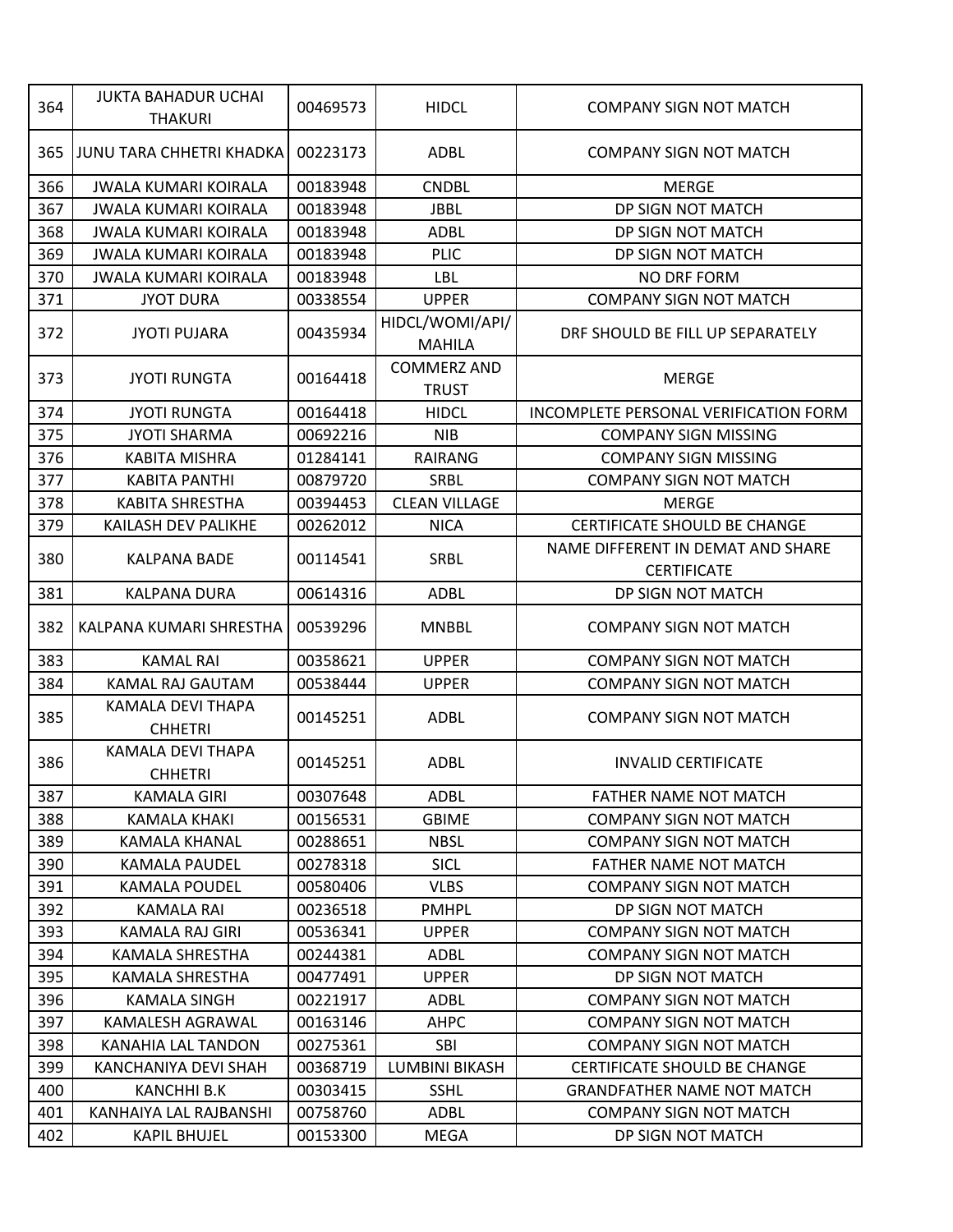| 403 | KARNA BAHADUR CHAND                       | 00364901 | <b>UPPER</b>        | <b>COMPANY SIGN NOT MATCH</b>                           |
|-----|-------------------------------------------|----------|---------------------|---------------------------------------------------------|
| 404 | <b>KARNA BAHADUR GURUNG</b>               | 01192261 | <b>PMHPL</b>        | DP SIGN NOT MATCH                                       |
| 405 | <b>KARNA SINGH</b>                        | 01186165 | <b>UPPER</b>        | <b>COMPANY SIGN NOT MATCH</b>                           |
| 406 | KARUNA DEVI RUNGTA                        | 00227178 | <b>COMMERZ AND</b>  | MERGE                                                   |
|     |                                           |          | <b>TRUST</b>        |                                                         |
| 407 | KARUNA DEVI RUNGTA                        | 00227178 | <b>MEGA</b>         | <b>FATHER NAME NOT MATCH</b>                            |
| 408 | KARUNA DEVI RUNGTA                        | 00227178 | MEGA                | <b>GRANDFATHER NAME NOT MATCH</b>                       |
| 409 | KARUNA SHRESTHA                           | 00874756 | <b>EKATA BIKASH</b> | <b>MERGE</b>                                            |
| 410 | KASHI PRASAD KHAREL                       | 00309191 | <b>ADBL</b>         | <b>COMPANY SIGN NOT MATCH</b>                           |
| 411 | <b>IKASHYAP KUMAR BARNAWAL</b>            | 00312491 | <b>CBL</b>          | <b>COMPANY SIGN NOT MATCH</b>                           |
| 412 | KAUSHILA GURUNG                           | 00155901 | <b>SIKLES</b>       | NOT LISTED YET                                          |
| 413 | KAVITA SHRESTHA                           | 00710804 | EBL                 | <b>COMPANY SIGN NOT MATCH</b>                           |
| 414 | <b>KAVITA SHRESTHA</b>                    | 00710804 | EBL                 | <b>COMPANY SIGN NOT MATCH</b>                           |
| 415 | <b>KAVITA SHRESTHA</b>                    | 00710804 | <b>EBLCP</b>        | <b>COMPANY SIGN NOT MATCH</b>                           |
| 416 | <b>KAVITA SHRESTHA</b>                    | 00710804 | <b>HBL</b>          | <b>COMPANY SIGN NOT MATCH</b>                           |
| 417 | <b>KAVITA SHRESTHA</b>                    | 00710804 | <b>HBL</b>          | <b>COMPANY SIGN NOT MATCH</b>                           |
| 418 | <b>KAVITA SHRESTHA</b>                    | 00710804 | <b>HBL</b>          | <b>COMPANY SIGN NOT MATCH</b>                           |
| 419 | KEDAR BAHADUR ADHIKARI                    | 00356073 | <b>UPPER</b>        | <b>COMPANY SIGN NOT MATCH</b>                           |
| 420 | <b>KESH BAHADUR CHARTI</b>                | 00493178 | <b>UPPER</b>        | <b>COMPANY SIGN NOT MATCH</b>                           |
| 421 | <b>KESHAB PRASAD ADHIKARI</b>             | 00275199 | <b>KNBL</b>         | INPERSONAL VERIFICATION INCOMPLETE                      |
| 422 | <b>KESHAV ADHIKARI</b>                    | 00301711 | <b>UPPER</b>        | <b>COMPANY SIGN NOT MATCH</b>                           |
| 423 | <b>KESHAV BAHADUR THAPA</b>               | 00117137 | <b>SHPC</b>         | <b>COMPANY SIGN NOT MATCH</b>                           |
|     | KHADGA BAHADUR                            |          |                     |                                                         |
| 424 | <b>BHANDARI</b>                           | 00310971 | <b>ADBL</b>         | <b>COMPANY SIGN NOT MATCH</b>                           |
| 425 | KHAGENDRA BAHADUR                         |          |                     |                                                         |
|     | <b>SINGH</b>                              | 00344737 | <b>UPPER</b>        | <b>COMPANY SIGN NOT MATCH</b>                           |
| 426 | <b>KHAGENDRA DAHAL</b>                    | 00789487 | <b>ADBL</b>         | <b>COMPANY SIGN NOT MATCH</b>                           |
| 427 | KHEM LAL GAUTAM                           | 00422435 | <b>ADBL</b>         | <b>INVALID CERTIFICATE</b>                              |
| 428 | KHUMA BASHYAL                             | 00352051 | <b>ALICL</b>        | NAME DIFFERENT IN DEMAT AND SHARE<br><b>CERTIFICATE</b> |
| 429 | KIRAN DEVI BARHI                          | 00275642 | <b>MEGA</b>         | <b>COMPANY SIGN NOT MATCH</b>                           |
| 430 | KIRAN DEVI BARHI                          | 00275642 | <b>HIDCL</b>        | <b>COMPANY SIGN NOT MATCH</b>                           |
| 431 | KIRAN KUMAR SHRESTHA                      | 00523621 | <b>HIDCL</b>        | <b>COMPANY SIGN NOT MATCH</b>                           |
| 432 | KISHWOR NEUPANI                           | 01049776 | HIDCL/NIB           | DRF SHOULD BE FILL UP SEPARATELY                        |
| 433 | KOLIN KIRAN SHRESTHA                      | 00213908 | <b>PCBL</b>         | <b>GRANDFATHER NAME NOT MATCH</b>                       |
| 434 | <b>KRISH DAHAL</b>                        | 00315741 | <b>PMHPL</b>        | DP SIGN NOT MATCH                                       |
| 435 | <b>KRISHMA DAHAL</b>                      | 00315695 | <b>PMHPL</b>        | DP SIGN NOT MATCH                                       |
| 436 | <b>KRISHNA BAHADUR</b><br><b>BHANDARI</b> | 00411425 | <b>SSHL</b>         | FATHER/GRANDFATHER NAME NOT MATCH                       |
| 437 | KRISHNA BAHADUR KHADKA                    | 00276933 | <b>ADBL</b>         | <b>COMPANY SIGN NOT MATCH</b>                           |
| 438 | KRISHNA BAHADUR ROKKA                     | 01117911 | <b>SSHL</b>         | <b>GRANDFATHER NAME NOT MATCH</b>                       |
| 439 | KRISHNA BHANDARI                          | 00912233 | <b>SSHL</b>         | DP AND COMPANY SIGN NOT MATCH                           |
| 440 | KRISHNA KUMAR KHAKI                       | 00156563 | <b>GBIME</b>        | <b>COMPANY SIGN NOT MATCH</b>                           |
| 441 | <b>KRISHNA NAKARMI</b>                    | 00262641 | <b>NABIL MUTUL</b>  | <b>MATURE</b>                                           |
| 442 | KRISHNA PRASAD ADHIKARI                   | 00217138 | KEBL                | <b>MERGE</b>                                            |
| 443 | KRISHNA PRASAD BHATTRAI                   | 00291164 | <b>CCBL</b>         | <b>COMPANY SIGN MISSING</b>                             |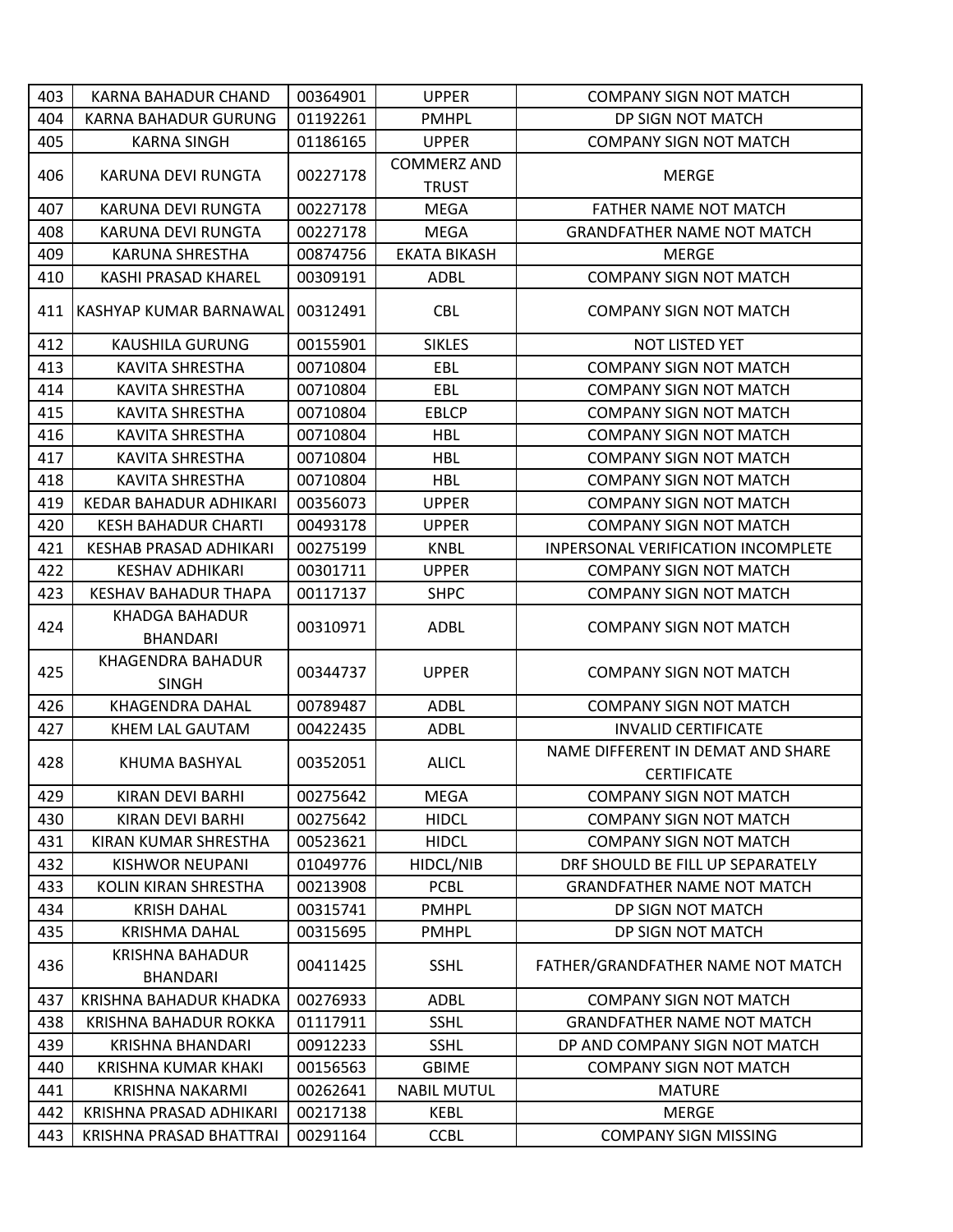| 444 | KRISHNA PRASAD BHATTRAI                   | 00291164 | <b>CBL</b>                  | <b>COMPANY SIGN MISSING</b>                             |
|-----|-------------------------------------------|----------|-----------------------------|---------------------------------------------------------|
| 445 | <b>KRISHNA PRASAD GHIMIRE</b>             | 00170491 | <b>UPPER</b>                | <b>COMPANY SIGN MISSING</b>                             |
| 446 | KRISHNA PRASAD LAMSAL                     | 00195801 | <b>GBIME</b>                | <b>NEED TO TAX PAY</b>                                  |
| 447 | KRISHNA PRASAD PANDAY                     | 00068411 | <b>CZBIL</b>                | NEED CERTIFICATE LIST                                   |
| 448 | KRISHNA PRASAD PARAJULI                   | 00597836 | <b>CZBIL</b>                | <b>COMPANY SIGN NOT MATCH</b>                           |
| 449 | KRISHNA SAHA SARAF                        | 00215164 | <b>ADBL</b>                 | DP SIGN NOT MATCH                                       |
| 450 | KU JANAKI JOSHI                           | 00588291 | <b>UPPER</b>                | DP SIGN MISSING                                         |
| 451 | <b>KUL PRASAD GAIRE</b>                   | 00300978 | ADBL                        | <b>COMPANY SIGN NOT MATCH</b>                           |
| 452 | <b>KUMAE KARKI</b>                        | 00308656 | <b>UPPER</b>                | <b>COMPANY SIGN NOT MATCH</b>                           |
| 453 | KUMARI YAMUNA DGUNGEL                     | 0027925  | <b>ADBL</b>                 | <b>COMPANY SIGN NOT MATCH</b>                           |
| 454 | <b>KUMUD SHRESTHA</b>                     | 00078641 | <b>GBBL</b>                 | NEED TO CHANGE CERTIFICATE                              |
| 455 | LAKPA CHEKI SHERPA                        | 00547953 | <b>SHPC</b>                 | DP SIGN NOT MATCH                                       |
| 456 | LAL BAHADUR SAPKOTA                       | 00489241 | <b>SSHL</b>                 | <b>COMPANY SIGN NOT MATCH</b>                           |
| 457 | LAL KUMARI SHRESTHA                       | 00577792 | <b>NEPAL GRAMEE</b>         | <b>MERGE</b>                                            |
| 458 | <b>LALAN DWIBEDI</b>                      | 00390824 | PCBL/CZBIL/SRBL/<br>MAHAKAL | DRF SHOULD BE FILL UP SEPARATELY                        |
| 459 | LALAN SINGH KSHETRI                       | 00128318 | <b>GBIME</b>                | <b>COMPANY SIGN NOT MATCH</b>                           |
| 460 | LALITA SHRESTHA DANGOL                    | 00181862 | <b>YETI</b>                 | NAME DIFFERENT IN DEMAT AND SHARE<br><b>CERTIFICATE</b> |
| 461 | LALMANI ADHIKARI                          |          | ADBL                        | DP SIGN AMD DEMAT NUMBER NOT<br>PRESENTED               |
| 462 | <b>LALSARI THAPA</b>                      | 00295378 | <b>MNBBL</b>                | <b>GRANDFATHER NAME NOT MATCH</b>                       |
| 463 | LAXMAN MALLA                              | 00184124 | <b>GORKHA RUBBER</b>        | <b>MERGE</b>                                            |
| 464 | <b>LAXMAN SHAHI</b>                       | 00342860 | <b>UPPER</b>                | DP SIGN MISSING                                         |
| 465 | LAXMI ADHIKARI                            | 00157586 | <b>ODBL</b>                 | <b>MERGE</b>                                            |
| 466 | LAXMI BUDHATHOKI                          | 00263400 | <b>HIDCL</b>                | THUMB PRINT SHOULD BE SELF PRESENT                      |
| 467 | LAXMI DEVI NIROULA                        | 00141510 | <b>UPPER</b>                | <b>COMPANY SIGN NOT MATCH</b>                           |
| 468 | LAXMI DEVI SHRESTHA                       | 00091426 | SAJHA                       | DP SIGN NOT MATCH                                       |
| 469 | <b>LAXMI DOREL</b>                        | 00323991 | <b>HIDCL</b>                | <b>COMPANY SIGN NOT MATCH</b>                           |
| 470 | LAXMI PRASAD POUDEL                       | 00224031 | <b>HIDCL</b>                | <b>COMPANY SIGN NOT MATCH</b>                           |
| 471 | LAXMI SHRESTHA                            | 01200066 | <b>NEPAL GRAMEEN</b>        | <b>MERGE</b>                                            |
| 472 | <b>LAXMI SUBEDI</b>                       | 00354247 | <b>UPPER</b>                | <b>COMPANY SIGN NOT MATCH</b>                           |
| 473 | <b>LAYAS THAPA</b>                        | 00087595 | OHL                         | DP SIGN NOT MATCH                                       |
| 474 | LEKH NATH BHATTARAI                       | 01432354 | <b>ADBL</b>                 | <b>COMPANY SIGN MISSING</b>                             |
| 475 | LILA KANDEL                               | 00436013 | ADBL                        | DP SIGN MISTAKE                                         |
| 476 | LILA RAM KHANAL                           | 00304081 | SADBL                       | <b>COMPANY SIGN NOT MATCH</b>                           |
| 477 | LILA SHAH                                 | 00096175 | ADBL                        | <b>FATHER NAME NOT MATCH</b>                            |
| 478 | <b>LOKENDRA BAHADUR</b><br><b>BHALDAR</b> | 00408978 | <b>UPPER</b>                | <b>COMPANY SIGN NOT MATCH</b>                           |
| 479 | <b>MADAN GIRI</b>                         | 00334910 | <b>UPPER</b>                | <b>COMPANY SIGN MISSING</b>                             |
| 480 | <b>MADHAV SINGH THAKURI</b>               | 00362353 | <b>ADBL</b>                 | <b>COMPANY SIGN MISSING</b>                             |
| 481 | <b>MADHAV SINGH THAKURI</b>               | 00362354 | ADBL                        | <b>COMPANY SIGN MISSING</b>                             |
| 482 | MADHAVI SHARMA                            | 00320481 | <b>UPPER</b>                | DP SIGN MISSING                                         |
| 483 | MAHADAV RAJ POUDEL                        | 00172372 | <b>HIDCL</b>                | <b>COMPANY SIGN NOT MATCH</b>                           |
| 484 | MAHALAXMI UPASHYAY<br><b>PANT</b>         | 00182931 | <b>TRH</b>                  | THUMB PRINT SHOULD BE SELF PRESENT                      |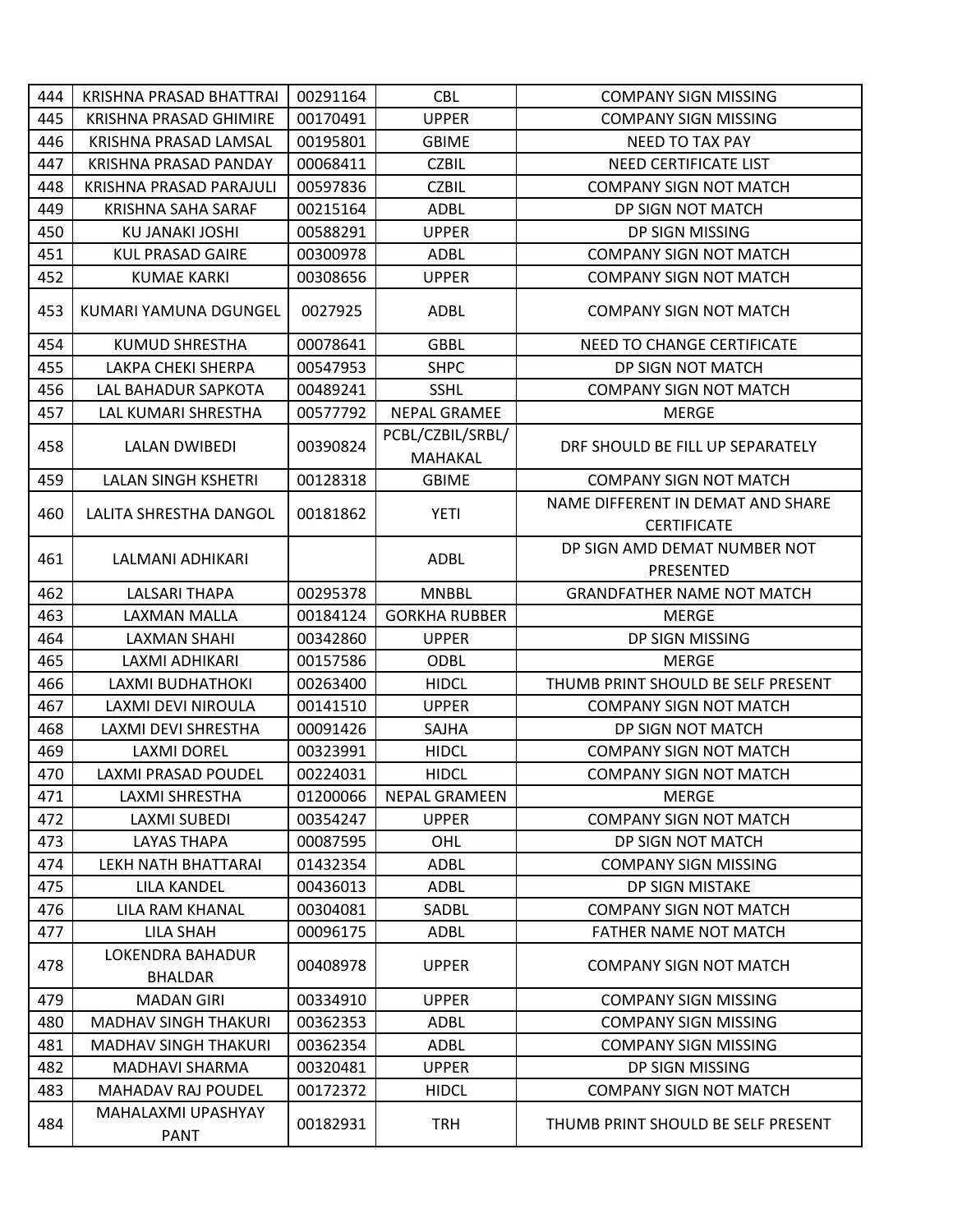| 485 | <b>MAHENDRA BAHADUR</b>              | 00221288  | <b>NIB</b>             | DP SIGN NOT MATCH                           |
|-----|--------------------------------------|-----------|------------------------|---------------------------------------------|
|     | <b>MUNANKAMI</b>                     |           |                        |                                             |
| 486 | <b>MAHESHWOR BHANDARI</b>            | 00570351  | <b>ADBL</b>            | <b>COMPANY SIGN MISSING</b>                 |
| 487 | MAIYA DEVI RAYAMAJHI                 | 01344483  | <b>ADBL</b>            | <b>INPERSON VERIFICATION FORM IS NEEDED</b> |
| 488 | <b>MAIYA THAPA</b>                   | 01108474  | <b>PMHPL</b>           | DP SIGN NOT MATCH                           |
| 489 | <b>MAMATA KUMARI</b>                 | 00556402  | <b>CCBL</b>            | DP SIGN NOT MATCH                           |
| 490 | <b>MAMATA KUMARI</b>                 | 00556402  | <b>HIDCL</b>           | DP SIGN NOT MATCH                           |
| 491 | <b>MAMATA KUMARI</b>                 | 00556402  | <b>ADBL</b>            | DP SIGN NOT MATCH                           |
| 492 | <b>MAMATA KUMARI</b>                 | 00556402  | <b>MDBL</b>            | DP SIGN NOT MATCH                           |
| 493 | MAMATA KUMARI                        | 00556402  | <b>NIB</b>             | DP SIGN NOT MATCH                           |
| 494 | <b>MAMTA KUMARI</b>                  | 00533131  | <b>NICA</b>            | <b>GRAND FATHER NAME NOT MATCH</b>          |
| 495 | <b>MAMTA KUMARI</b>                  | 00533131  | <b>NICA</b>            | <b>COMPANY SIGN NOT MATCH</b>               |
| 496 | <b>MAN BAHADUR DARJI</b>             | 01070798  | <b>PMHPL</b>           | DP SIGN NOT MATCH                           |
| 497 | <b>MAN KUMARI THAPA</b>              | 00369802  | <b>MNBBL</b>           | <b>GRANDFATHER NAME NOT MATCH</b>           |
| 498 | <b>MANBIRE KAMI</b>                  | 00265811  | <b>REDBL</b>           | COMPANY SIGN NOT MATCH/MERGE                |
| 499 | <b>MANGAL GIRI</b>                   | 00274784  | ADBL                   | SPLITED CERTIFICATE ATTACHED                |
| 500 | <b>MANI RAM AGRAWAL</b>              | 00203507  | <b>GAURISHANKHAR</b>   | <b>MERGED</b>                               |
| 501 | <b>MANI RAM AGRAWAL</b>              | 00203507  | <b>API FINANCE</b>     | <b>MERGED</b>                               |
| 502 | <b>MANISH JOSHI</b>                  | 014246521 | <b>ADBL</b>            | <b>COMPANY SIGN NOT MATCH</b>               |
| 503 | <b>MANISH SAHEWALA</b>               | 00008672  | <b>NICA</b>            | COMPANY SIGN NOT MATCH / MINOR A/C          |
| 504 | <b>MANISH SHRESTHA</b>               | 00138645  | ADBL                   | DP SIGN NOT MATCH                           |
| 505 | <b>MANISHA NAG</b>                   | 00114442  | <b>ADBL</b>            | <b>COMPANY SIGN NOT MATCH</b>               |
| 506 | <b>MANISHA RANA MAGAR</b>            | 00181672  | <b>FEWA</b>            | DP SIGN NOT MATCH AND MERGE                 |
| 507 | <b>MANIT BATAJU</b>                  | 00113814  | <b>MAHAKALI BANK</b>   | <b>MERGE</b>                                |
| 508 | MANJU DEVI CHORIDAYA                 | 00788483  | <b>NICA</b>            | <b>COMPANY SIGN NOT MATCH</b>               |
| 509 | <b>MANJU KANDEL</b>                  | 00595765  | ADBL                   | <b>INVALID CERTIFICATE</b>                  |
| 510 | MANJU SUNUWAR                        | 00494682  | <b>MAILUNG</b>         | NOT LISTED YET                              |
| 511 | MANOJ KUMAR AGRAWAL                  | 00283759  | <b>CCBL</b>            | DP SIGN NOT MATCH                           |
| 512 | <b>MANOJ KUMAR PAUDEL</b>            | 00184445  | <b>RAPTI BHERI</b>     | <b>MERGE</b>                                |
|     |                                      |           | <b>COMMERZ AND</b>     |                                             |
| 513 | <b>MANOJ KUMAR RUNGTA</b>            | 00188528  | <b>TRUST</b>           | <b>MERGE</b>                                |
| 514 | <b>MATRIKA NEUPANE</b>               | 01315399  | AKPL                   | <b>COMPANY SIGN MISSING</b>                 |
| 515 | <b>MAYA SHRESTHA SINGH</b>           | 00111456  | <b>BANK OF ASIA</b>    | NEED TO CHANGE CERTIFICATE                  |
| 516 | <b>MAYANK RATHI</b>                  | 00081517  | <b>CRYSTAL FINANCE</b> | <b>MERGE</b>                                |
| 517 | <b>MEDANI PRASAD YONGHANG</b>        | 00323189  | <b>MHNL</b>            | DP SIGN NOT MATCH                           |
| 518 | <b>MEETA SUWAL</b>                   | 00025485  | <b>RMDC</b>            | NAME DIFFERENT IN DEMAT AND SHARE           |
|     |                                      |           |                        | <b>CERTIFICATE</b>                          |
| 519 | <b>MEETA SUWAL</b>                   | 00025485  | <b>CLEAN VILLAGE</b>   | <b>MERGE</b>                                |
| 520 | <b>MEHARMAN KHATRI</b>               | 00405749  | <b>ADBL</b>            | <b>COMPANY SIGN MISSING</b>                 |
| 521 | MEKH BAHADUR LIMBU                   | 00211096  | <b>SHPC</b>            | <b>GRANDFATHER NAME NOT MATCH</b>           |
| 522 | <b>MENSIS BHETWAL</b>                | 00107188  | <b>NIB</b>             | <b>COMPANY SIGN NOT MATCH</b>               |
| 523 | MIMA GURUNG                          | 00943549  | LBL                    | <b>COMPANY SIGN NOT MATCH</b>               |
| 524 | MIN BAHADUR KHATRI<br><b>CHHETRI</b> | 00255351  | MEGA                   | <b>COMPANY SIGN NOT MATCH</b>               |
| 525 | MIN BAHADUR KHATRI<br><b>CHHETRI</b> | 00255351  | <b>RELIABLE INVEST</b> | <b>MERGE</b>                                |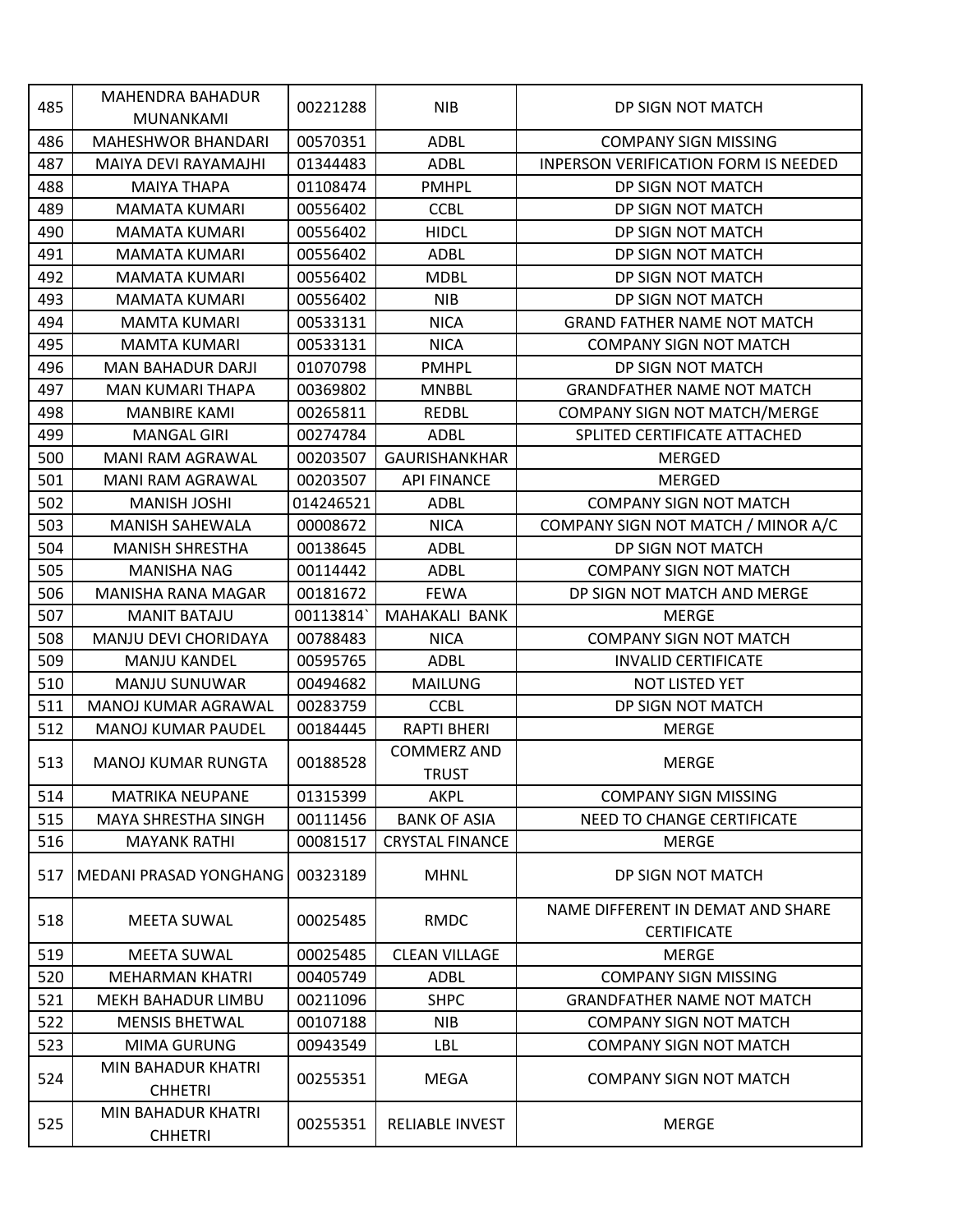| 526 | <b>MINA SHRESTHA</b>                   | 00493237 | <b>SSHL</b>                    | <b>GRANDFATHER NAME NOT MATCH</b>                       |
|-----|----------------------------------------|----------|--------------------------------|---------------------------------------------------------|
| 527 | MIRA DEVI SAPKOTA                      | 01297811 | <b>HIDCL</b>                   | <b>COMPANY SIGN NOT MATCH</b>                           |
| 528 | <b>MIRA MIJAR</b>                      | 00283476 | <b>AKJCL</b>                   | <b>COMPANY SIGN NOT MATCH</b>                           |
| 529 | MITESH SHARMA                          | 00542799 | LBL                            | DP SIGN MISSING                                         |
| 530 | MITHLESH DEVI AGRAWAL                  | 00184601 | <b>CZBIL</b>                   | <b>COMPANY SIGN NOT MATCH</b>                           |
| 531 | MITRA LAL DAHAL                        | 00486975 | <b>MOLUNG HYDRO</b>            | NOT LISTED YET                                          |
| 532 | MITRA LAL POUDEL                       | 01305004 | ADBL                           | <b>COMPANY SIGN NOT MATCH</b>                           |
| 533 | <b>MOHAN KUMAR GURUNG</b>              | 01292387 | RAIRANG/ARUN/JA<br><b>NATA</b> | DRF SHOULD BE FILL UP SEPARATELY                        |
| 534 | <b>MOHAN PRASAD KHATRI</b>             | 00749285 | <b>ADBL</b>                    | <b>COMPANY SIGN NOT MATCH</b>                           |
| 535 | <b>MOHAN PRASAD SHRESTHA</b>           | 00309985 | <b>NECO</b>                    | <b>SIGN MISSING</b>                                     |
| 536 | <b>MOHAN SINGH KHADKA</b>              | 00544743 | ADBL                           | <b>COMPANY SIGN NOT MATCH</b>                           |
| 537 | MONA AGRAWAL                           | 00122943 | SAPDBL                         | <b>COMPANY SIGN NOT MATCH</b>                           |
| 538 | <b>MONIKA AGRAWAL</b>                  | 00100748 | <b>MEGA</b>                    | <b>COMPANY SIGN NOT MATCH</b>                           |
| 539 | <b>MOTI RAM REGMI</b>                  | 00319286 | <b>ADBL</b>                    | <b>COMPANY SIGN NOT MATCH</b>                           |
| 540 | <b>MUKTI NATH TAUJALE</b>              | 00508624 | <b>CZBIL</b>                   | <b>COMPANY SIGN NOT MATCH</b>                           |
| 541 | MUKUNDA DHUNGANA                       | 00108012 | <b>YETIPO</b>                  | <b>MERGE</b>                                            |
| 542 | <b>MUNA DAHAL</b>                      | 00169965 | <b>ADBL</b>                    | FATHER/GRANDFATHER NAME NOT MATCH                       |
| 543 | MUNA DHUNGANA                          | 00033038 | PRAVU                          | DP SIGN NOT MATCH                                       |
| 544 | <b>MUNA GYAWALI</b>                    | 00120591 | <b>HIDCL</b>                   | <b>COMPANY SIGN NOT MATCH</b>                           |
| 545 | <b>NABA RAJ PHUYEL</b>                 | 00538292 | <b>LLBS</b>                    | <b>COMPANY SIGN NOT MATCH</b>                           |
| 546 | NABARAJ DHAMALA                        | 00057625 | <b>ADBL</b>                    | DP SIGN NOT MATCH                                       |
| 547 | NABARAJ SHRESTHA                       | 00017670 | <b>NLBBL</b>                   | <b>DUPLICATE CERTIFICATE</b>                            |
| 548 | NABIN BAHADUR SHRESTHA                 | 00212281 | <b>NBB</b>                     | <b>COMPANY SIGN NOT MATCH</b>                           |
| 549 | <b>NABIN DHAMAL</b>                    | 00305771 | <b>HIDCL</b>                   | DP SIGN NOT MATCH                                       |
| 550 | <b>NABIN POKHAREL</b>                  | 00614885 | <b>NEF</b>                     | <b>INVALID DEMAT</b>                                    |
| 551 | <b>NABINA SHAKYA</b>                   | 00323501 | <b>RMDC</b>                    | <b>COMPANY SIGN NOT MATCH</b>                           |
| 552 | NAGENDRA JHA                           | 00503970 | <b>CZBIL</b>                   | <b>COMPANY SIGN NOT MATCH</b>                           |
| 553 | NAGENDRA PRASAD KAFLE                  | 00245782 | <b>ADBL</b>                    | <b>COMPANY SIGN MISSING</b>                             |
| 554 | <b>NAINA SHRESTHA</b>                  | 00171267 | EBL                            | DIFFRENT FORM IS NEEDED FOR AGRADHIKAR<br><b>SHARE</b>  |
| 555 | NANDA MAYA KARKI                       | 00117907 | <b>SSHL</b>                    | SHOULD BE SELF PRESENT                                  |
| 556 | NANDI KISHOR YADAV                     | 00129267 | <b>GBIME</b>                   | <b>GRANDFATHER NAME NOT MATCH</b>                       |
| 557 | NANDITA SHRESTHA                       | 00212294 | <b>HIDCL</b>                   | <b>COMPANY SIGN NOT MATCH</b>                           |
| 558 | NANI HIRA SHRESTHA<br>RAJBAHAK         | 00263717 | <b>SLICL</b>                   | NAME DIFFERENT IN DEMAT AND SHARE<br><b>CERTIFICATE</b> |
| 559 | <b>NANI KAJI BOHARA</b>                | 01071700 | <b>SSHL</b>                    | <b>COMPANY SIGN NOT MATCH</b>                           |
| 560 | <b>NARAYAN BC</b>                      | 00595917 | ADBL                           | <b>INVALID CERTIFICATE</b>                              |
| 561 | <b>NARAYAN POKHREL</b>                 | 00036934 | <b>KALINCHOWK</b>              | <b>MERGE</b>                                            |
| 562 | <b>NARAYAN POKHREL</b>                 | 00036934 | <b>EKTA</b>                    | <b>MERGE</b>                                            |
| 563 | NARAYAN PRASAD DAHAL                   | 00372583 | MOLUNG HYDRO                   | <b>NOT LISTED YET</b>                                   |
| 564 | NARBADA SHAKYA                         | 00116435 | <b>MBL</b>                     | DP SIGN NOT MATCH                                       |
| 565 | NARBADA SHAKYA                         | 00116435 | <b>LBL</b>                     | DP SIGN NOT MATCH                                       |
| 566 | NARBDESHWAR PRASAD<br><b>CHAUDHARY</b> | 00309324 | ADBL                           | <b>GRANDFATHER NAME NOT MATCH</b>                       |
| 567 | NARENDRA BAHADUR<br><b>CHHETRI</b>     | 00644286 | SRILANKA<br><b>MERCHANT</b>    | <b>NOT LISTED YET</b>                                   |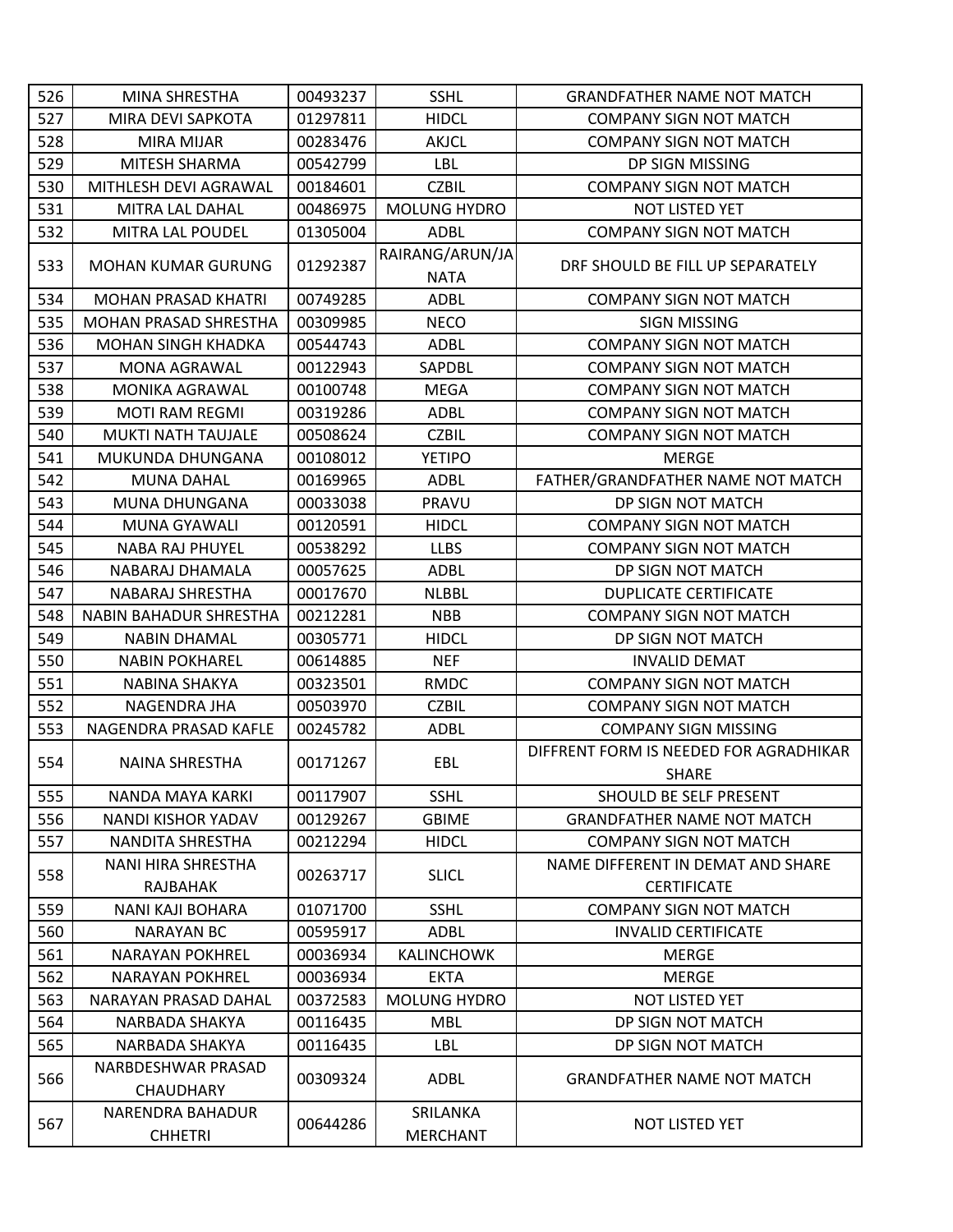| 568        | NARENDRA BAHADUR<br><b>SHRESTHA</b> | 00244394             | ADBL                | <b>COMPANY SIGN NOT MATCH</b>      |
|------------|-------------------------------------|----------------------|---------------------|------------------------------------|
| 569        | NARENDRA DHOJ KARKI                 | 01398512             | <b>KABEL</b>        | <b>MERGE</b>                       |
| 570        | NARENDRA SINGH DHAMI                | 00207934             | <b>ADBL</b>         | <b>COMPANY SIGN NOT MATCH</b>      |
| 571        | NARESH BAJRACHARYA                  | 00182258             | <b>NICA</b>         | DP SIGN NOT MATCH                  |
| 572        | <b>NARMADA LUITEL</b>               | 00212412             | <b>NEF</b>          | DP SIGN NOT MATCH                  |
| 573        | <b>NARMATI RANA</b>                 | 00534114             | <b>MNBBL</b>        | <b>GRAND FATHER NAME NOT MATCH</b> |
| 574        | NARMATI RANA                        | 00531244             | <b>MNBBL</b>        | <b>GRAND FATHER NAME NOT MATCH</b> |
| 575        | <b>NAROTTAM KARKI</b>               | 01026693             | <b>UPPER</b>        | <b>COMPANY SIGN NOT MATCH</b>      |
| 576        | NATI KAJI SHAKYA                    | 00015084             | YETI                | <b>MERGE</b>                       |
| 577        | <b>NAWARAJ GHIMIRE</b>              | 00551797             | <b>UPPER</b>        | DP SIGN NOT MATCH                  |
| 578        | <b>NEHA SHRIVASTAV</b>              | 00035415             | <b>HIDCL</b>        | DP SIGN NOT MATCH                  |
| 579        | <b>NEW ADITYA RAJ TRADERS</b>       | 00116074             | <b>HIDCL</b>        | DP SIGN NOT MATCH                  |
| 580        | <b>NIKHIL RAI</b>                   | 00266230             | <b>PMHPL</b>        | DP SIGN MISSING                    |
| 581        | NILAM DEVI BEGWANI                  | 00268597             | <b>NICA</b>         | DP SIGN NOT MATCH                  |
| 582        | <b>NILAM PANTA</b>                  | 00257612             | <b>HIDCL</b>        | <b>GRANDFATHER NAME NOT MATCH</b>  |
| 583        | <b>NIMA KARKI</b>                   | 00156578             | <b>GBIME</b>        | <b>COMPANY SIGN NOT MATCH</b>      |
|            | NIMISA KOLAKSHEPATI                 |                      |                     |                                    |
| 584        | <b>BAJRACHARY</b>                   | 00195440             | <b>NBB</b>          | DP SIGN NOT MATCH                  |
| 585        | <b>NIR KUMARI KARKI</b>             | 00314843             | <b>UPPER</b>        | DP SIGN NOT MATCH                  |
|            |                                     |                      | <b>NEPAL</b>        |                                    |
| 586        | NIRAJ KUMAR SUNAR                   | 00694213             | AWAS/NARAYANI/      | DRF SHOULD BE FILL UP SEPARATELY   |
|            |                                     |                      | <b>NEPAL HUSING</b> |                                    |
| 587        | NISCHAL KUMAR SHAKYA                | 00116420             | LBL                 | DP SIGN NOT MATCH                  |
| 588        | NISHA SHRESTHA                      | 00448863             | <b>HIDCL</b>        | <b>COMPANY SIGN NOT MATCH</b>      |
|            |                                     |                      |                     | NAME DIFFERENT IN DEMAT AND SHARE  |
| 589        | NIYANTA KOIRALA                     | 00025700             | <b>SLICL</b>        | <b>CERTIFICATE</b>                 |
| 590        | <b>NIYANTA KOIRALA</b>              | 00025700             | <b>HIDCL</b>        | <b>COMPANY SIGN NOT MATCH</b>      |
| 591        | NIYANTA KOIRALA                     | 00025700             | <b>MEGA</b>         | <b>COMPANY SIGN NOT MATCH</b>      |
|            |                                     |                      | <b>KALIKA</b>       |                                    |
| 592        | <b>NUN BAHADUR THAPA</b>            | 00449930             | <b>MICROCREDIT</b>  | DP SIGN NOT MATCH                  |
| 593        | <b>NURPU CHHIRING TAMANG</b>        | 00045172             | <b>CHCL</b>         | THUMB PRINT SHOULD BE SELF PRESENT |
| 594        | OM KUMARI CHHETRI                   | 00963301             | <b>UMHL</b>         | <b>COMPANY SIGN NOT MATCH</b>      |
| 595        | SHARMA<br>OM NARAYAN SHRESTHA       | 00441207             | <b>NIB</b>          | DP SIGN NOT MATCH                  |
| 596        | OM NATH POUDEL                      | 00178034             | <b>ADBL</b>         | DP SIGN NOT MATCH                  |
|            | OM PRAKASH PANDYA                   |                      |                     | <b>COMPANY SIGN MISSING</b>        |
| 597<br>598 | PABITA CHAUDHARY                    | 00195761<br>00948912 | <b>UPPER</b>        |                                    |
|            |                                     |                      | <b>SKBBL</b>        | <b>COMPANY SIGN NOT MATCH</b>      |
| 599        | PABITRA BASNET                      | 00186081             | <b>CZBIL</b>        | <b>COMPANY SIGN NOT MATCH</b>      |
| 600        | PABITRA BASSNET                     | 00186081             | <b>UPPER</b>        | <b>COMPANY SIGN NOT MATCH</b>      |
| 601        | PADAM KUMARI RANA<br><b>MAGAR</b>   | 00486333             | <b>GBBL</b>         | NEED TO CHANGE CERTIFICATE         |
| 602        | PADAM PRASAD BHANDARI               | 00179285             | <b>ADBL</b>         | <b>COMPANY SIGN NOT MATCH</b>      |
| 603        | PADAM PRASAD TIMALSINA              | 00133438             | <b>NIB</b>          | <b>GRANDFATHER NAME NOT MATCH</b>  |
| 604        | PADAMA YOGI                         | 00261986             | <b>HIDCL</b>        | <b>COMPANY SIGN NOT MATCH</b>      |
| 605        | PADMA LAXMI PRADHAN                 | 00279535             | <b>SYNERGY</b>      | DP SIGN NOT MATCH                  |
| 606        | PADMA LAXMI PRADHAN                 | 00279535             | <b>NCCB</b>         | DP SIGN NOT MATCH                  |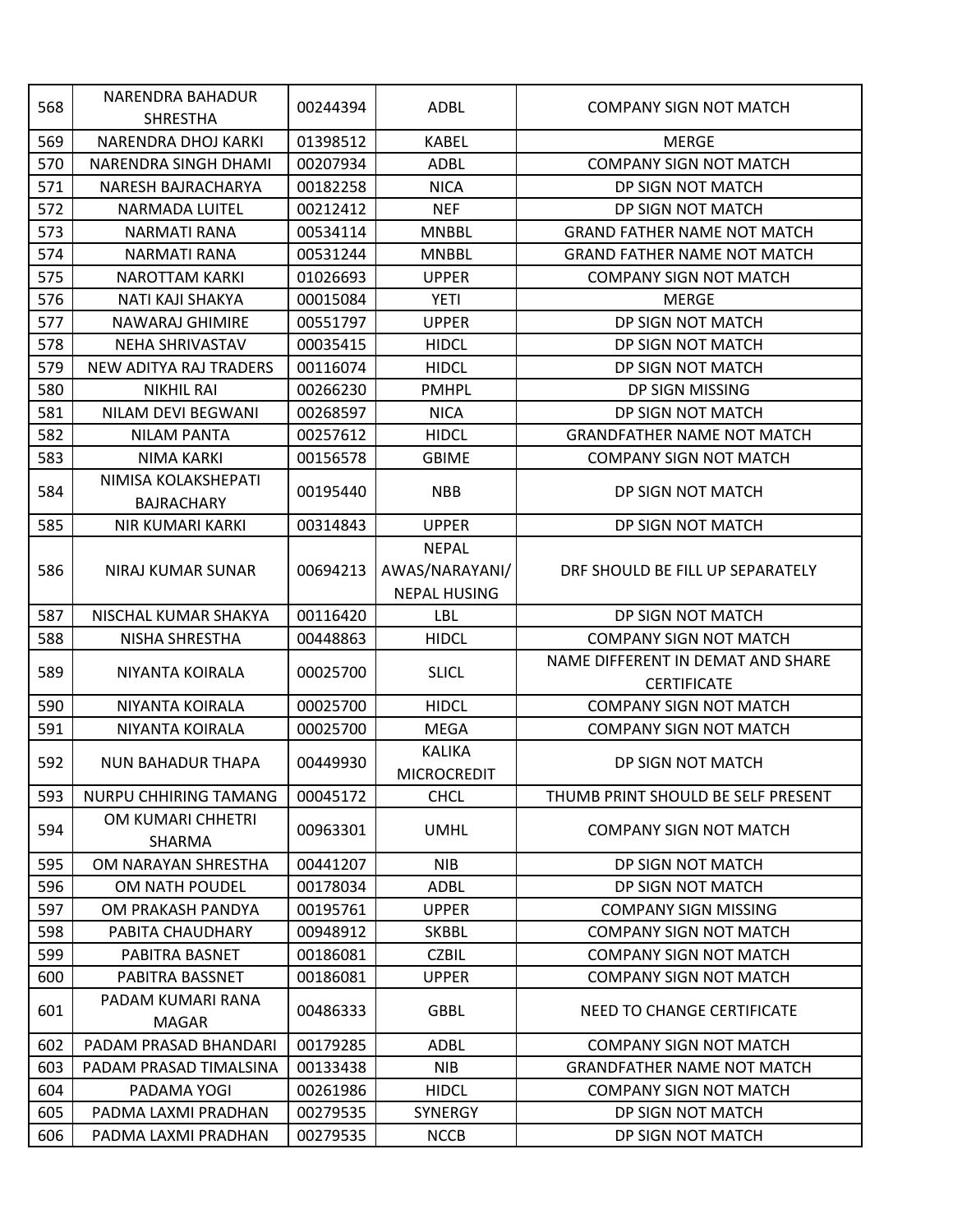| 607 | PADMA MUNANKAMI                         | 00221273 | <b>NBL</b>                   | DP SIGN NOT MATCH                                       |
|-----|-----------------------------------------|----------|------------------------------|---------------------------------------------------------|
|     | PADMANATH SHARMA                        |          |                              |                                                         |
| 608 | GAUTAM`00042872                         |          | <b>BANK OF ASIA</b>          | NEED TO CHANGE CERTIFICATE                              |
| 609 | PANKAJ KUMAR AGRAWAL                    | 00203551 | LBL                          | DP SIGN NOT MATCH                                       |
| 610 | PANKAJ KUMAR AGRAWAL                    | 00203551 | <b>LBL</b>                   | DP SIGN NOT MATCH                                       |
| 611 | PARASHURAM UPADHYAYA<br><b>GHIMIRE</b>  | 00536525 | <b>ADBL</b>                  | <b>NAME NOT MATCH</b>                                   |
| 612 | PARBATI DEVI KC                         | 00143482 | <b>ADBL</b>                  | DP SIGN NOT MATCH                                       |
| 613 | PARBATI DEVI                            | 00184099 | <b>ADBL</b>                  | DP SIGN NOT MATCH                                       |
| 614 | PARBATI PUN CHHANTYAL                   | 00204344 | <b>HIDCL</b>                 | <b>GRANDFATHER NAME NOT MATCH</b>                       |
| 615 | PAWAN KUMAR VAISHYA                     | 00700587 | <b>EBLCP</b>                 | CONVERT FORM SHOULD BE FILL UP                          |
| 616 | PAWAN SHRESTHA                          | 00044276 | <b>LBL</b>                   | DP SIGN NOT MATCH                                       |
| 617 | PAWAN TIWARI                            | 00329634 | <b>UPPER</b>                 | <b>COMPANY SIGN NOT MATCH</b>                           |
| 618 | PINKI KUNDALIYA                         | 00119947 | <b>KRBL</b>                  | <b>COMPANY SIGN NOT MATCH</b>                           |
| 619 | POOJA AGARWAL                           | 00304915 | <b>PUBLIC</b><br>DEVELOPMENT | <b>MERGE</b>                                            |
| 620 | POSHAK KUMARE POKHREL<br><b>REGMI</b>   | 00105497 | <b>ADBL</b>                  | NAME DIFFERENT IN DEMAT AND SHARE<br><b>CERTIFICATE</b> |
| 621 | PRABATI THAPA                           | 00484735 | <b>NMB</b>                   | <b>COMPANY SIGN NOT MATCH</b>                           |
| 622 | PRABESH THAPA                           | 00288436 | <b>SHPC</b>                  | <b>COMPANY SIGN NOT MATCH</b>                           |
| 623 | PRABINA MUNANKARNI                      | 00125720 | <b>MEGA</b>                  | <b>COMPANY SIGN NOT MATCH</b>                           |
| 624 | PRADEEP DEVBHADNDARI<br><b>SHRESTHA</b> | 00016852 | <b>NCCB</b>                  | DP SIGN NOT MATCH                                       |
| 625 | PRADEEP KUMAR KHADKA                    | 00223228 | <b>ADBL</b>                  | <b>COMPANY SIGN NOT MATCH</b>                           |
| 626 | PRADIP KR. AGRAWAL                      | 00218277 | <b>ZENITH FINANCE</b>        | <b>MERGE</b>                                            |
| 627 | <b>PRAKASH CHANDRA POKHREL</b>          | 00922799 | <b>GBIME</b>                 | <b>COMPANY SIGN NOT MATCH</b>                           |
| 628 | <b>IPRAKASH CHANDRA POKHREL</b>         | 00922799 | <b>DCBL</b>                  | <b>MERGE</b>                                            |
| 629 | PRAKASH KAFLE                           |          | LBL                          | <b>NO DP ID WRITTEN</b>                                 |
| 630 | <b>PRAKASH PAUDEL</b>                   | 0096936  | UPPER/CBL                    | DRF SHOULD BE FILL UP SEPARATELY                        |
| 631 | PRAKASH RAJ GAUTAM                      | 00054303 | <b>VBBL</b>                  | <b>MERGE</b>                                            |
| 632 | PRAKASH RAUNIYAR                        | 00151092 | <b>ADBL</b>                  | <b>COMPANY SIGN NOT MATCH</b>                           |
| 633 | PRAKASH THAPA                           | 00139731 | SINDU                        | <b>COMPANY SIGN NOT MATCH</b>                           |
| 634 | PRAMILA DEVI THAPA<br><b>CHHETRI</b>    | 00184557 | ADBL                         | NAME DIFFERENT IN DEMAT AND SHARE<br><b>CERTIFICATE</b> |
| 635 | PRAMILA KUMARI<br><b>CHAUDHARY</b>      | 00210584 | <b>NIB</b>                   | <b>COMPANY SIGN NOT MATCH</b>                           |
| 636 | PRAMILA UPRETI PRASAI                   | 00043707 | <b>JBBL</b>                  | NAME DIFFERENT IN DEMAT AND SHARE<br><b>CERTIFICATE</b> |
| 637 | <b>PRAMISH POKHAREL</b>                 | 00451382 | <b>FEWA</b>                  | <b>MERGE</b>                                            |
| 638 | PRATICHA GC                             | 00828616 | <b>SSHL</b>                  | DP SIGN NOT MATCH                                       |
| 639 | PRATICK AGRAWAL                         | 00202309 | <b>LLBS</b>                  | DP SIGN NOT MATCH                                       |
| 640 | PRATIK SHARMA<br>LAMICHHANE             | 00090631 | <b>TRH</b>                   | NAME DIFFERENT IN DEMAT AND SHARE<br><b>CERTIFICATE</b> |
| 641 | PRATIKSHYA SHRESTHA                     | 00280095 | OM FINANCE                   | <b>MERGE</b>                                            |
| 642 | PRATIMA DEVI KALWAR                     | 00241021 | EBL                          | <b>COMPANY SIGN NOT MATCH</b>                           |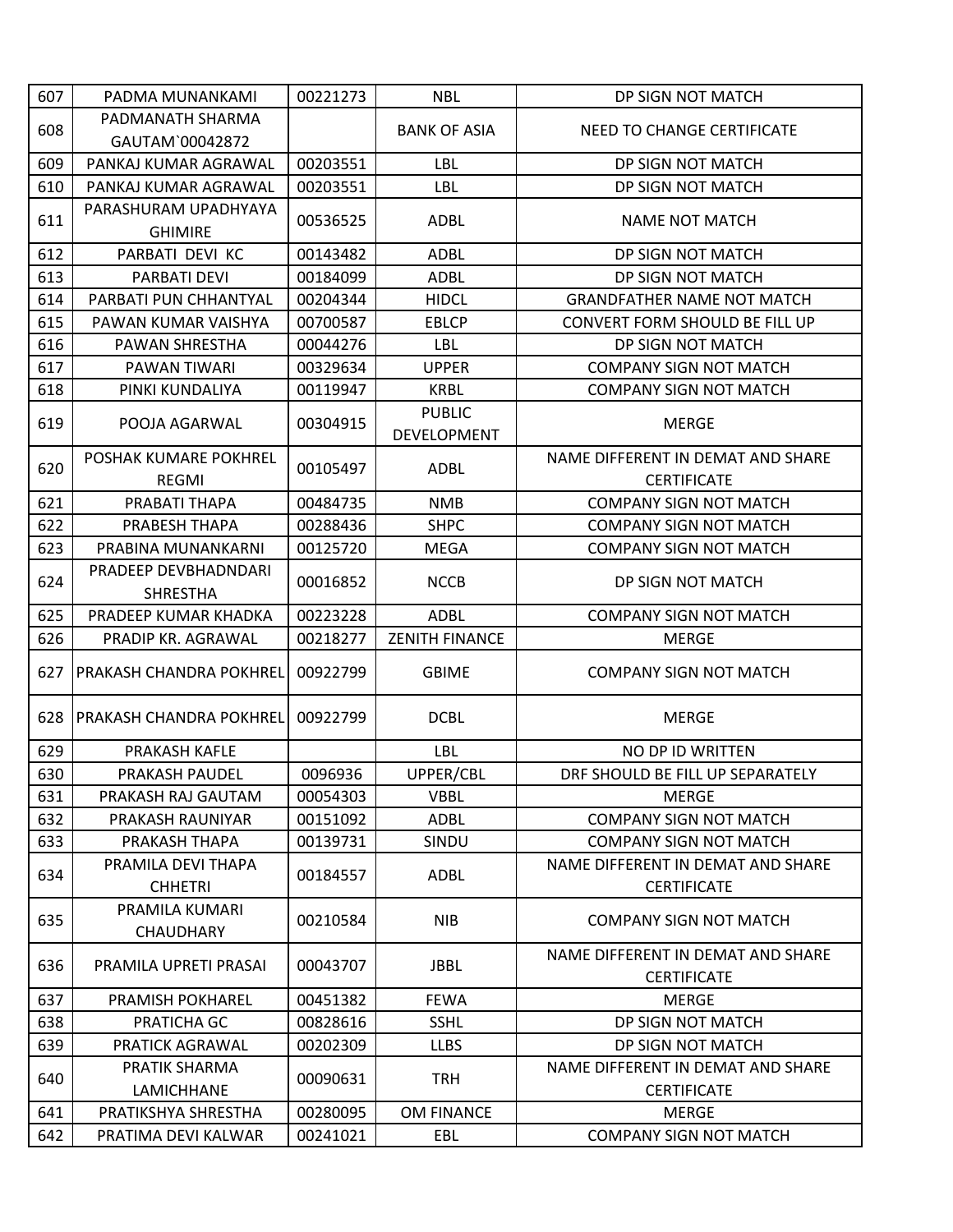| 643 | PRAVEEN KUNDALIYA                  | 00030115 | <b>SBL</b>                          | <b>COMPANY SIGN NOT MATCH</b>                                 |
|-----|------------------------------------|----------|-------------------------------------|---------------------------------------------------------------|
| 644 | <b>IPRAVESH KUMAR KUNDALIYA</b>    | 00030121 | <b>LICN</b>                         | MINOR COMPANY SIGN NOT MATCH                                  |
| 645 | PRAVINA JAIN                       | 00277333 | <b>NBB</b>                          | <b>COMPANY SIGN NOT MATCH</b>                                 |
| 646 | PRAVINA JAIN                       | 00277333 | SBI                                 | <b>MINOR TO MAJOR</b>                                         |
| 647 | PREETI VAIDYA                      | 00190351 | SRBL                                | <b>COMPANY SIGN NOT MATCH</b>                                 |
| 648 | PREM BAHADUR KHADKA                |          | <b>MAKALU VIKAS</b>                 | NO DEMAT NUMBER AND MERGE                                     |
| 649 | PREM BAHADUR TUMBANAG              | 00222336 | <b>UPPER</b>                        | <b>COMPANY SIGN MISSING</b>                                   |
| 650 | PREM KAJI SHAKYA                   | 00107441 | <b>NCCB</b>                         | <b>COMPANY SIGN NOT MATCH</b>                                 |
| 651 | PREM KALI RANA                     | 00288738 | <b>MNBBL</b>                        | <b>GRAND FATHER NAME NOT MATCH</b>                            |
| 652 | PREM KUMARI BOHARA                 | 01033899 | <b>SSHL</b>                         | <b>GRANDFATHER NAME NOT MATCH</b>                             |
| 653 | PREM KUMARI RAI                    | 00162201 | <b>ADBL</b>                         | SPLITED CERTIFICATE ATTACHED                                  |
| 654 | PREM NATH UPRETI                   | 00159321 | CCBL+HIDCL+NIB+<br><b>GBIME</b>     | DRF SHOULD BE FILL UP SEPARATELY                              |
| 655 | PREM PAL CHAUDHARY<br><b>KURMI</b> | 00116230 | <b>JBBLPO</b>                       | NAME DIFFERENT IN DEMAT AND SHARE<br><b>CERTIFICATE</b>       |
| 656 | PREMLAL SHRESTHA                   | 00059090 | <b>NBB</b>                          | <b>COMPANY SIGN NOT MATCH</b>                                 |
| 657 | PRITI KATIWADA                     | 00449415 | <b>BOKL</b>                         | DP SIGN NOT MATCH                                             |
| 658 | <b>PUJA NEPAL</b>                  | 00113318 | <b>ADBL</b>                         | DP SIGN NOT MATCH                                             |
| 659 | <b>PUJA TANDON</b>                 | 00140502 | <b>BOKL</b>                         | CERTIFICATE SHOULD BE CHANGE                                  |
| 660 | PURNA LAXMI SHAKYA                 | 00434886 | <b>NMB</b>                          | <b>COMPANY SIGN NOT MATCH</b>                                 |
| 661 | PURNI KALA PALLI THAPA             | 00289615 | <b>MNBBL</b>                        | <b>COMPANY SIGN NOT MATCH</b>                                 |
| 662 | PURNIMAYA RAI                      | 01280388 | <b>UPPER</b>                        | <b>COMPANY SIGN NOT MATCH</b>                                 |
|     | PUSHPA LATA                        |          |                                     | NAME DIFFERENT IN DEMAT AND SHARE                             |
| 663 | <b>GURWACHARYA SHRESTHA</b>        | 00080760 | <b>BOKL</b>                         | <b>CERTIFICATE</b>                                            |
| 664 | PUSHPANJALI CHAUDHARY              | 00116226 | <b>CHCL</b>                         | COMPANY SIGN NOT MATCH / GRANDFATHER<br><b>NAME NOT MATCH</b> |
| 665 | <b>PUSKAR BAHADUR KARKI</b>        | 00272846 | <b>UPPER</b>                        | <b>COMPANY SIGN NOT MATCH</b>                                 |
| 666 | PUSKAR BAHADUR KARKI               | 00272846 | SINDU                               | <b>FATHER NAME NOT MATCH</b>                                  |
| 667 | <b>PUSPA PARAJULI</b>              | 01091231 | <b>GBIME</b>                        | <b>COMPANY SIGN NOT MATCH</b>                                 |
| 668 | PUSPARAJ BARAL                     | 00698237 | <b>HIDCL</b>                        | <b>COMPANY SIGN NOT MATCH</b>                                 |
| 669 | R.RPOLYCOATING                     | 00206886 | <b>HIDCL</b>                        | DP SIGN NOT MATCH                                             |
| 670 | RABI NATH BHATTRAE                 | 00086631 | <b>EBLCP</b>                        | <b>COMPANY SIGN NOT MATCH</b>                                 |
| 671 | <b>RABIN SHAH</b>                  | 00049111 | <b>CLEAN ENERGY</b>                 | <b>MERGE</b>                                                  |
| 672 | RABINA CHAUHAN                     | 00097715 | <b>RLFL</b>                         | <b>MERGE</b>                                                  |
| 673 | RABINDRA RAM BARAL                 | 00181201 | <b>MNBBL</b>                        | DP SIGN NOT MATCH                                             |
| 674 | RADHA DEVI                         | 00151001 | <b>PUBLIC</b><br><b>DEVELOPMENT</b> | <b>MERGE</b>                                                  |
| 675 | RADHA DEVI KARN                    | 00217351 | <b>ADBL</b>                         | SHOULD BE SELF PRESENT                                        |
| 676 | RADHA KHADKA                       | 00349507 | ADBL                                | SHOULD BE SELF PRESENT                                        |
| 677 | RADHA KRISHNA UPRETI               | 00159277 | <b>NIB</b>                          | <b>COMPANY SIGN NOT MATCH</b>                                 |
| 678 | RADHA KRISHNA UPRETI               | 00159277 | <b>HIDCL</b>                        | <b>COMPANY SIGN NOT MATCH</b>                                 |
| 679 | RADHA KRISHNA UPRETY               | 00914606 | <b>UPPER</b>                        | DP SIGN NOT MATCH                                             |
| 680 | RADHA SHRESTHA                     | 00183967 | <b>BOKL</b>                         | CERTIFICATE SHOULD BE CHANGE                                  |
| 681 | RADHAV RATHI                       | 00099989 | <b>NMB</b>                          | DP SIGN NOT MATCH                                             |
| 682 | RADHIKA KHADKA                     | 00192245 | <b>GBIME</b>                        | <b>COMPANY SIGN NOT MATCH</b>                                 |
|     |                                    |          |                                     |                                                               |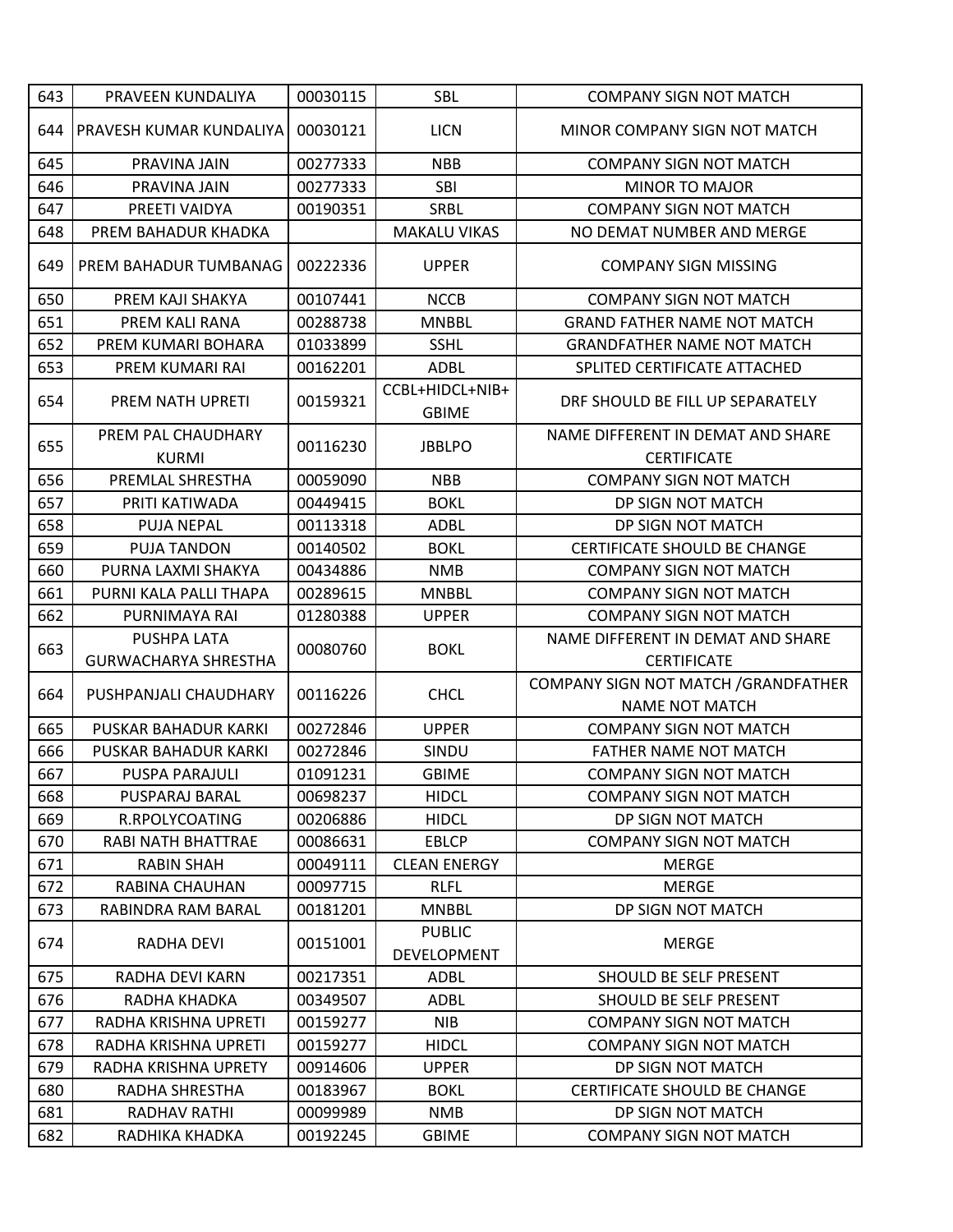| 683 | RAHUL KHANAL                   | 00056617 | <b>KASKI</b>                | <b>MERGE</b>                       |
|-----|--------------------------------|----------|-----------------------------|------------------------------------|
| 684 | RAHUL KUMAR KEYAL              | 00231163 | <b>NICA</b>                 | <b>COMPANY SIGN NOT MATCH</b>      |
| 685 | RAHUL KUMAR KEYAL              | 00231163 | <b>MEGA</b>                 | <b>COMPANY SIGN NOT MATCH</b>      |
| 686 | RAJ KRISHNA VERMA              | 00190214 | <b>ADBL</b>                 | FATHER/GRANDFATHER NAME NOT MATCH  |
| 687 | RAJ KUMAR POKHAREL             | 00084216 | <b>HBL</b>                  | <b>COMPANY SIGN NOT MATCH</b>      |
| 688 | RAJ KUMAR POKHAREL             | 00084216 | <b>LICN</b>                 | <b>COMPANY SIGN NOT MATCH</b>      |
| 689 | RAJ KUMAR POKHAREL             | 00084216 | <b>CZBIL</b>                | <b>COMPANY SIGN NOT MATCH</b>      |
| 690 | RAJ KUMAR SHRESTHA             | 00533883 | <b>HIDCL</b>                | <b>COMPANY SIGN NOT MATCH</b>      |
| 691 | <b>RAJAN KARKI</b>             | 00749591 | <b>VLBS</b>                 | DP SIGN NOT MATCH                  |
| 692 | RAJAN PRAJAPATI                | 00128911 | <b>HIDCL</b>                | <b>COMPANY SIGN NOT MATCH</b>      |
| 693 | RAJENDRA KUMAR EKTEN           | 00248481 | <b>SHPC</b>                 | COMPANY SIGN NOT MATCH FATHER NAME |
|     | <b>LIMBU</b>                   |          |                             | <b>NOT MATCH</b>                   |
| 694 | <b>RAJENDRA KUMAR SHRESTHA</b> | 00374897 | <b>UPPER</b>                | DP SIGN NOT MATCH                  |
| 695 | RAJENDRA POUDEL                | 00171535 | <b>UNITED</b><br>MODI/HIDCL | DRF SHOULD BE FILL UP SEPARATELY   |
| 696 | RAJENDRA PRASAD SHARMA         | 00365354 | <b>HIDCL</b>                | <b>COMPANY SIGN NOT MATCH</b>      |
| 697 | RAJENDRA SAH TELI              | 00462447 | <b>NHPC</b>                 | <b>COMPANY SIGN NOT MATCH</b>      |
| 698 | RAJENDRA SAH TELI              | 00462447 | <b>LBBL</b>                 | <b>MERGE</b>                       |
| 699 | RAJESH SHRESTHA                | 00206472 | <b>HIDCL</b>                | <b>COMPANY SIGN NOT MATCH</b>      |
| 700 | RAJMAN KOIRALA                 | 00501764 | <b>UPPER</b>                | DP SIGN NOT MATCH                  |
| 701 | RAJNISH MISHRA                 | 00524963 | SBI                         | <b>MINOR TO MAJOR</b>              |
| 702 | RAJU DAHAL                     | 00117779 | <b>NICA</b>                 | <b>COMPANY SIGN NOT MATCH</b>      |
| 703 | RAJU DEVKOTA                   | 00310473 | <b>PASHUPATI</b>            | <b>MERGE</b>                       |
| 704 | RAJU KUMAR KEYAL               | 00231159 | <b>NICA</b>                 | <b>COMPANY SIGN NOT MATCH</b>      |
| 705 | RAJU KUMAR KEYAL               | 00231159 | <b>NICA</b>                 | <b>COMPANY SIGN NOT MATCH</b>      |
| 706 | RAJU KUMAR KEYAL               | 00231159 | <b>MEGA</b>                 | <b>COMPANY SIGN NOT MATCH</b>      |
| 707 | RAJU SAPKOTA                   | 00054599 | <b>PMHPL</b>                | DP SIGN NOT MATCH                  |
| 708 | <b>RAJU THAPA</b>              | 00379690 | <b>UPPER</b>                | <b>COMPANY SIGN NOT MATCH</b>      |
| 709 | <b>RAKESH BASNET</b>           | 00192017 | <b>NICA</b>                 | <b>COMPANY SIGN NOT MATCH</b>      |
| 710 | RAKESH KAHAR                   | 00184332 | <b>ADBL</b>                 | <b>CERTIFICATE MISMATCH</b>        |
| 711 | RAM BABU MANDAL                | 00237511 | <b>HIDCL</b>                | <b>COMPANY SIGN NOT MATCH</b>      |
| 712 | RAM BAHADUR KHADKA             | 00309440 | <b>UPPER</b>                | <b>COMPANY SIGN NOT MATCH</b>      |
| 713 | RAM BAHADUR KUWAR              | 00398969 | <b>GORKHA RUBBER</b>        | <b>MERGE</b>                       |
| 714 | RAM BAHADUR THAPA              | 00180738 | <b>GBIME</b>                | <b>COMPANY SIGN NOT MATCH</b>      |
| 715 | RAM BAHU MAHASETH              | 00149391 | <b>GBIME</b>                | <b>COMPANY SIGN NOT MATCH</b>      |
| 716 | RAM CHANDRA ADHIKARI           | 00222361 | <b>UPPER</b>                | <b>COMPANY SIGN MISSING</b>        |
| 717 | RAM CHANDRA SAH                | 01305232 | ADBL                        | LAST NAME NOT MATCH                |
| 718 | RAM CHANDRA THAPA              | 00232887 | <b>HIDCL</b>                | <b>COMPANY SIGN NOT MATCH</b>      |
| 719 | RAM CHANDRA THAPA              | 00232887 | <b>NMB</b>                  | <b>COMPANY SIGN NOT MATCH</b>      |
| 720 | RAM DEV TELI                   | 00540641 | <b>NTC</b>                  | <b>STAFF CERTIFICATE</b>           |
| 721 | RAM HARI ACHARYA               | 00088736 | <b>ADBL</b>                 | <b>DOUBE HOLDER</b>                |
| 722 | RAM KUMAR KGADKA               | 00184576 | ADBL                        | <b>GRANDFATHER NAME NOT MATCH</b>  |
| 723 | RAM KUMAR LAMICHHANE           | 00251946 | <b>KASKI FINANCE</b>        | MERGE AND COMPANY SIGN NOT MATCH   |
| 724 | RAM KUMAR LAMICHHANE           | 00251946 | SRBL                        | <b>COMPANY SIGN NOT MATCH</b>      |
| 725 | RAM PRASAD GHIMIRE             | 00141812 | <b>UPPER</b>                | <b>COMPANY SIGN NOT MATCH</b>      |
| 726 | RAM PRASAD KANDEL              | 00538668 | <b>UPPER</b>                | DP SIGN MISSING                    |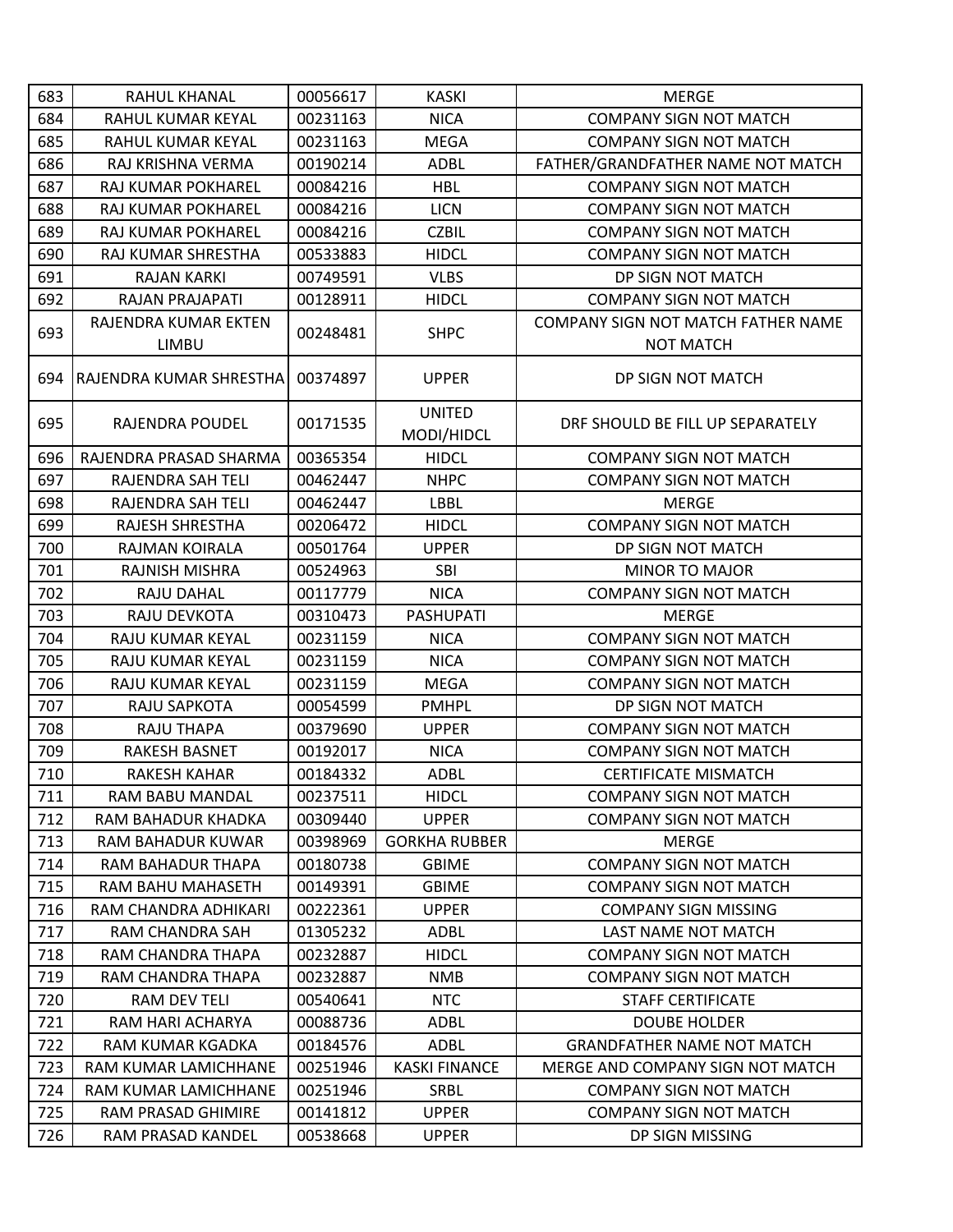| 727 | <b>RAM PRASAD RAI</b>   | 00526728 | <b>UPPER</b>                       | <b>COMPANY SIGN NOT MATCH</b>     |
|-----|-------------------------|----------|------------------------------------|-----------------------------------|
| 728 | RAM PRASAD SAPKOTA      | 00243031 | <b>ADBL</b>                        | <b>COMPANY SIGN NOT MATCH</b>     |
| 729 | RAM PRATAP SINGH RAJPUT | 01032574 | PRIN                               | <b>COMPANY SIGN NOT MATCH</b>     |
| 730 | RAM PRATAP SINGH RAJPUT | 01032574 | <b>BOKL</b>                        | CERTIFICATE SHOULD BE CHANGE      |
| 731 | RAM PYARI AHIR          | 00199673 | <b>ADBL</b>                        | <b>NAME NOT MATCH</b>             |
|     | RAM SHANKAR MAGADAV     |          |                                    | NAME DIFFERENT IN DEMAT AND SHARE |
| 732 | <b>DASI</b>             | 00432500 | <b>NIL</b>                         | <b>CERTIFICATE</b>                |
| 733 | RAM SHARAN TIMILSINA    | 00495502 | <b>SSHL</b>                        | <b>COMPANY SIGN MISSING</b>       |
| 734 | <b>RAMA KARKI</b>       | 00486576 | <b>SSHL</b>                        | <b>GRANDFATHER NAME NOT MATCH</b> |
| 735 | RAMA KHANAL             | 00416043 | <b>HIDCL</b>                       | <b>COMPANY SIGN NOT MATCH</b>     |
| 736 | RAMAN KALA NEUPANE      | 00192509 | <b>RMDC</b>                        | NAME DIFFERENT IN DEMAT AND SHARE |
|     | <b>DHUNGEL</b>          |          |                                    | <b>CERTIFICATE</b>                |
| 737 | RAMCHANDRA PAUDEL       | 00563173 | <b>UMHL</b>                        | <b>COMPANY SIGN NOT MATCH</b>     |
| 738 | RAMDHANI DHAMI          |          | UPPER+HIDCL                        | DRF SHOULD BE FILL UP SEPARATELY  |
| 739 | RAMESH CHAUDHARY        | 00538858 | <b>WDBL</b>                        | <b>MERGE</b>                      |
| 740 | RAMESH KUMAR SHRESTHA   | 00833282 | <b>NEPAL AWAS</b>                  | <b>MERGE</b>                      |
| 741 | RAMESH PRASAD GHIMIRE   | 00725411 | <b>ADBL</b>                        | DP SIGN NOT MATCH                 |
| 742 | RAMILA DANGOL           | 00108479 | <b>CHCL</b>                        | <b>COMPANY SIGN NOT MATCH</b>     |
| 743 | RAMISHA KASAJU          | 00939154 | <b>NBB</b>                         | <b>COMPANY SIGN NOT MATCH</b>     |
| 744 | RAMISHA KASAJU          | 00939154 | <b>NICA</b>                        | <b>COMPANY SIGN NOT MATCH</b>     |
| 745 | RAMISHA KASAJU          | 00939154 | <b>ADBL</b>                        | <b>COMPANY SIGN NOT MATCH</b>     |
| 746 | RAMJI KHADKA            | 00311842 | <b>UPPER /SINDU</b>                | DRF SHOULD BE FILL UP SEPARATELY  |
| 747 | RAMJI KHADKA            | 00311842 | <b>JANTA</b>                       | <b>MERGE</b>                      |
| 748 | RAMU PRASAD SHARMA      | 00229601 | OHL                                | FATHER NAME NOT MATCH             |
| 749 | RANJIT KHATIWADA        | 00267920 | <b>UPPER</b>                       | DP SIGN NOT MATCH                 |
| 750 | RANJU KOIRALA           | 00936417 | RAIRANG                            | DP SIGN NOT MATCH                 |
| 751 | RATNA BAHADUR SAPKOTA   | 00121973 | <b>HIDCL</b>                       | <b>COMPANY SIGN NOT MATCH</b>     |
| 752 | RATNA BAHADUR SAPKOTA   | 00121973 | <b>NIB</b>                         | <b>COMPANY SIGN NOT MATCH</b>     |
| 753 | RAUNAK AGRAWAL          | 00046254 | <b>ADBL</b>                        | COMPANY SIGN NOT MATCH AND MIDDLE |
|     |                         |          |                                    | <b>NAME NOT MATCH</b>             |
| 754 | RAUNAK GORKHALI         | 01130014 | <b>PROFL</b>                       | <b>COMPANY SIGN NOT MATCH</b>     |
| 755 | <b>RAVI KEYAL</b>       | 00231499 | <b>GBIME</b>                       | <b>COMPANY SIGN NOT MATCH</b>     |
| 756 | <b>REETA KARKI</b>      | 00148987 | <b>HIDCL</b>                       | <b>COMPANY SIGN NOT MATCH</b>     |
| 757 | <b>REKH MAYA THAPA</b>  | 00369840 | <b>MNBBL</b>                       | <b>GRANDFATHER NAME NOT MATCH</b> |
| 758 | REKHA DEVI CHOUDHARY    | 00055140 | <b>ODBL</b>                        | <b>MERGE</b>                      |
| 759 | REKHA DEVI CHOUDHARY    | 00055140 | <b>GILB</b>                        | <b>NEED TO TAX PAY</b>            |
| 760 | REKHA MAHESHWARI        | 00058287 | <b>GRAND</b>                       | <b>MERGE</b>                      |
| 761 | RENU DEVI RUNGTA        | 00188547 | <b>LUMBINI FINANCE</b>             | <b>MERGE</b>                      |
| 762 | <b>RENU DEVI RUNGTA</b> | 00188547 | <b>COMMERZ AND</b><br><b>TRUST</b> | MERGE                             |
| 763 | RENUKA KARKI            | 00730958 | <b>GBIME</b>                       | <b>COMPANY SIGN NOT MATCH</b>     |
| 764 | RENUKA PAUDEL           | 00467046 | SRBL/CLEAN/PASH<br><b>UPATI</b>    | DRF SHOULD BE FILL UP SEPARATELY  |
| 765 | <b>RESHAM BHUJEL</b>    | 00378361 | <b>UPPER</b>                       | <b>COMPANY SIGN NOT MATCH</b>     |
| 766 | <b>RESHAV KHANAL</b>    | 00056617 | <b>HIDCL</b>                       | <b>COMPANY SIGN NOT MATCH</b>     |
| 767 | RHYTHM SHAKYA           | 00133666 | NMBSF1                             | <b>MATURE</b>                     |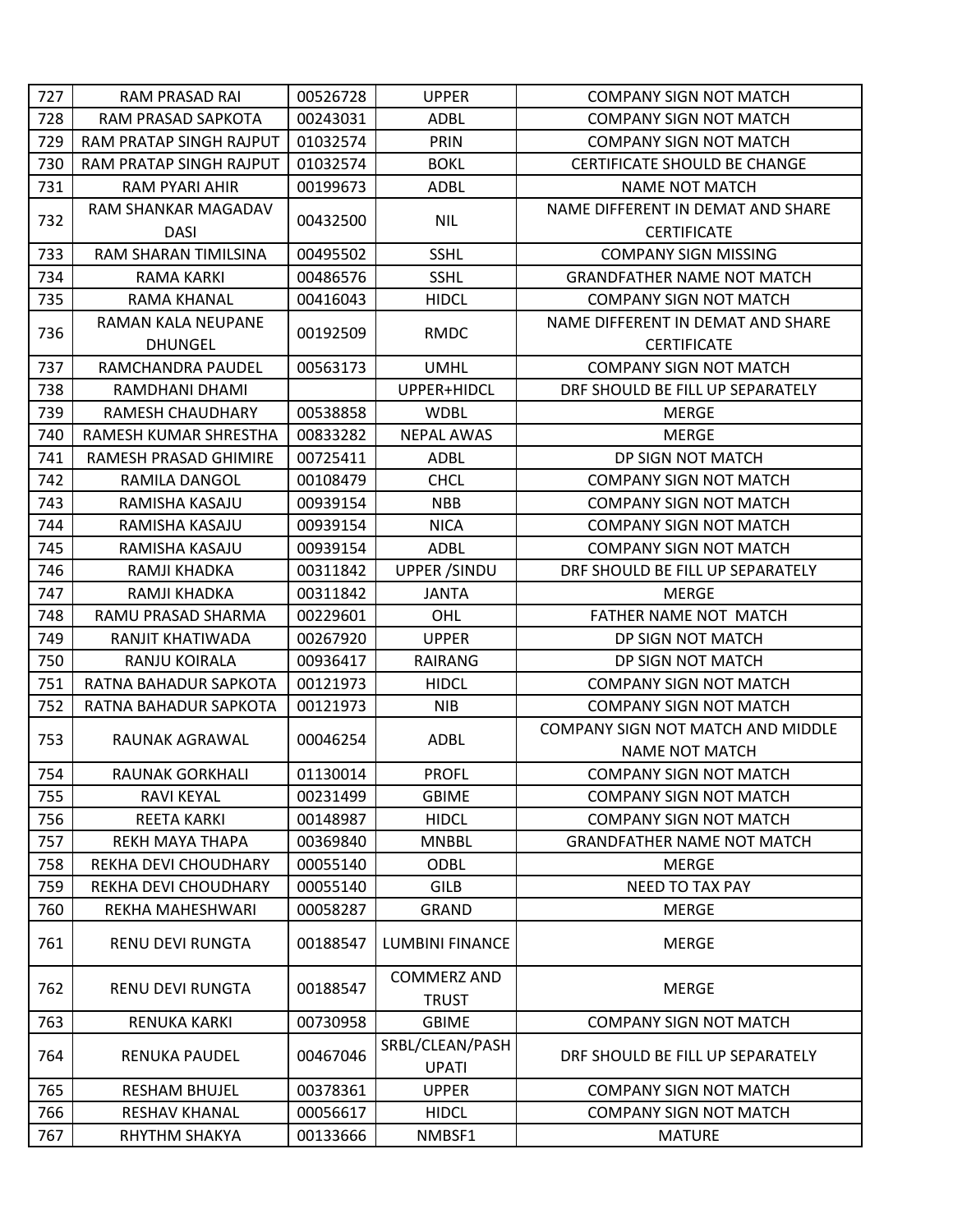|     |                           |          |                     | NAME DIFFERENT IN DEMAT AND SHARE  |
|-----|---------------------------|----------|---------------------|------------------------------------|
| 768 | <b>RICHA JAIN</b>         | 00241015 | <b>CCBL</b>         | <b>CERTIFICATE</b>                 |
| 769 | <b>RICHA JAIN</b>         | 00241015 | <b>NIB</b>          | <b>COMPANY SIGN NOT MATCH</b>      |
|     |                           |          | PRVU                | NAME DIFFERENT IN DEMAT AND SHARE  |
| 770 | RICHA SHANKAR             | 00027746 |                     | <b>CERTIFICATE</b>                 |
| 771 | <b>RISHANT SHRESTHA</b>   | 00171252 | <b>CZBIL</b>        | <b>COMPANY SIGN NOT MATCH</b>      |
| 772 | RITA ACHARYA              | 00415801 | <b>HIDCL</b>        | <b>COMPANY SIGN NOT MATCH</b>      |
| 773 | <b>RITA BARAL</b>         | 00206662 | <b>FEWA</b>         | <b>MERGE</b>                       |
| 774 | RIWAZ SHRESTHA            | 00142651 | <b>MEGA</b>         | <b>COMPANY SIGN NOT MATCH</b>      |
| 775 | RIYA MAHARJAN             | 00157873 | <b>CHCL</b>         | <b>COMPANY SIGN NOT MATCH</b>      |
| 776 | ROJANA VAIDYA             | 00203511 | <b>DBBL</b>         | COMPANY SIGN NOT MATCH/MERGE       |
| 777 | ROJINA SHRESTHA           | 00298685 | <b>HIDCL</b>        | <b>COMPANY SIGN NOT MATCH</b>      |
| 778 | ROJITA SHAKYA             | 00105615 | <b>NCCB</b>         | NAME DIFFERENT IN DEMAT AND SHARE  |
|     |                           |          |                     | <b>CERTIFICATE</b>                 |
| 779 | ROM PRASAD GHIMIRE        | 00520973 | <b>ADBL</b>         | <b>SHOULD BE SELF PRESENT</b>      |
| 780 | ROM PRASAD GHIMIRE        | 00520973 | ADBL                | <b>COMPANY SIGN NOT MATCH</b>      |
| 781 | ROMAN RAJARNIKAR          | 00176586 | <b>HIDCL</b>        | <b>COMPANY SIGN NOT MATCH</b>      |
| 782 | <b>ROSHAN ARORA</b>       | 00080912 | <b>CCBL</b>         | NAME DIFFERENT IN DEMAT AND SHARE  |
|     |                           |          |                     | <b>CERTIFICATE</b>                 |
| 783 | <b>ROSHAN KHAWAS</b>      | 00344984 | <b>UPPER</b>        | <b>COMPANY SIGN NOT MATCH</b>      |
| 784 | <b>ROSHAN SHAH</b>        | 00277956 | ADBL                | <b>COMPANY SIGN NOT MATCH</b>      |
| 785 | <b>ROSHAN SHAH</b>        | 00277956 | <b>NCCB</b>         | <b>COMPANY SIGN NOT MATCH</b>      |
| 786 | ROSHANI RAUNIYAR          | 00151041 | <b>ADBL</b>         | <b>COMPANY SIGN NOT MATCH</b>      |
| 787 | ROSHANI RAUNIYAR          | 00151041 | <b>ADBL</b>         | <b>COMPANY SIGN NOT MATCH</b>      |
| 788 | ROSHANI ROUNIYAR          | 00151041 | <b>EKATA BIKASH</b> | <b>MERGE</b>                       |
| 789 | ROSHNA THAPA BASNET       | 00069113 | <b>NICA</b>         | DP SIGN NOT MATCH                  |
| 790 | ROSHNI GONGAL             | 00129647 | <b>HIDCL</b>        | <b>COMPANY SIGN NOT MATCH</b>      |
| 791 | RUBECA JOSHI              | 00148174 | <b>CZBIL</b>        | <b>COMPANY SIGN NOT MATCH</b>      |
| 792 | <b>RUBINA EKTEN LIMBU</b> | 00248667 | <b>SHPC</b>         | COMPANY SIGN NOT MATCH FATHER NAME |
|     |                           |          |                     | <b>NOT MATCH</b>                   |
| 793 | RUJAL BAJRACHARYA         | 00746951 | <b>NMB</b>          | <b>COMPANY SIGN NOT MATCH</b>      |
| 794 | RUKMAGAT BELBASE          | 00176514 | <b>ADBL</b>         | <b>INVALID CERTIFICATE</b>         |
| 795 | RUKMAYA THAPA             | 00197866 | <b>MNBBL</b>        | <b>COMPANY SIGN NOT MATCH</b>      |
| 796 | RUPA BASNET PARASAI       | 00491890 | <b>UIC</b>          | <b>COMPANY SIGN NOT MATCH</b>      |
| 797 | <b>RUPA KARKI</b>         | 01062508 | <b>SSHL</b>         | DP SIGN NOT MATCH                  |
| 798 | RUPA KUMARI BAM           | 01069921 | HIDCL/API           | DRF SHOULD BE FILL UP SEPARATELY   |
| 799 | RUPENDRA MAHARJAN         | 00539205 | <b>NICA</b>         | <b>COMPANY SIGN NOT MATCH</b>      |
| 800 | SABINA KARKI              | 00099241 | <b>JBBL</b>         | <b>COMPANY SIGN NOT MATCH</b>      |
| 801 | SABITA DEVI ACHARYA       | 00140540 | AKPL                | <b>COMPANY SIGN NOT MATCH</b>      |
| 802 | SABITA DEVI RUNGTA        | 00227163 | <b>COMMERZ AND</b>  | <b>MERGE</b>                       |
|     |                           |          | <b>TRUST</b>        |                                    |
| 803 | SABITA DEVI RUNGTA        | 00227163 | MEGA                | FATHER NAME NOT MATCH              |
| 804 | SABITA SHRESTHA           | 00710779 | <b>NBB</b>          | <b>COMPANY SIGN NOT MATCH</b>      |
| 805 | SABITA SHRESTHA           | 00710779 | HGI                 | <b>COMPANY SIGN NOT MATCH</b>      |
| 806 | SABITA SHRESTHA           | 00710779 | <b>BANK OF SIA</b>  | CERTIFICATE SHOULD BE CHANGE       |
| 807 | SABITRA CHAPAGAIN         | 00885289 | <b>HIDCL</b>        | <b>COMPANY SIGN NOT MATCH</b>      |
| 808 | SABITRA GAUTAM            | 00068498 | ADBL                | FATHER AND GF NAME NOT MATCH       |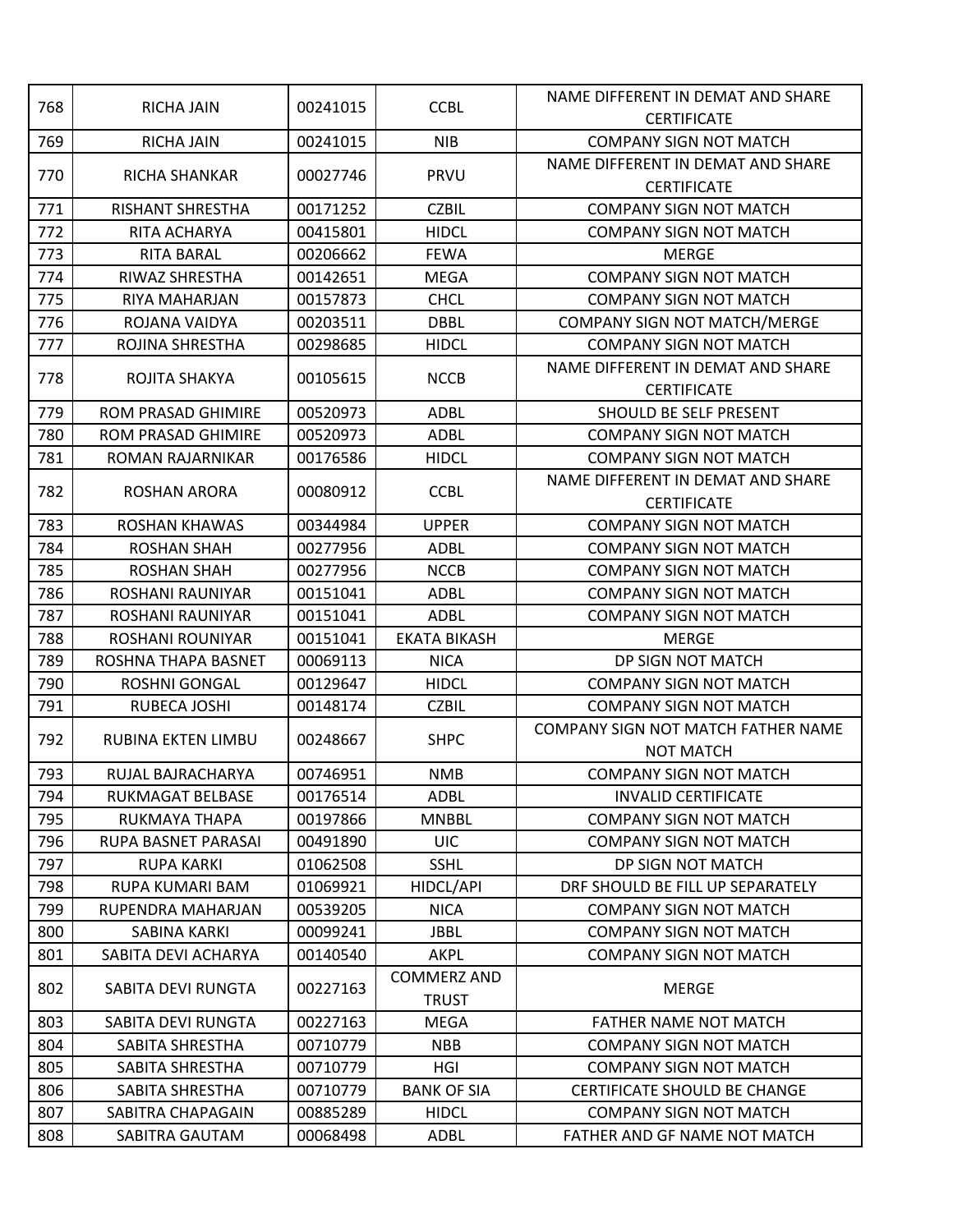| 809 | SABITRI BAGALE          | 00063033 | <b>MEGA</b>         | <b>COMPANY SIGN NOT MATCH</b>      |
|-----|-------------------------|----------|---------------------|------------------------------------|
| 810 | SABITRI BARAL           | 00181805 | <b>ADBL</b>         | DP SIGN NOT MATCH                  |
| 811 | SABITRI BARAL           | 00181805 | <b>MNBBL</b>        | DP SIGN NOT MATCH                  |
| 812 | SABITRI KATUWAL         | 01096472 | <b>TRIVENI</b>      | <b>MERGE</b>                       |
| 813 | SABITRI KATWAL          | 01096472 | <b>CZBIL</b>        | <b>COMPANY SIGN NOT MATCH</b>      |
| 814 | SABITRI KATWAL          | 01096472 | <b>ADBL</b>         | <b>COMPANY SIGN NOT MATCH</b>      |
| 815 | SABITRI KUMARI RAUT     | 00961336 | <b>SSHL</b>         | NAME DIFFERENT IN DEMAT AND SHARE  |
|     | <b>BOHARA</b>           |          |                     | <b>CERTIFICATE</b>                 |
| 816 | SABITRI LAMICHHANE      | 00182433 | <b>JBNL</b>         | COMPANY SIGN NOT MATCH / MERGE     |
| 817 | SACHCHIDANAND YADAV     | 00416379 | <b>UPPER</b>        | SHOULD BE SELF PRESENT             |
| 818 | SADICCHA SHAKYA         | 00116441 | LBL                 | DP SIGN NOT MATCH                  |
| 819 | SADICCHA SHAKYA         | 00116441 | LBL                 | DP SIGN NOT MATCH                  |
| 820 | SADICCHA SHAKYA         | 00116441 | <b>MBL</b>          | <b>COMPANY SIGN NOT MATCH</b>      |
| 821 | <b>SAGUN ITENY</b>      | 01056671 | <b>HIDCL</b>        | <b>COMPANY SIGN NOT MATCH</b>      |
| 822 | SAI MICHELLE BHANDARI   | 00034882 | ADBL                | <b>COMPANY SIGN NOT MATCH</b>      |
| 823 | SAJAN AMATYA            | 00024249 | <b>YETI</b>         | <b>MERGE</b>                       |
| 824 | SAJAN KUMAR KHETAN      | 00314537 | <b>JBNL</b>         | <b>MERGE</b>                       |
| 825 | SAKIR ALI ANSARI        | 00308981 | <b>BHBL</b>         | <b>COMPANY SIGN NOT MATCH</b>      |
| 826 | SAKUNTALA DEVI KSHETRI  | 00128041 | <b>CZBIL</b>        | DP SIGN NOT MATCH                  |
| 827 | <b>SALU SHRESTHA</b>    | 01140147 | KABEL               | <b>MERGE</b>                       |
| 828 | SAMIP THAPALIYA         | 01204850 | HIDCL/CBL           | DRF SHOULD BE FILL UP SEPARATELY   |
| 829 | SAMJHANA BHATTARAI      | 00213469 | <b>SHPC</b>         | <b>COMPANY SIGN NOT MATCH</b>      |
| 830 | SAMJHANA SHRESTHA       | 00877892 | OM FINANCE          | DP SIGN MISSING AND MERGE          |
| 831 | SANDHYA GUPTA KALWAR    | 00055161 | <b>MEGA</b>         | <b>COMPANY SIGN NOT MATCH</b>      |
| 832 | <b>SANDIP BASHUAL</b>   | 00298233 | <b>NGPL</b>         | <b>COMPANY SIGN NOT MATCH</b>      |
| 833 | SANGITA KANDEL ADHIKARI | 00890546 | <b>ICFC</b>         | DP SIGN NOT MATCH                  |
| 834 | SANGITA KUMARI AGRAWAL  | 00239411 | LBL                 | <b>COMPANY SIGN NOT MATCH</b>      |
| 835 | SANGITA KUMARI AGRAWAL  | 00239411 | <b>ALICL</b>        | <b>COMPANY SIGN NOT MATCH</b>      |
| 836 | SANGITA KUMARI AGRAWAL  | 00239411 | <b>ALICL</b>        | <b>COMPANY SIGN NOT MATCH</b>      |
| 837 | SANIMA SHRESTHA         | 00854807 | <b>HIDCL</b>        | <b>COMPANY SIGN NOT MATCH</b>      |
| 838 | <b>SANJAY CHHETRI</b>   | 00187028 | <b>ADBL</b>         | <b>COMPANY SIGN NOT MATCH</b>      |
| 839 | <b>SANJAY GAUTAM</b>    | 00562452 | <b>MISSION</b>      | <b>MERGE</b>                       |
| 840 | SANJAY GUPTA            | 01089910 | <b>NEF</b>          | DP SIGN NOT MATCH                  |
| 841 | SANJAY KUMAR AGRAWAL    | 00082151 | EBL                 | <b>COMPANY SIGN NOT MATCH</b>      |
| 842 | SANJAYA POKHAREL        | 00005690 | <b>BISHWO BIKAS</b> | <b>MERGE</b>                       |
| 843 | SANTOSH KUMAR RUNGTA    | 00162824 | <b>COMMERZ AND</b>  | <b>MERGE</b>                       |
|     |                         |          | <b>TRUST</b>        |                                    |
| 844 | SANTOSH TIMALSINA       | 00539564 | <b>CCBL</b>         | <b>COMPANY SIGN MISSING</b>        |
| 845 | <b>SAPANA GAIRE</b>     | 00713385 | <b>HIDCL</b>        | DP SIGN NOT MATCH                  |
| 846 | SAPANA THAPA            | 00223481 | <b>GBIME</b>        | <b>COMPANY SIGN MISSING</b>        |
| 847 | SARALA KUMARI KC        | 00021189 | <b>SHPC</b>         | DP SIGN NOT MATCH                  |
| 848 | SARBOTTAM LAL SHRESTHA  | 00043312 | KEBL                | <b>MERGE</b>                       |
| 849 | SARITA KHADKA THAPA     | 00112882 | <b>GBIME</b>        | <b>COMPANY SIGN NOT MATCH</b>      |
| 850 | SARITA KHADKA THAPA     | 00112882 | <b>NICA</b>         | <b>COMPANY SIGN NOT MATCH</b>      |
| 851 | SARITA PAUDEL           | 00106336 | <b>SRBL</b>         | <b>COMPANY SIGN NOT MATCH</b>      |
| 852 | SARITA PAUDEL           | 00106336 | MEGA                | <b>COMPANY SIGN NOT MATCH</b>      |
| 853 | SARITA RATHI            | 00179460 | <b>NABIL</b>        | <b>GRAND FATHER NAME NOT MATCH</b> |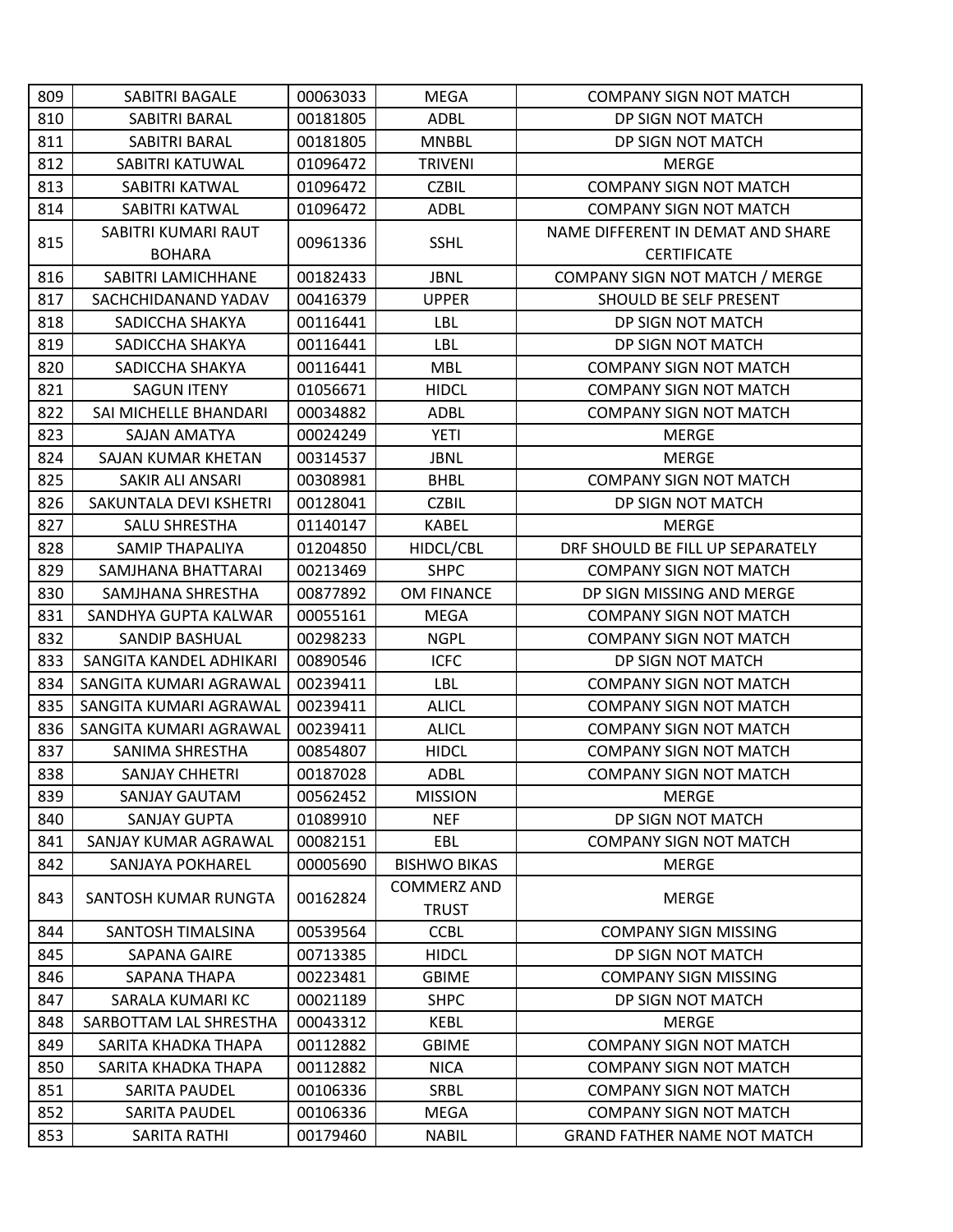| 854 | SAROJ DEVI KEYAL         | 00231511 | <b>NICA</b>                        | INPERSONAL VERIFICATION INCOMPLETE                    |
|-----|--------------------------|----------|------------------------------------|-------------------------------------------------------|
| 855 | SAROJ KUMAR KARN         | 00895029 | <b>HIDCL</b>                       | <b>COMPANY SIGN NOT MATCH</b>                         |
| 856 | <b>SAROJ NEUPANE</b>     | 00540204 | <b>ADBL</b>                        | <b>COMPANY SIGN NOT MATCH</b>                         |
| 857 | <b>SAROJ NEUPANE</b>     | 00540204 | <b>CZBIL</b>                       | <b>COMPANY SIGN NOT MATCH</b>                         |
| 858 | <b>SAROJ POKHAREL</b>    | 00133541 | <b>NICA</b>                        | <b>COMPANY SIGN NOT MATCH</b>                         |
| 859 | SAROJA GAUTAM SUBEDI     | 00068538 | ADBL                               | <b>NAME NOT MATCH</b>                                 |
| 860 | SARSAWATI PAUDEL         | 00060621 | <b>HIDCL</b>                       | <b>COMPANY SIGN MISSING</b>                           |
| 861 | SARSWOTI YONJAN          | 00117798 | <b>PMHPL</b>                       | DP SIGN NOT MATCH                                     |
| 862 | SASHI AGRAWAL            | 00171233 | LBL                                | DP SIGN NOT MATCH                                     |
| 863 | SASIKANT CHAUDAHARY      | 01046872 | <b>UPPER</b>                       | <b>COMPANY SIGN MISSING</b>                           |
| 864 | SATISH KHADKA            | 01191076 | <b>GLICL</b>                       | DP SIGN NOT MATCH                                     |
| 865 | SATYA NARAYAN SHAH       | 01034421 | <b>UPPER</b>                       | <b>COMPANY SIGN NOT MATCH</b>                         |
| 866 | SATYARAJ SHAKYA          | 00144355 | <b>UPPER</b>                       | <b>COMPANY SIGN NOT MATCH</b>                         |
|     |                          |          | <b>COMMERZ AND</b>                 |                                                       |
| 867 | <b>SAURAV RUNGTA</b>     | 00164310 | <b>TRUST</b>                       | <b>MERGE</b>                                          |
| 868 | <b>SAVITRI GHIMIRE</b>   | 00017822 | <b>JBBL</b>                        | FATHER/GRANDFATHER NAME NOT MATCH                     |
|     |                          |          |                                    | NAME DIFFERENT IN DEMAT AND SHARE                     |
| 869 | SEEMA SAHEWALA           | 00115596 | <b>NICA</b>                        | <b>CERTIFICATE</b>                                    |
|     | <b>SEKAN MAN PATI</b>    |          |                                    | NAME DIFFERENT IN DEMAT AND SHARE                     |
| 870 | <b>BAJRACHARYA</b>       | 00098738 | ADBL                               | <b>CERTIFICATE</b>                                    |
|     | <b>SEKAN MAN PATI</b>    |          |                                    |                                                       |
| 871 | BAJRACHARYA              | 00098738 | <b>ADBL</b>                        | <b>NAME NOT MATCH</b>                                 |
| 872 | SHABANA PARVEEN ROSY     | 00191602 | LBL                                | <b>NAME NOT MATCH</b>                                 |
|     |                          |          | <b>COMMERZ AND</b>                 |                                                       |
| 873 | SHAKUNTALA DEVI RUNGTA   | 00164397 | <b>TRUST</b>                       | <b>MERGE</b>                                          |
| 874 | SHAKUNTALA DEVI RUNGTA   | 00164397 | <b>MEGA</b>                        | <b>FATHER NAME NOT MATCH</b>                          |
| 875 | SHAKUNTALA DEVI RUNGTA   | 00164397 | <b>MEGA</b>                        | <b>GRANDFATHER NAME NOT MATCH</b>                     |
| 876 | SHALIKRAM GAUTAM         | 00381919 | <b>HIDCL</b>                       | <b>COMPANY SIGN NOT MATCH</b>                         |
| 877 | SHAMBHU KOIRALA          | 00001907 | <b>YETI</b>                        | <b>MERGE</b>                                          |
|     |                          |          |                                    | NAME DIFFERENT IN DEMAT AND SHARE                     |
| 878 | SHANKAR AGRAWAL          | 00089495 | <b>NFS</b>                         | <b>CERTIFICATE</b>                                    |
| 879 | SHANKAR AGRAWAL          | 00089495 | TINAU                              | <b>MERGE</b>                                          |
| 880 | <b>SHANKAR PAUDEL</b>    | 00143347 | <b>CHCL</b>                        | <b>COMPANY SIGN MISSING</b>                           |
| 881 | <b>SHANTA DEVI REGMI</b> | 00654391 | <b>ADBL</b>                        | DP SIGN NOT MATCH                                     |
| 882 | <b>SHANTA MALLA</b>      | 00765816 | <b>MEGA</b>                        | <b>COMPANY SIGN MISSING</b>                           |
| 883 | <b>SHANTA NEUPANE</b>    | 00278113 | ADBL                               | <b>FATHER NAME NOT MATCH</b>                          |
| 884 | <b>SHANTA SUBEDI</b>     | 00133949 | <b>CBL</b>                         | DP SIGN NOT MATCH                                     |
| 885 | <b>SHANTA SUBEDI</b>     | 00133949 | <b>GBIME</b>                       | DP SIGN NOT MATCH                                     |
| 886 | <b>SHANTA SUBEDI</b>     | 00133949 | <b>MEGA</b>                        | DP SIGN NOT MATCH                                     |
| 887 | <b>SHANTA SUBEDI</b>     | 00133949 | API                                | DP SIGN NOT MATCH                                     |
| 888 |                          | 00133949 | <b>HIDCL</b>                       | DP SIGN NOT MATCH                                     |
|     | <b>SHANTA SUBEDI</b>     |          |                                    |                                                       |
| 889 | <b>SHANTI PANDEY</b>     | 00428120 | <b>CZBIL</b>                       | NEEDS PHOTO AND PERSONAL VERIFICATION<br><b>STAMP</b> |
| 890 | SHANTI RAI               | 00162727 | <b>NABIL MUTUAL</b><br><b>FUND</b> | DP SIGN NOT MATCH                                     |
| 891 | <b>SHANTI THAPA</b>      | 00547991 | <b>KAMANA</b>                      | DP SIGN NOT MATCH                                     |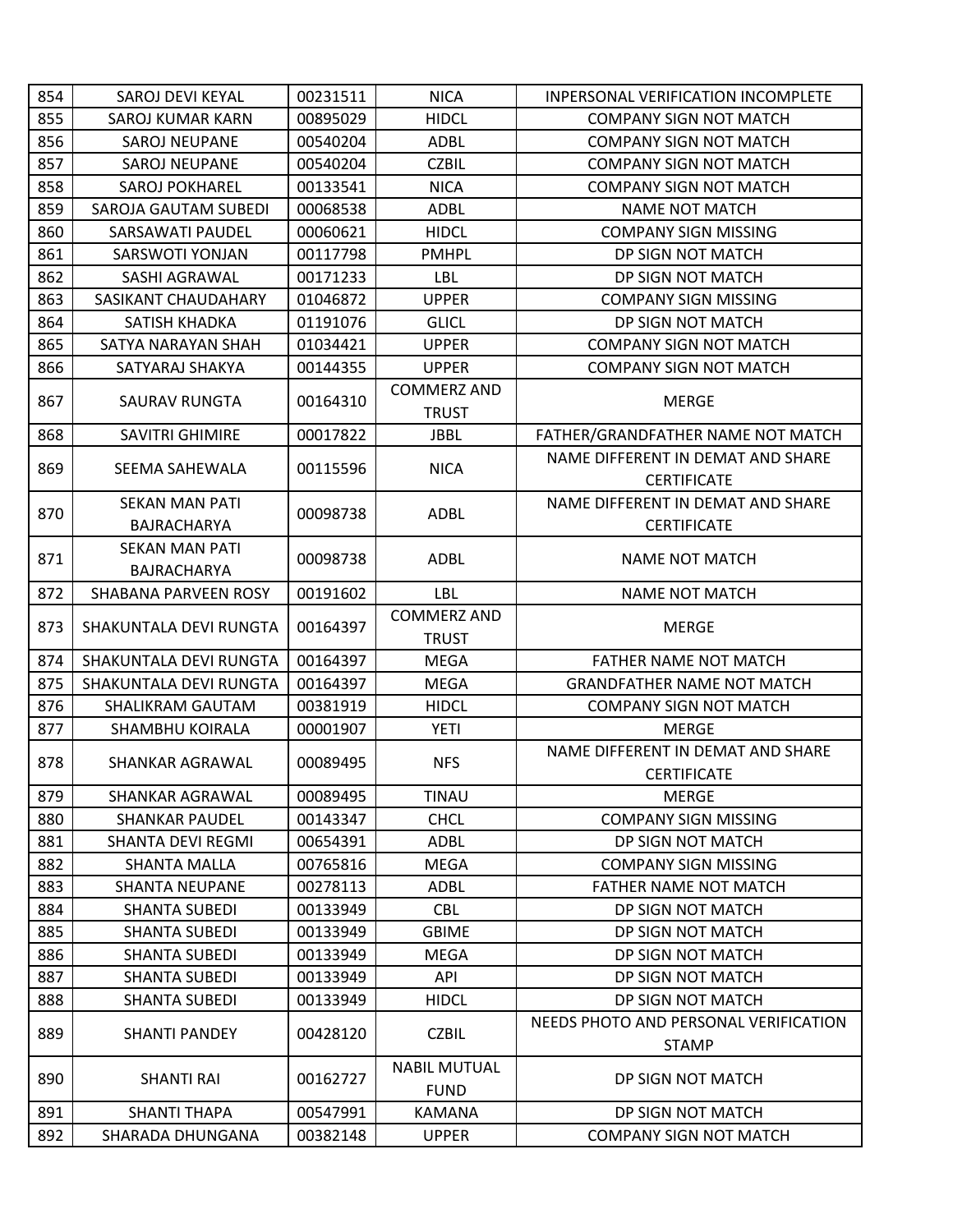| 893 | SHARADA KUMMARI<br>SHARMA                  | 00294000 | <b>NBSL</b>                        | <b>MERGE</b>                                              |
|-----|--------------------------------------------|----------|------------------------------------|-----------------------------------------------------------|
| 894 | ISHARWAN KUMAR MARWARI                     | 00036894 | <b>PRAVU</b>                       | <b>COMPANY SIGN NOT MATCH</b>                             |
| 895 | SHEAWAN KUMAR RUNGTA                       | 00156052 | <b>COMMERZ AND</b><br><b>TRUST</b> | <b>MERGE</b>                                              |
| 896 | <b>SHER BAHADUR BANKE</b>                  | 00315127 | <b>HIDCL</b>                       | SHOULD BE SELF PRESENT                                    |
| 897 | SHESH PAL CHAUDHARY                        | 00542615 | ADBL                               | <b>COMPANY SIGN NOT MATCH</b>                             |
| 898 | SHILA DEVI SAHU TELI                       | 00103715 | <b>HIDCL</b>                       | <b>COMPANY SIGN NOT MATCH</b>                             |
| 899 | SHILA NEPALI SUNDAI                        | 00531278 | <b>AKPL</b>                        | DP SIGN NOT MATCH                                         |
| 900 | SHIV KUMAR AGRAWAL                         | 00100701 | <b>NCCB</b>                        | <b>COMPANY SIGN NOT MATCH</b>                             |
| 901 | SHIV KUMAR AGRAWAL                         | 00100701 | <b>NICA</b>                        | <b>COMPANY SIGN NOT MATCH</b>                             |
| 902 | SHIV KUMAR SAHEWALA                        | 00115581 | <b>NICA</b>                        | <b>GRANDFATHER NAME NOT MATCH</b>                         |
| 903 | SHIVA PRASAD GHIMIRE                       | 00183591 | <b>ADBL</b>                        | DP SIGN NOT MATCH                                         |
| 904 | SHIVA RAM LAMSAL                           | 00415278 | <b>ADBL</b>                        | <b>COMPANY SIGN NOT MATCH</b>                             |
| 905 | SHOBHA ACHARYA                             | 00113016 | <b>NIB</b>                         | <b>COMPANY SIGN NOT MATCH</b>                             |
| 906 | SHOBHA ACHARYA                             | 00113016 | <b>HIDCL</b>                       | <b>COMPANY SIGN NOT MATCH</b>                             |
| 907 | <b>SHONU BHANDARI</b>                      | 00394491 | <b>CLEAN VILLAGE</b>               | <b>MERGE</b>                                              |
| 908 | <b>SHOVA REGMI</b>                         | 00327831 | <b>ADBL</b>                        | DP SIGN NOT MATCH                                         |
| 909 | SHOVA SINGH RANA                           | 00197870 | <b>MNBBL</b>                       | <b>COMPANY SIGN NOT MATCH</b>                             |
| 910 | SHREYA KHANAL                              | 00249578 | LBL                                | <b>COMPANY SIGN NOT MATCH</b>                             |
| 911 | <b>SHREYASH KUMAR SHRESTHA</b>             | 00042279 | NIBSF-1                            | <b>MATURE</b>                                             |
| 912 | SHRIA MAHARJAN                             | 00256321 | <b>SRBL</b>                        | <b>COMPANY SIGN NOT MATCH</b>                             |
| 913 | SHRIJANA SHARMA                            | 00352011 | <b>HIDCL</b>                       | NAME DIFFERENT IN DEMAT AND SHARE<br><b>CERTIFICATE</b>   |
| 914 | SHRISTI BHATTRAI                           | 00481544 | <b>TNBL</b>                        | <b>COMPANY SIGN NOT MATCH</b>                             |
| 915 | SHRISTI BUDDHARACHARYA                     | 00818690 | API                                | <b>COMPANY SIGN MISSING</b>                               |
| 916 | SHRISTI MAHARJAN                           | 00100159 | <b>HIDCL</b>                       | <b>COMPANY SIGN NOT MATCH</b>                             |
| 917 | <b>SHRISTY RANA</b>                        | 00031541 | <b>NHPC</b>                        | <b>COMPANY SIGN NOT MATCH</b>                             |
| 918 | <b>SHUBHADRA DEVI</b>                      | 00555787 | LBL                                | <b>COMPANY SIGN MISSING</b>                               |
| 919 | SHUVA THAPA                                | 00221425 | LBL                                | <b>COMPANY SIGN MISSING</b>                               |
| 920 | SHYAM DAS CHAUHAN                          | 00470135 | <b>UPPER</b>                       | <b>COMPANY SIGN NOT MATCH</b>                             |
| 921 | <b>SHYAM KISHOR HALWAI</b><br><b>GUPTA</b> | 01356653 | <b>GBIME</b>                       | <b>COMPANY SIGN NOT MATCH</b>                             |
| 922 | <b>SHYAM KUMAR PAHARI</b>                  |          | <b>HIDCL</b>                       | <b>NO DEMAT NUMBER</b>                                    |
| 923 | SHYAM SUNDAR RUNGTA                        | 00162843 | <b>COMMERZ AND</b><br><b>TRUST</b> | <b>MERGE</b>                                              |
| 924 | <b>SILA NEPAL</b>                          | 00531278 | RAIRANG                            | DP SIGN NOT MATCH                                         |
| 925 | SITA ADHIKARI                              | 00370757 | <b>UPPER</b>                       | DP SIGN NOT MATCH                                         |
| 926 | SITA BHANDARI                              | 01006685 | <b>SSHL</b>                        | FATHER NAME NOT MATCH                                     |
| 927 | SITA DAHAL BHATTRAI                        | 00652029 | <b>HIMGIRI</b>                     | NOT LISTED YET                                            |
| 928 | SITA DEVI BHANDARI                         | 00112941 | <b>SHPC</b>                        | <b>COMPANY SIGN NOT MATCH</b>                             |
| 929 | SITA KUMARI CHAUDHARY                      | 00762591 | <b>GHODAGODI</b>                   | <b>NOT LISTED YET</b>                                     |
| 930 | <b>SITA NEPAL</b>                          | 00102221 | ADBL                               | IN PERSONAL VERIFICATION SIGN AND STAMP<br><b>MISSING</b> |
| 931 | <b>SITA NEPAL</b>                          | 00102221 | <b>INNOVATIVE</b>                  | <b>MERGED</b>                                             |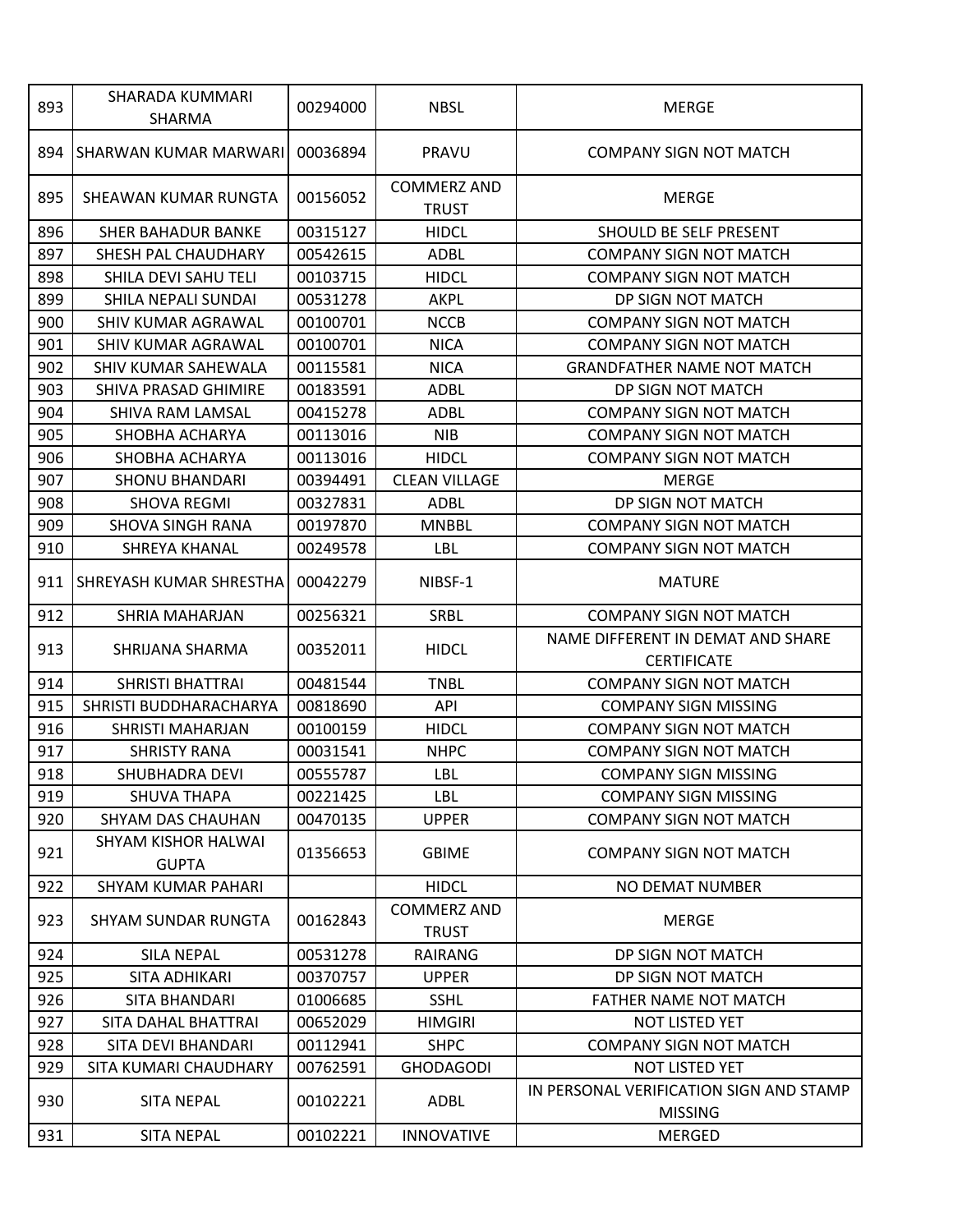|     |                          | 00102221 |                     | IN PERSONAL VERIFICATION SIGN AND STAMP         |
|-----|--------------------------|----------|---------------------|-------------------------------------------------|
| 932 | <b>SITA NEPAL</b>        |          | <b>CHCL</b>         | <b>MISSING</b>                                  |
| 933 | <b>SITA NEPAL</b>        | 00102221 | <b>HIDCL</b>        | DP SIGN NOT MATCH                               |
| 934 | <b>SITA PARAJULI</b>     | 00044470 | SURYADARSHAN        | NOT LISTED YET                                  |
| 935 | <b>SITA RANA</b>         | 00250085 | SRBL                | <b>COMPANY SIGN MISSING</b>                     |
| 936 | <b>SITA RANA</b>         | 00250085 | <b>NBL</b>          | <b>COMPANY SIGN MISSING</b>                     |
| 937 | <b>SITA RANA</b>         | 00250085 | <b>JBBL</b>         | <b>COMPANY SIGN MISSING</b>                     |
| 938 | SITARAM KHATRI           | 00403148 | <b>SSHL</b>         | DP SIGN NOT MATCH                               |
| 939 | SITARAM NEUPANE          | 00338894 | <b>UPPER</b>        | <b>COMPANY SIGN MISSING</b>                     |
| 940 | <b>SMRITI KOIRALA</b>    | 00221410 | <b>GBIME</b>        | <b>COMPANY SIGN NOT MATCH</b>                   |
| 941 | <b>SOM BAHADUR MAGAR</b> | 00271268 | <b>SHPC</b>         | <b>COMPANY SIGN NOT MATCH</b>                   |
|     |                          |          |                     | <b>GRANDFATHER NAME NOT MATCH&amp; PERSONAL</b> |
| 942 | SOM NATH NIRAULA         | 00271287 | <b>SHPC</b>         | <b>VERIFICATION SIGN MISSING</b>                |
| 943 | <b>SONAM KHADKA</b>      | 00118485 | <b>MEGA</b>         | <b>GRANDFATHER NAME NOT MATCH</b>               |
| 944 | SONESH JUNG PANDEY       | 00309869 | SRBL                | <b>COMPANY SIGN NOT MATCH</b>                   |
| 945 | SONESH JUNG PANDEY       | 00309869 | SRBL                | <b>COMPANY SIGN NOT MATCH</b>                   |
| 946 | SONIYA GURUNG            | 00109571 | <b>VBBL</b>         | <b>MERGE</b>                                    |
| 947 | SONIYA THEBE             | 00023002 | <b>HIDCL</b>        | DP SIGN NOT MATCH                               |
| 948 | SONU KUMARI AGRAWAL      | 00202347 | <b>ALICL</b>        | <b>FATHER NAME NOT MATCH</b>                    |
| 949 | SOSILA DEVI              | 00276724 | <b>CHCL</b>         | DP SIGN MISSING                                 |
| 950 | SRIJANA BHATTARAI        | 00182112 | <b>MNBBL</b>        | <b>COMPANY SIGN NOT MATCH</b>                   |
| 951 | SRIJANA BHATTARAI        | 00182112 | <b>HIDCL</b>        | <b>COMPANY SIGN NOT MATCH</b>                   |
| 952 | SRIJANA RANA KARKI       | 00013720 | <b>PLIC</b>         | FATHER NAME NOT MATCH                           |
|     |                          |          |                     | NAME DIFFERENT IN DEMAT AND SHARE               |
| 953 | SRIJANA SHRESTHA         | 00311601 | <b>CZBIL</b>        | <b>CERTIFICATE</b>                              |
| 954 | <b>SRISTI BAIDAR</b>     | 00103525 | <b>KSBBL</b>        | <b>COMPANY SIGN NOT MATCH</b>                   |
| 955 | <b>STUTI WAGLE</b>       | 00022640 | <b>HIDCL</b>        | <b>COMPANY SIGN NOT MATCH</b>                   |
| 956 | <b>SUBAS KARKI</b>       | 00868102 | ADBL                | DP SIGN NOT MATCH                               |
| 957 | <b>SUBASH TIWARI</b>     | 00074968 | <b>MEGA</b>         | <b>COMPANY SIGN NOT MATCH</b>                   |
| 958 | SUBHADRA DEVI KOIRALA    | 00555787 | LBL                 | <b>COMPANY SIGN MISSING</b>                     |
| 959 | SUBHADRA DEVI KOIRALA    | 00555787 | LBL                 | <b>COMPANY SIGN MISSING</b>                     |
| 960 | SUBHASH CHANDRA SUMAN    | 00612868 | <b>CZBIL</b>        | <b>COMPANY SIGN NOT MATCH</b>                   |
| 961 | SUBHASH CHANDRA SUMAN    | 00612868 | <b>UIC</b>          | <b>COMPANY SIGN NOT MATCH</b>                   |
|     |                          |          | <b>NABIL MUTUAL</b> |                                                 |
| 962 | <b>SUBIN DHOJU</b>       | 00694363 | <b>FUND</b>         | <b>MATURED</b>                                  |
| 963 | <b>SUBIN SHRESTHA</b>    | 00038040 | <b>SHPC</b>         | DP SIGN NOT MATCH                               |
| 964 | SUCHETA POUDYAL          | 00196385 | <b>TRH</b>          | <b>COMPANY SIGN NOT MATCH</b>                   |
| 965 | SUDAN KARMACHARYA        | 00249316 | <b>NEF</b>          | <b>MATURE</b>                                   |
| 966 | SUDARSHAN NEUPANE        | 00493218 | <b>SSHL</b>         | DP SIGN NOT MATCH                               |
|     | SUDEEP PRAKASH MAKAJU    |          |                     | NAME DIFFERENT IN DEMAT AND SHARE               |
| 967 | <b>SHRESTHA</b>          | 00309985 | OHL                 | <b>CERTIFICATE</b>                              |
| 968 | <b>SUDIN SHRESTHA</b>    | 00209547 | <b>HIDCL</b>        | <b>INVALID DEMAT</b>                            |
| 969 | <b>SUDIP BHATTA</b>      | 00082884 | <b>SRBL</b>         | <b>COMPANY SIGN NOT MATCH</b>                   |
| 970 | <b>SUJAN SAPKOTA</b>     | 00929380 | <b>HIDCL</b>        | <b>COMPANY SIGN NOT MATCH</b>                   |
| 971 | <b>SUJAN SHRESTHA</b>    | 00207670 | <b>GBIME</b>        | <b>COMPANY SIGN NOT MATCH</b>                   |
| 972 | <b>SUJATA PUKUTI</b>     | 01028861 | <b>SSHL</b>         | NAME DIFFERENT IN DEMAT AND SHARE               |
|     |                          |          |                     | <b>CERTIFICATE</b>                              |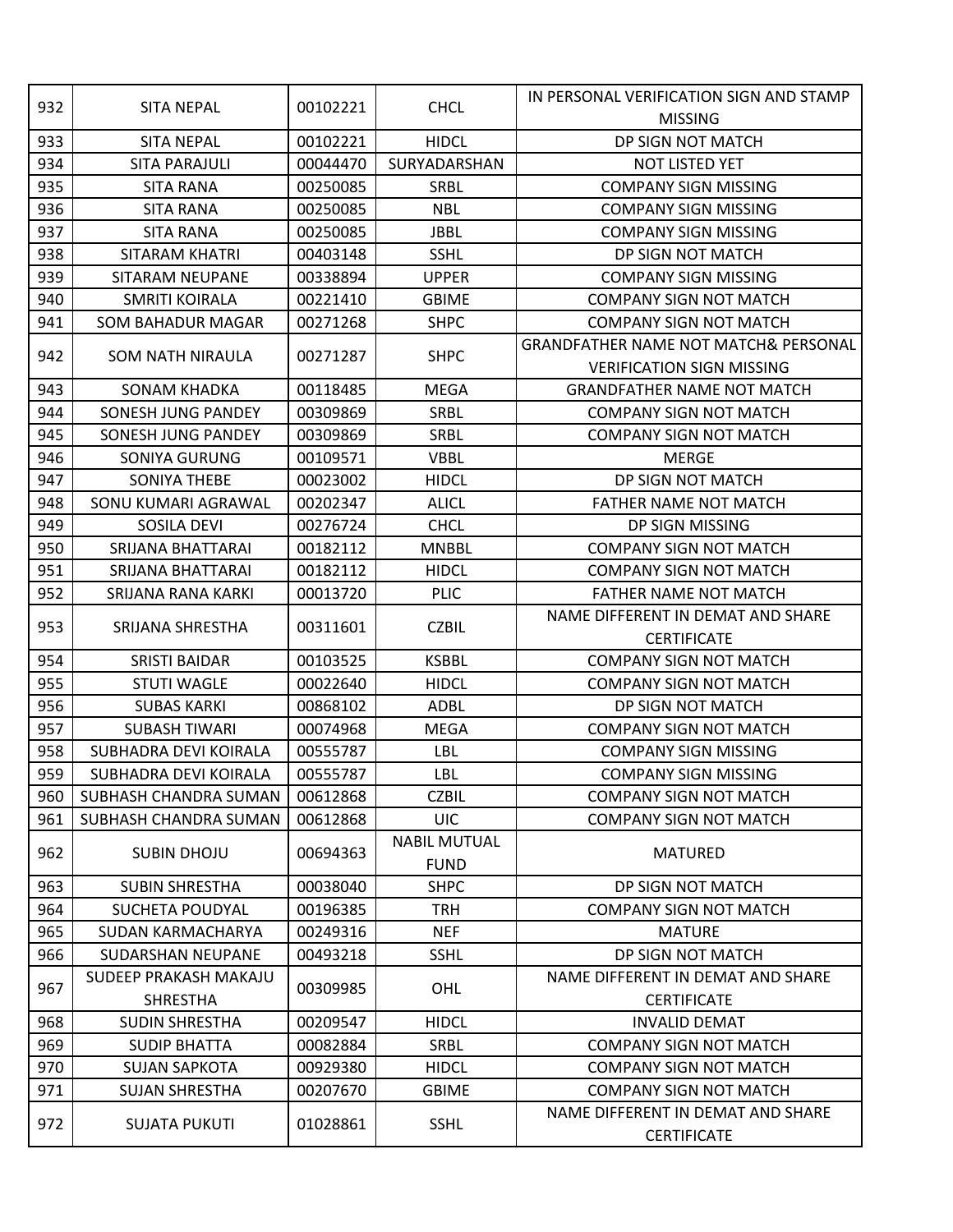| 973  | <b>SUKADEVE NEPALI</b>             | 00229384 | <b>HIDCL</b>                       | <b>COMPANY SIGN NOT MATCH</b>                           |
|------|------------------------------------|----------|------------------------------------|---------------------------------------------------------|
| 974  | <b>SUKLAL GURUNG</b>               | 00071475 | <b>UPPER</b>                       | <b>COMPANY SIGN MISSING</b>                             |
| 975  | SUKRA MAYA SHRESTHA                | 01032745 | <b>SSHL</b>                        | <b>GRANDFATHER NAME NOT MATCH</b>                       |
| 976  | <b>SULAV PANT</b>                  | 00172845 | <b>HIDCL</b>                       | <b>COMPANY SIGN NOT MATCH</b>                           |
| 977  | <b>SUMIT BAJRACHARYA</b>           | 00195402 | <b>NBB</b>                         | DP SIGN NOT MATCH                                       |
| 978  | <b>SUMIT KAHAR</b>                 | 00287506 | <b>ADBL</b>                        | <b>COMPANY SIGN NOT MATCH</b>                           |
| 979  | SUMITRA DEVI AGRAWAL               | 01312058 | <b>LICN</b>                        | <b>COMPANY SIGN NOT MATCH</b>                           |
| 980  | <b>SUMITRA DULAL</b>               | 00272413 | <b>PMHPL</b>                       | DP SIGN NOT MATCH                                       |
| 981  | <b>SUMITRA KUNWAR</b>              | 00113871 | <b>UPPER</b>                       | <b>COMPANY SIGN MISSING</b>                             |
| 982  | <b>SUNDAR LAL GARG AGRAWAL</b>     | 00018714 | SAPDBL                             | <b>COMPANY SIGN NOT MATCH</b>                           |
| 983  | ISUNDAR LAL GARG AGRAWAL           | 00018714 | <b>NMB</b>                         | <b>COMPANY SIGN NOT MATCH</b>                           |
| 984  | <b>SUNIL GIRI</b>                  | 00184111 | <b>HIDCL</b>                       | DP SIGN NOT MATCH                                       |
| 985  | SUNIL MAN SINGH PRADHAN            | 00019357 | <b>NICA</b>                        | <b>COMPANY SIGN NOT MATCH</b>                           |
| 986  | <b>SUNIT BEGWANI</b>               | 00268582 | <b>NICA</b>                        | <b>COMPANY SIGN NOT MATCH</b>                           |
| 987  | SUNITA ANGDEMBEY                   | 01305591 | <b>CZBIL</b>                       | NAME DIFFERENT IN DEMAT AND SHARE<br><b>CERTIFICATE</b> |
| 988  | <b>SUNITA DEVI</b>                 | 00448709 | <b>ADBL</b>                        | <b>COMPANY SIGN NOT MATCH</b>                           |
| 989  | <b>SUNITA JAIN</b>                 | 00235928 | <b>NIB</b>                         | <b>COMPANY SIGN NOT MATCH</b>                           |
| 990  | <b>SUNITA PHUYAL</b>               | 00128244 | <b>CCBL</b>                        | <b>COMPANY SIGN NOT MATCH</b>                           |
| 991  | <b>SUNITA PHUYAL</b>               | 00128244 | <b>HIDCL</b>                       | DP SIGN NOT MATCH                                       |
| 992  | <b>SUNITA RATHI</b>                | 00246729 | <b>NICA</b>                        | <b>COMPANY SIGN NOT MATCH</b>                           |
| 993  | <b>SUNITA RATHI</b>                | 00246729 | <b>MEGA</b>                        | <b>COMPANY SIGN NOT MATCH</b>                           |
| 994  | <b>SUNITA RATHI</b>                | 00246729 | <b>NICA</b>                        | <b>INPERSONAL VERIFICATION INCOMPLETE</b>               |
| 995  | SUNITA SHRESTHA                    | 00025067 | <b>CCBL</b>                        | <b>COMPANY SIGN NOT MATCH</b>                           |
| 996  | <b>SUNITA SHRESTHA</b>             | 00272145 | <b>NCCB</b>                        | DP SIGN NOT MATCH                                       |
| 997  | <b>SUNITA SHRESTHA</b>             | 00272145 | <b>UDHYAM</b>                      | DP SIGN NOT MATCH                                       |
| 998  | <b>SURAJ SITAULA</b>               | 00620123 | <b>HIDCL</b>                       | <b>COMPANY SIGN MISSING</b>                             |
| 999  | <b>SURENDRA BASNET</b>             | 00714695 | <b>AKPL</b>                        | DP SIGN NOT MATCH                                       |
| 1000 | <b>SURENDRA TAMANG</b>             | 00155268 | <b>UPPER</b>                       | <b>COMPANY SIGN NOT MATCH</b>                           |
| 1001 | <b>SURESH POKHREL</b>              | 00555656 | <b>UPPER</b>                       | <b>COMPANY SIGN MISSING</b>                             |
| 1002 | <b>SURESH SHRESTHA</b>             | 00064501 | MEGA                               | <b>COMPANY SIGN NOT MATCH</b>                           |
| 1003 | <b>SURIYA THAKUR</b>               | 00275661 | <b>MEGA</b>                        | <b>COMPANY SIGN NOT MATCH</b>                           |
| 1004 | <b>SURIYA THAKUR</b>               | 00273661 | <b>HIDCL</b>                       | <b>COMPANY SIGN NOT MATCH</b>                           |
| 1005 | <b>SURYA BOHARA</b>                | 01031017 | <b>SSHL</b>                        | <b>COMPANY SIGN NOT MATCH</b>                           |
| 1006 | <b>SURYA PRASAD NEUPANE</b>        | 00256165 | <b>KANKAI BIKAS</b><br><b>BANK</b> | <b>MERGE</b>                                            |
| 1007 | <b>SUSHILA ADHIKARI</b>            | 00276534 | <b>SHPC</b>                        | DP SIGN NOT MATCH                                       |
| 1008 | SUSHILA DEVI TIBREWAL              | 00043175 | <b>ADBL</b>                        | <b>COMPANY SIGN NOT MATCH</b>                           |
| 1009 | <b>SUSHILA GHARTI</b>              | 00184221 | <b>KSBBL</b>                       | DP SIGN NOT MATCH                                       |
| 1010 | <b>SUSHILA GHARTI</b>              | 00184221 | JBBL                               | DP SIGN NOT MATCH                                       |
| 1011 | <b>SUSHILA KHATRI</b>              | 00513541 | <b>GBLBSP</b>                      | <b>COMPANY SIGN NOT MATCH</b>                           |
| 1012 | SUSHILA KUMARI<br><b>CHAUDHARY</b> | 00116279 | ADBL                               | <b>COMPANY SIGN NOT MATCH</b>                           |
| 1013 | SUSHILA SHARMA BOHRA               | 00179612 | <b>MEGA</b>                        | <b>COMPANY SIGN NOT MATCH</b>                           |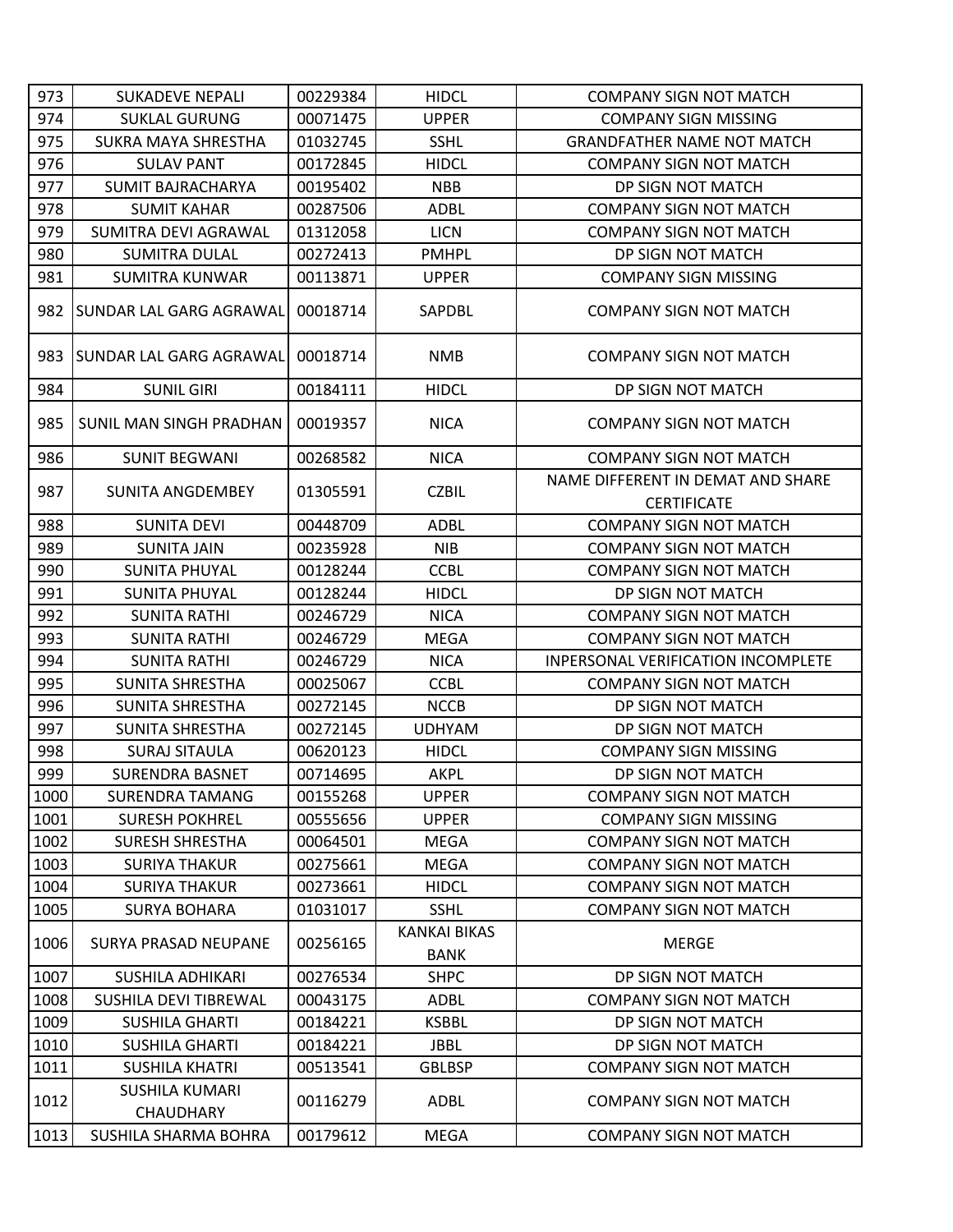| 1014 | SUSHMA KHADKA                 | 00560932  | <b>HAMA MERCHANT</b> | <b>COMPANY SIGN NOT MATCH</b>                           |
|------|-------------------------------|-----------|----------------------|---------------------------------------------------------|
| 1015 | SUSHMITA BAJRACHARYA          | 00251230  | MADHYAMANCHA<br>L    | <b>MERGE</b>                                            |
| 1016 | <b>SUSMA RAI SUNWAR</b>       | 00311648  | <b>HIDCL</b>         | <b>COMPANY SIGN NOT MATCH</b>                           |
| 1017 | <b>SUSMITA SHRESTHA</b>       | 00045227  | <b>VBBL</b>          | <b>MERGE</b>                                            |
| 1018 | <b>SWAPNIL SHARMA</b>         | 00013870  | <b>GBBL</b>          | <b>COMPANY SIGN NOT MATCH</b>                           |
| 1019 | <b>SWETA AGRAWAL</b>          | 00082179  | <b>CORBL</b>         | <b>COMPANY SIGN NOT MATCH</b>                           |
| 1020 | <b>SWETA AGRAWAL</b>          | 00122958  | SAPDBL               | <b>COMPANY SIGN NOT MATCH</b>                           |
| 1021 | SWETA SINGH(KHATRI)           | 00933849  | <b>BANK OF ASIA</b>  | NEED TO CHANGE CERTIFICATE                              |
| 1022 | <b>SWOSTHANI TIMALSINA</b>    | 00493300  | <b>SSHL</b>          | <b>GRANDFATHER NAME NOT MATCH</b>                       |
| 1023 | <b>TABBU SINGH</b>            | 00246408  | <b>ADBL</b>          | <b>COMPANY SIGN NOT MATCH</b>                           |
| 1024 | <b>TAMAREJ ANSARI</b>         | 600151993 | LBL                  | <b>NOT OUR DP</b>                                       |
| 1025 | <b>TANKA BAHADUR MAGAR</b>    | 01246929  | <b>UPPER</b>         | PHOTO COPY SIGN                                         |
| 1026 | <b>TANUJA KHATRI</b>          | 00159680  | <b>SHPC</b>          | <b>COMPANY SIGN NOT MATCH</b>                           |
| 1027 | <b>TARA BAHADUR THAMI</b>     | 00481871  | <b>SSHL</b>          | <b>GRANDFATHER NAME NOT MATCH</b>                       |
| 1028 | TARA KHATRI DAHAL             | 00120002  | <b>HIDCL</b>         | DP SIGN NOT MATCH                                       |
| 1029 | TARA NATH SHARMA              | 00162799  | UFIL                 | <b>COMPANY SIGN NOT MATCH</b>                           |
| 1030 | <b>TARENE PRASAD BHATTRAI</b> | 00386940  | <b>MAILUNG</b>       | NOT LISTED YET                                          |
|      | <b>TAULAN PRASAD</b>          |           | <b>UPPER</b>         | <b>GRAND FATHER NAME NOT MATCH</b>                      |
| 1031 | <b>CHAUDHARY</b>              | 00309299  |                      |                                                         |
| 1032 | TEJ BAHADUR KHADKA            | 00793979  | <b>HIDCL</b>         | <b>COMPANY SIGN NOT MATCH</b>                           |
| 1033 | TEJ BAHADUR SHRESTHA          | 00195358  | <b>UPPER</b>         | DP SIGN NOT MATCH                                       |
| 1034 | TEJA KUMARI OLI               | 00102346  | <b>KSBBL</b>         | SHOULD BE SELF PRESENT                                  |
| 1035 | TEK BAHADUR KARKI             | 01081375  | <b>UPPER</b>         | <b>COMPANY SIGN NOT MATCH</b>                           |
| 1036 | <b>TEK BAHADUR THAPA</b>      | 00938281  | <b>UPPER</b>         | <b>COMPANY SIGN MISSING</b>                             |
|      | TEK BAHADUR THAPA             |           |                      | NAME DIFFERENT IN DEMAT AND SHARE                       |
| 1037 | <b>MAGAR</b>                  | 00176305  | <b>SHPC</b>          | <b>CERTIFICATE</b>                                      |
| 1038 | <b>TEK MAYA GURUNG</b>        | 00881586  | <b>KSBBL</b>         | <b>COMPANY SIGN NOT MATCH</b>                           |
| 1039 | TEK PRASAD UPADHYAYA          | 00684283  | <b>ADBL</b>          | DP SIGN NOT MATCH                                       |
| 1040 | TENZING TASHI GURUNG          | 00943403  | LBL                  | <b>COMPANY SIGN NOT MATCH</b>                           |
| 1041 | THAKURRAM NEPALI              | 01037154  | <b>SSHL</b>          | <b>GRANDFATHER NAME NOT MATCH</b>                       |
| 1042 | THAMESHWOR SUBBA              | 00265790  | <b>ADBL</b>          | NAME DIFFERENT IN DEMAT AND SHARE<br><b>CERTIFICATE</b> |
| 1043 | <b>THINDUK BHOTE</b>          | 00321766  | <b>AKPL</b>          | <b>COMPANY SIGN NOT MATCH</b>                           |
| 1044 | THULOKANCHHA SARKI            | 00497611  | <b>SSHL</b>          | DP SIGN NOT MATCH                                       |
| 1045 | TIKA RAM ARJYAL               | 00303035  | <b>ADBL</b>          | <b>COMPANY SIGN NOT MATCH</b>                           |
| 1046 | TIKA RAM PAUDEL               | 00825119  | SAHAS                | DP SIGN NOT MATCH                                       |
| 1047 | TIKA RAM PAUDEL               | 00825119  | SAHAS                | DP SIGN NOT MATCH                                       |
| 1048 | <b>TIKA RAM PAUDEL</b>        | 00825119  | <b>UPCL</b>          | DP SIGN NOT MATCH                                       |
| 1049 | <b>TIKARAM POKHREL</b>        | 00962023  | SRBL                 | <b>COMPANY SIGN NOT MATCH</b>                           |
| 1050 | TIL BAHADUR BASNET            | 0071976   | <b>UPPER</b>         | <b>NOT OUR DP</b>                                       |
| 1051 | TILSARA THAPA                 | 00289522  | <b>MNBBL</b>         | <b>COMPANY SIGN NOT MATCH</b>                           |
| 1052 | TIRTHA MAYA DEVKOTA           | 00272369  | <b>HIDCL</b>         | <b>COMPANY SIGN NOT MATCH</b>                           |
| 1053 | TRIBIKRAM KUNWAR              |           |                      | NAME DIFFERENT IN DEMAT AND SHARE                       |
|      | <b>CHHETRI</b>                | 00048553  | PRVU                 | <b>CERTIFICATE</b>                                      |
| 1054 | <b>TRILOCHAN PARHAK</b>       | 00091728  | <b>TNBL</b>          | <b>COMPANY SIGN NOT MATCH</b>                           |
|      |                               |           |                      |                                                         |